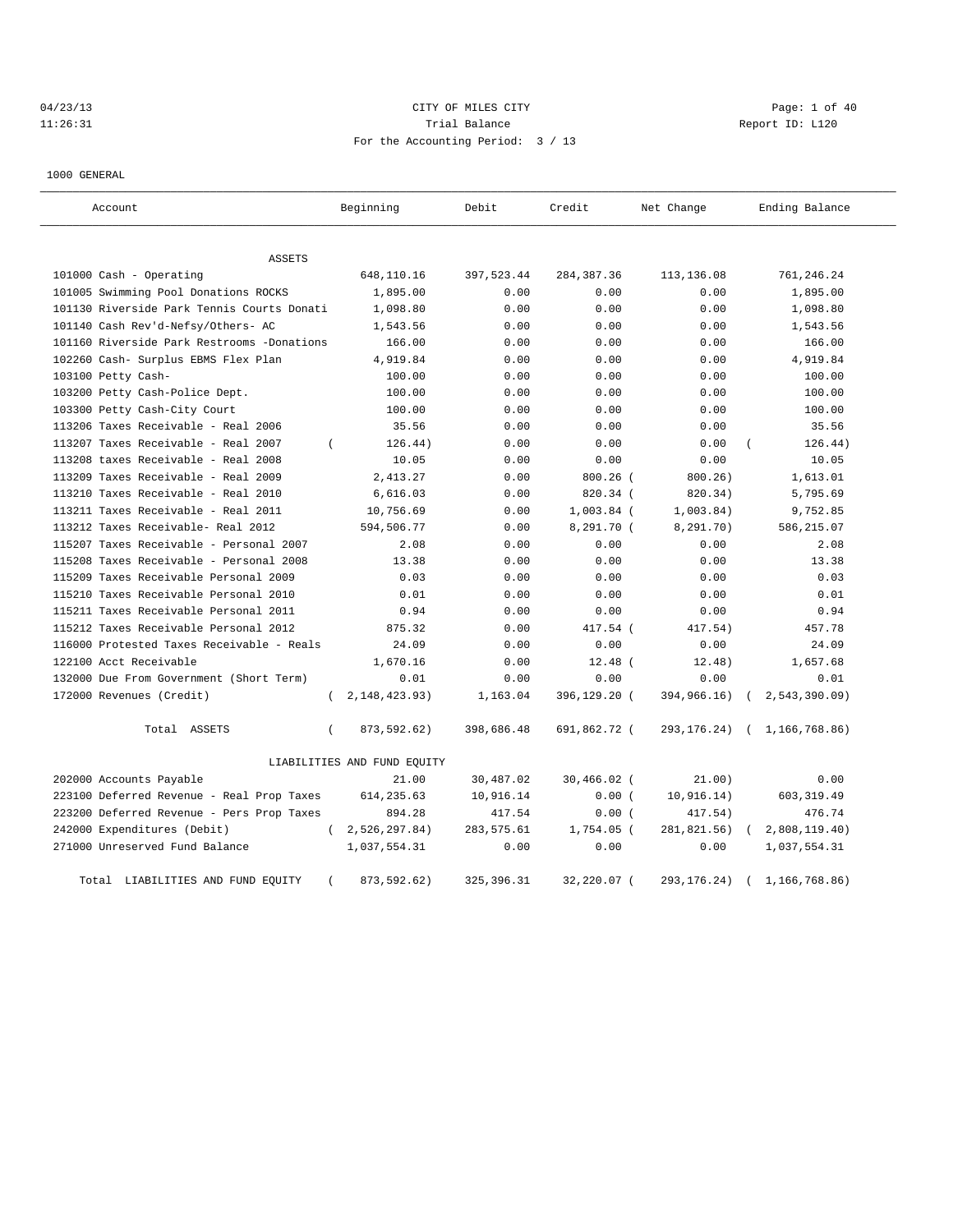#### 04/23/13 Page: 2 of 40 11:26:31 Trial Balance Report ID: L120 For the Accounting Period: 3 / 13

#### 2220 LIBRARY

| Account                                    | Beginning                   | Debit     | Credit      | Net Change   | Ending Balance |
|--------------------------------------------|-----------------------------|-----------|-------------|--------------|----------------|
|                                            |                             |           |             |              |                |
| ASSETS                                     |                             |           |             |              |                |
| 101000 Cash - Operating                    | 13,514.97                   | 23,644.71 | 24,379.33 ( | 734.62)      | 12,780.35      |
| 101032 Cash- Library Board of Trustees Mul | 4,721.40                    | 0.00      | 0.00        | 0.00         | 4,721.40       |
| 103000 Petty Cash                          | 75.00                       | 0.00      | 0.00        | 0.00         | 75.00          |
| 172000 Revenues (Credit)                   | 236,807.25)                 | 0.00      | 23,644.71 ( | 23,644.71) ( | 260, 451.96)   |
| Total ASSETS                               | 218,495.88)                 | 23,644.71 | 48,024.04 ( | 24,379.33) ( | 242,875.21)    |
|                                            | LIABILITIES AND FUND EQUITY |           |             |              |                |
| 202000 Accounts Payable                    | 0.00                        | 1,371.43  | 1,371.43    | 0.00         | 0.00           |
| 242000 Expenditures (Debit)                | 267,039.30)<br>$\sqrt{2}$   | 24,379.33 | 0.00(       | 24,379.33) ( | 291, 418.63)   |
| 271000 Unreserved Fund Balance             | 48,543.42                   | 0.00      | 0.00        | 0.00         | 48,543.42      |
| Total LIABILITIES AND FUND EQUITY          | 218,495.88)                 | 25,750.76 | 1,371.43 (  | 24,379.33) ( | 242,875.21)    |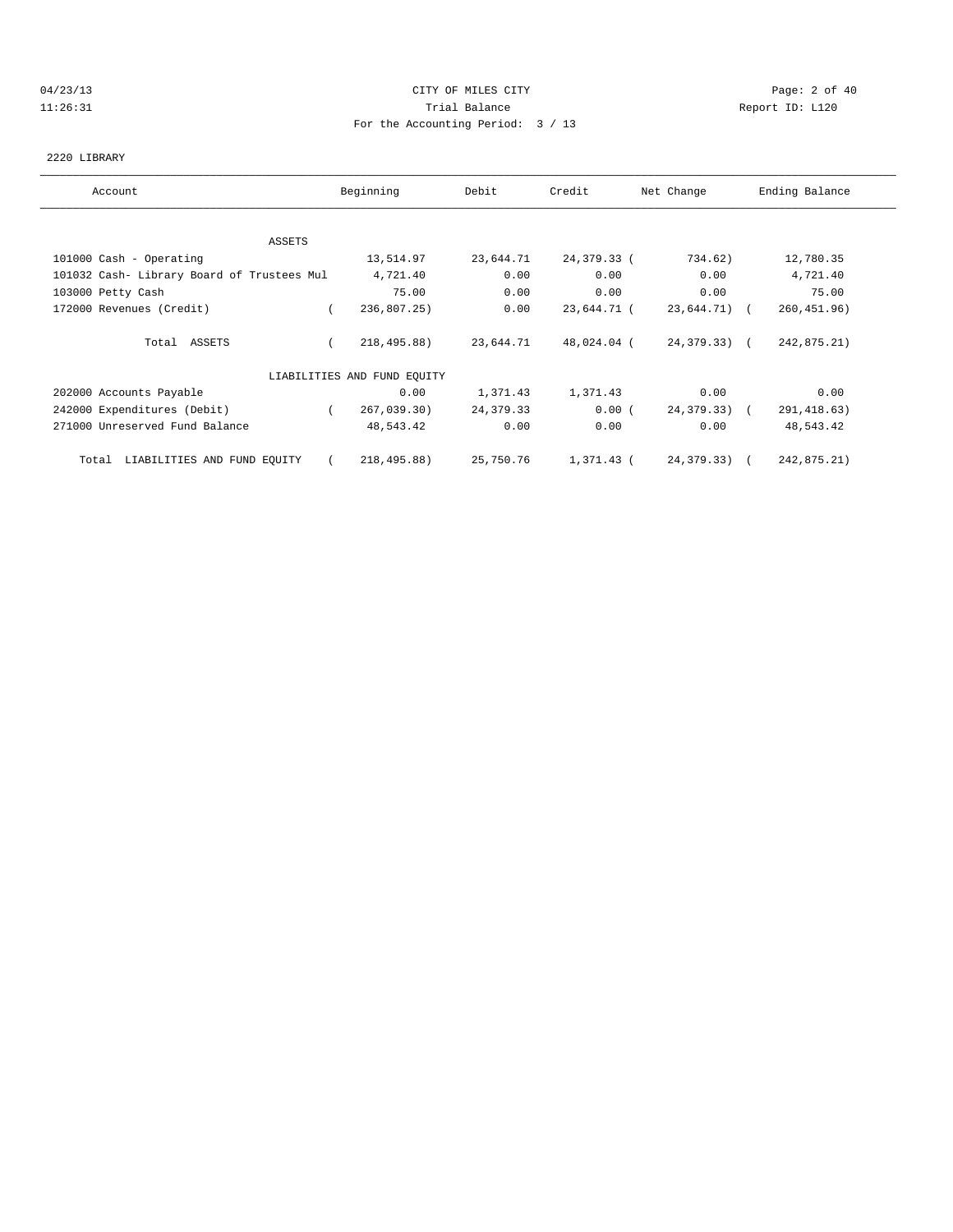#### 04/23/13 Page: 3 of 40 11:26:31 Trial Balance Report ID: L120 For the Accounting Period: 3 / 13

#### 2260 EMERGENCY DISASTER

| Account                                   | Beginning                   | Debit | Credit    | Net Change  |                     | Ending Balance |
|-------------------------------------------|-----------------------------|-------|-----------|-------------|---------------------|----------------|
|                                           |                             |       |           |             |                     |                |
| ASSETS                                    |                             |       |           |             |                     |                |
| 101000 Cash - Operating                   | 83,574.41)                  | 15.72 | 0.00      | 15.72       | $\sim$ 0.000 $\sim$ | 83,558.69)     |
| 113211 Taxes Receivable - Real 2011       | 102.52                      | 0.00  | $9.57$ (  | 9.57)       |                     | 92.95          |
| 115212 Taxes Receivable Personal 2012     | 8.31                        | 0.00  | 3.98(     | 3.98        |                     | 4.33           |
| 132000 Due From Government (Short Term)   | 71,634.00                   | 0.00  | 0.00      | 0.00        |                     | 71,634.00      |
| 172000 Revenues (Credit)                  | 233.20                      | 0.00  | $15.72$ ( | $15.72$ ) ( |                     | 248.92)        |
| Total ASSETS                              | 12,062.78)                  | 15.72 | 29.27(    | $13.55)$ (  |                     | 12,076.33)     |
|                                           | LIABILITIES AND FUND EQUITY |       |           |             |                     |                |
| 202000 Accounts Payable                   | 11,250.00                   | 0.00  | 0.00      | 0.00        |                     | 11,250.00      |
| 223100 Deferred Revenue - Real Prop Taxes | 102.52                      | 9.57  | 0.00(     | 9.57)       |                     | 92.95          |
| 223200 Deferred Revenue - Pers Prop Taxes | 8.31                        | 3.98  | 0.00(     | 3.98)       |                     | 4.33           |
| 223800 Deferred Revenue-Other             | 49, 272. 25                 | 0.00  | 0.00      | 0.00        |                     | 49, 272. 25    |
| 242000 Expenditures (Debit)               | 69, 145.48)                 | 0.00  | 0.00      | 0.00        |                     | 69, 145.48)    |
| 271000 Unreserved Fund Balance            | 3,550.38)                   | 0.00  | 0.00      | 0.00        |                     | 3,550.38)      |
| LIABILITIES AND FUND EQUITY<br>Total      | 12,062.78)                  | 13.55 | 0.00(     | $13.55$ ) ( |                     | 12,076.33)     |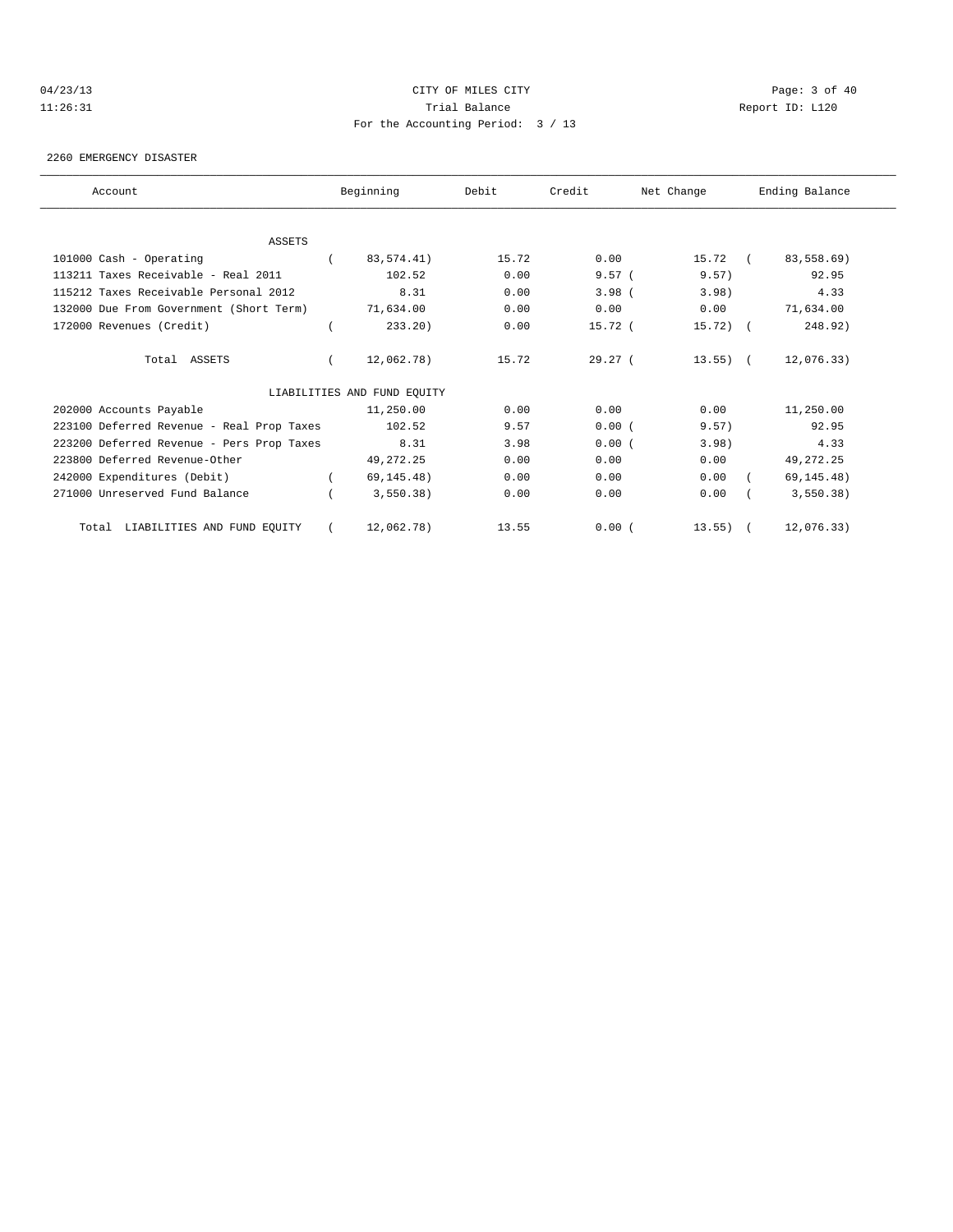# 04/23/13 Page: 4 of 40 11:26:31 Trial Balance Report ID: L120 For the Accounting Period: 3 / 13

#### 2270 Health

| Account                              | Beginning                   | Debit    | Credit       | Net Change   | Ending Balance |
|--------------------------------------|-----------------------------|----------|--------------|--------------|----------------|
|                                      |                             |          |              |              |                |
| ASSETS                               |                             |          |              |              |                |
| 101000 Cash - Operating              | 16,998.04                   | 0.00     | 2,771.28 (   | 2,771.28)    | 14,226.76      |
| 172000 Revenues (Credit)             | 34,715.55)                  | 0.00     | 0.00         | 0.00         | 34,715.55)     |
| ASSETS<br>Total                      | 17,717.51)                  | 0.00     | 2,771.28 (   | $2,771.28$ ( | 20,488.79)     |
|                                      | LIABILITIES AND FUND EQUITY |          |              |              |                |
| 202000 Accounts Payable              | 0.00                        | 2,750.00 | 2,750.00     | 0.00         | 0.00           |
| 242000 Expenditures (Debit)          | 21,577.56)                  | 2,771.28 | 0.00(        | 2,771.28)    | 24, 348.84)    |
| 271000 Unreserved Fund Balance       | 3,860.05                    | 0.00     | 0.00         | 0.00         | 3,860.05       |
| LIABILITIES AND FUND EQUITY<br>Total | 17,717.51)                  | 5,521.28 | $2,750.00$ ( | 2,771.28)    | 20,488.79)     |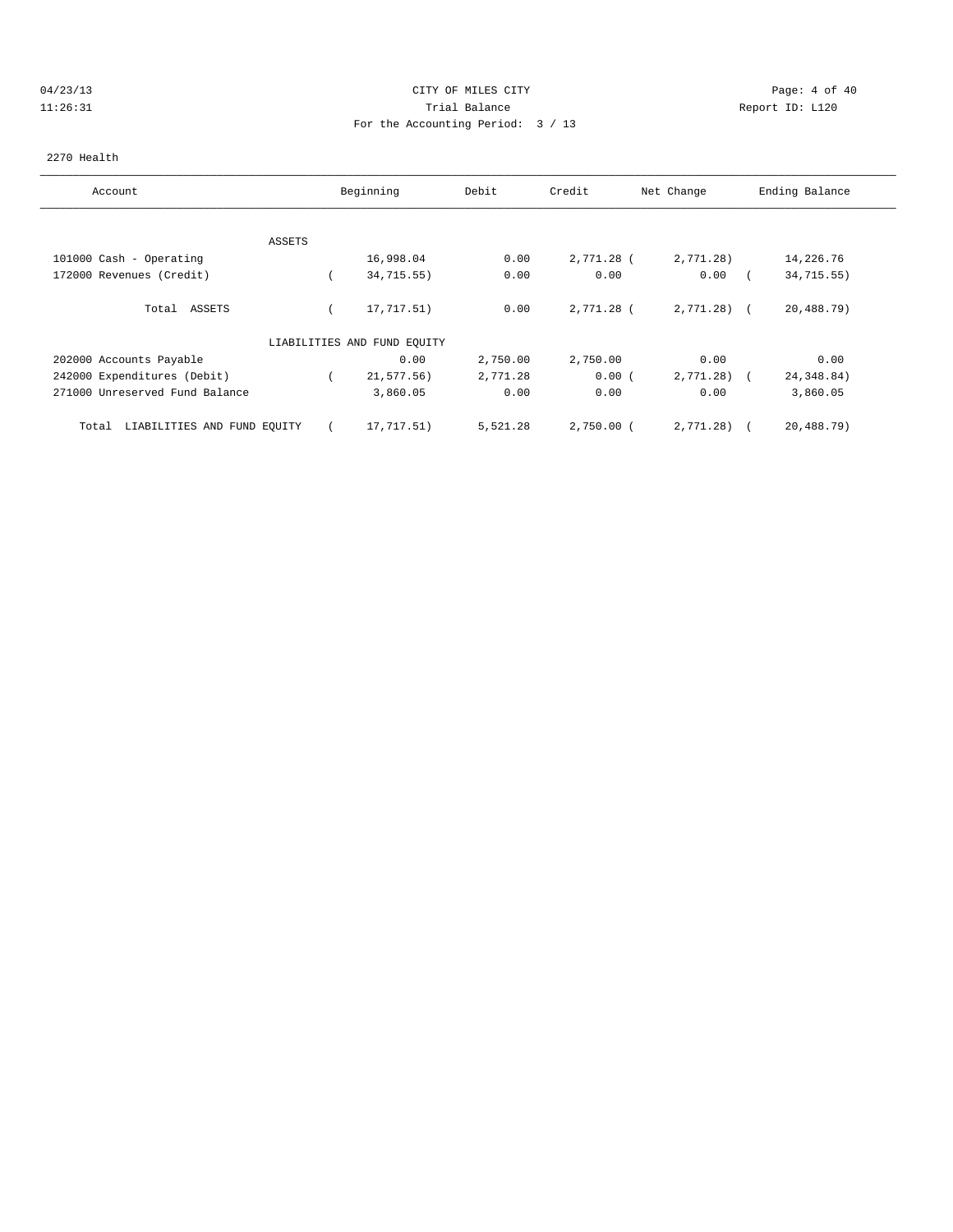#### 04/23/13 Page: 5 of 40 11:26:31 Trial Balance Report ID: L120 For the Accounting Period: 3 / 13

2372 Permissive Medical Levy

| Account                                   | Beginning                   | Debit  | Credit       | Net Change   | Ending Balance |
|-------------------------------------------|-----------------------------|--------|--------------|--------------|----------------|
|                                           |                             |        |              |              |                |
| <b>ASSETS</b>                             |                             |        |              |              |                |
| 101000 Cash - Operating                   | 6.217.02                    | 943.82 | 0.00         | 943.82       | 7,160.84       |
| $113209$ Taxes Receivable - Real $2009$   | 88.46                       | 0.00   | 29.34(       | 29.34)       | 59.12          |
| 113210 Taxes Receivable - Real 2010       | 162.71                      | 0.00   | $20.67$ (    | 20.67)       | 142.04         |
| 113211 Taxes Receivable - Real 2011       | 358.78                      | 0.00   | $33.48$ (    | $33.48$ )    | 325.30         |
| 113212 Taxes Receivable- Real 2012        | 59, 141.83                  | 0.00   | 824.86 (     | 824.86)      | 58,316.97      |
| 115211 Taxes Receivable Personal 2011     | 0.77)                       | 0.00   | 0.00         | 0.00         | 0.77           |
| 115212 Taxes Receivable Personal 2012     | 29.20                       | 0.00   | $13.92$ (    | 13.92)       | 15.28          |
| 172000 Revenues (Credit)                  | 76,951.02)                  | 0.00   | $943.82$ (   | $943.82$ ) ( | 77,894.84)     |
| Total ASSETS                              | 10,953.79)                  | 943.82 | $1,866.09$ ( | $922.27$ (   | 11,876.06)     |
|                                           | LIABILITIES AND FUND EQUITY |        |              |              |                |
| 223100 Deferred Revenue - Real Prop Taxes | 59,751.75                   | 908.35 | 0.00(        | 908.35)      | 58,843.40      |
| 223200 Deferred Revenue - Pers Prop Taxes | 25.83                       | 13.92  | 0.00(        | 13.92)       | 11.91          |
| 242000 Expenditures (Debit)               | 70.734.00)                  | 0.00   | 0.00         | 0.00         | 70,734.00)     |
| 271000 Unreserved Fund Balance            | 2.63                        | 0.00   | 0.00         | 0.00         | 2.63           |
| Total LIABILITIES AND FUND EQUITY         | 10.953.79                   | 922.27 | 0.00(        | $922.27$ (   | 11,876.06)     |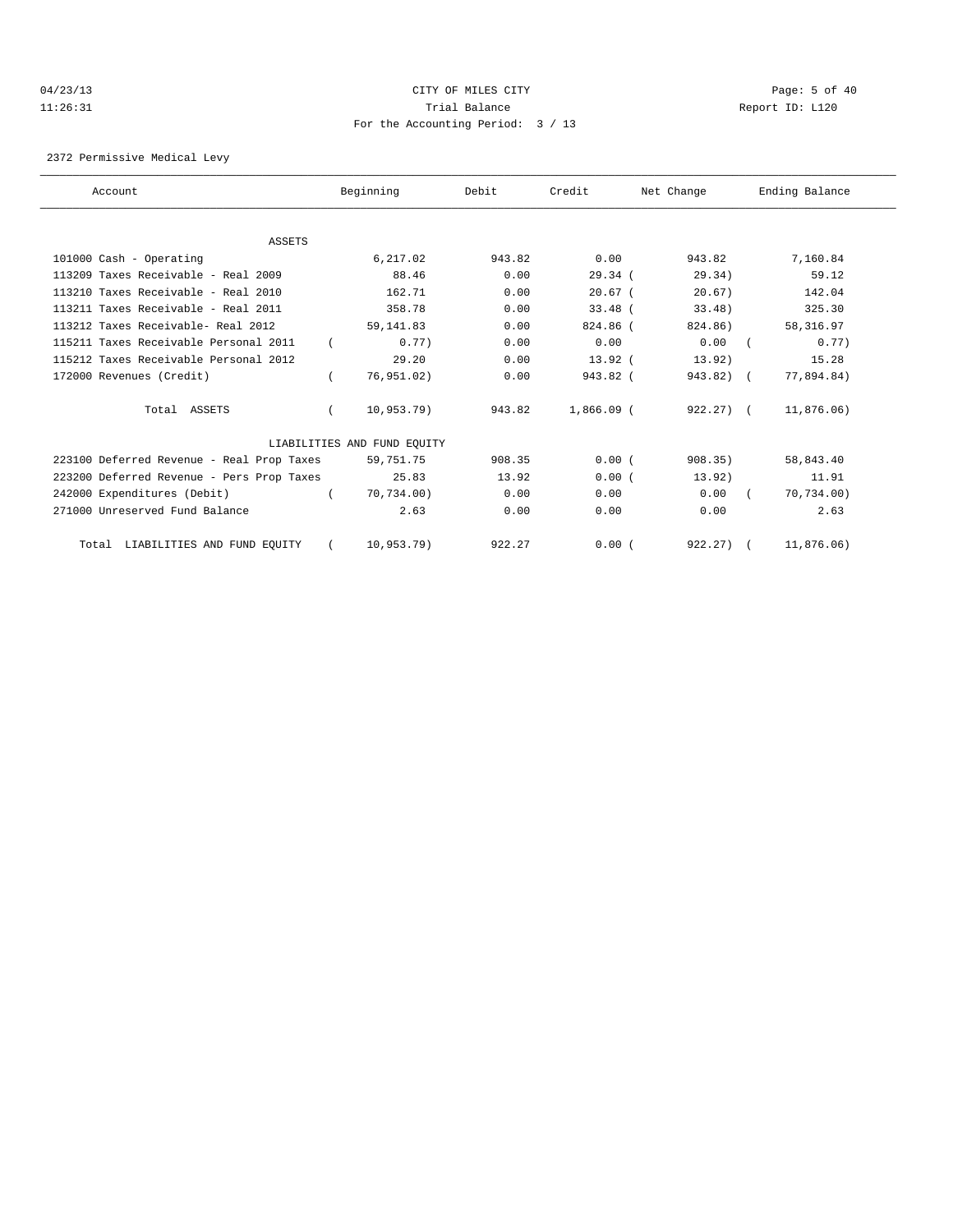# 04/23/13 Page: 6 of 40 11:26:31 Trial Balance Report ID: L120 For the Accounting Period: 3 / 13

2394 BUILDING CODE ENFORCEMENT

| Account                              |        | Beginning                   | Debit    | Credit       | Net Change   | Ending Balance |
|--------------------------------------|--------|-----------------------------|----------|--------------|--------------|----------------|
|                                      |        |                             |          |              |              |                |
|                                      | ASSETS |                             |          |              |              |                |
| 101000 Cash - Operating              |        | 89,566.81                   | 4,377.00 | $5,240.71$ ( | 863.71)      | 88,703.10      |
| 172000 Revenues (Credit)             |        | 62,855.63)                  | 0.00     | $4,377.00$ ( | $4,377.00$ ( | 67, 232.63)    |
| Total ASSETS                         |        | 26,711.18                   | 4,377.00 | $9,617.71$ ( | 5, 240.71)   | 21,470.47      |
|                                      |        | LIABILITIES AND FUND EQUITY |          |              |              |                |
| 202000 Accounts Payable              |        | 0.00                        | 3,918.81 | 3,918.81     | 0.00         | 0.00           |
| 242000 Expenditures (Debit)          |        | 54,226.50)                  | 5,240.71 | 0.00(        | $5,240.71$ ( | 59, 467. 21)   |
| 271000 Unreserved Fund Balance       |        | 80,937.68                   | 0.00     | 0.00         | 0.00         | 80,937.68      |
| LIABILITIES AND FUND EQUITY<br>Total |        | 26,711.18                   | 9,159.52 | 3,918.81 (   | 5, 240.71)   | 21,470.47      |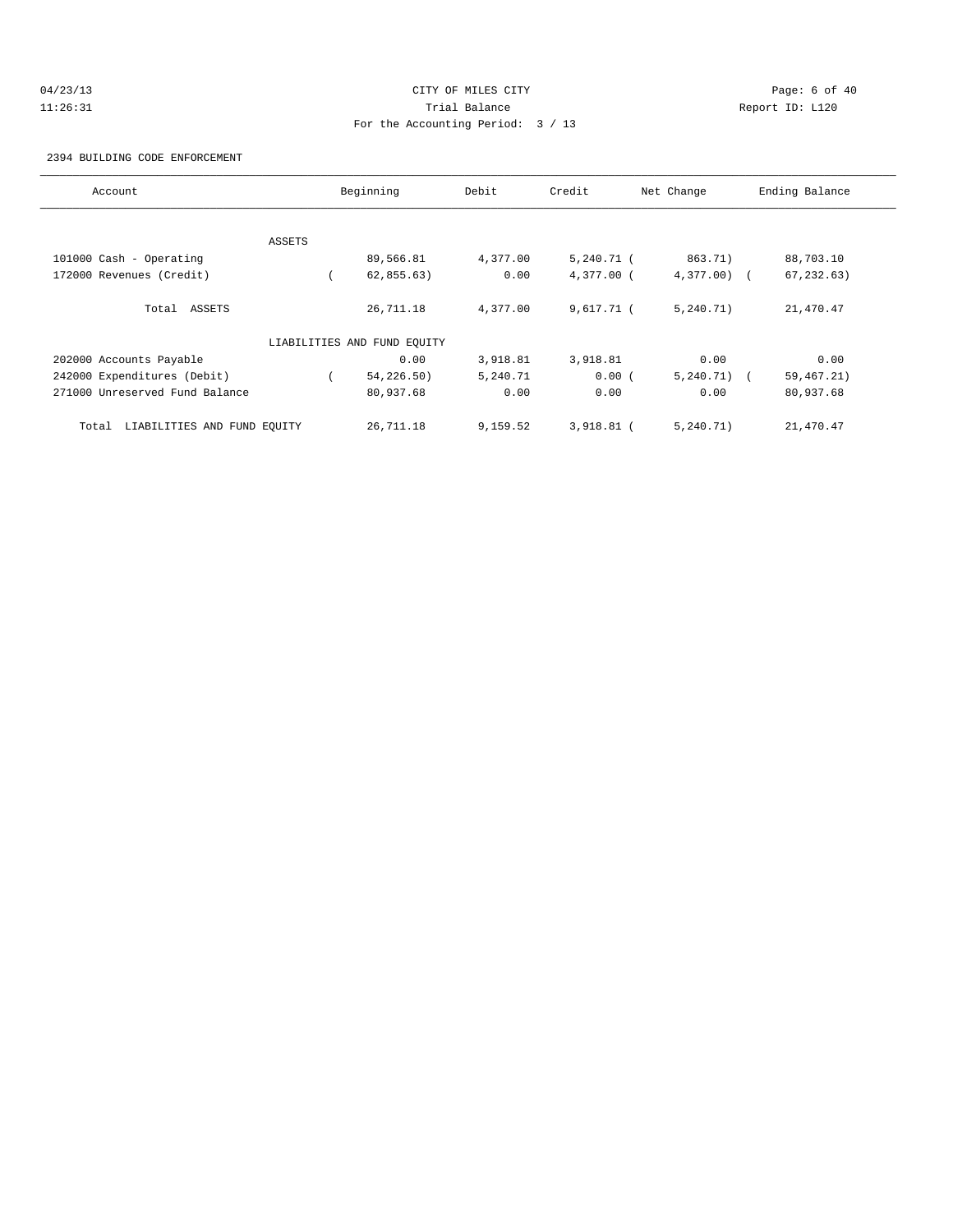# 04/23/13 Page: 7 of 40 11:26:31 Trial Balance Report ID: L120 For the Accounting Period: 3 / 13

2400 LTG M D#165-(Gen City)

| Account |                                            | Beginning                   | Debit     | Credit       | Net Change    | Ending Balance |
|---------|--------------------------------------------|-----------------------------|-----------|--------------|---------------|----------------|
|         |                                            |                             |           |              |               |                |
|         | ASSETS                                     |                             |           |              |               |                |
|         | 101000 Cash - Operating                    | 49,168.63                   | 2,845.47  | 13,889.10 (  | 11,043.63)    | 38,125.00      |
|         | 116000 Protested Taxes Receivable - Reals  | 121.36                      | 0.00      | 0.00         | 0.00          | 121.36         |
|         | 118080 Special Assessments Receivable 2008 | 45.01                       | 0.00      | 0.00         | 0.00          | 45.01          |
|         | 118090 Special Assessment Receivable 2009  | 499.76                      | 0.00      | $220.35$ (   | 220.35)       | 279.41         |
|         | 118100 Special Assessments Receivable 2010 | 1,232.52                    | 0.00      | $240.57$ (   | 240.57)       | 991.95         |
|         | 118110 Special Assessments Receivable 2011 | 2,574.86                    | 0.00      | $279.09$ (   | 279.09        | 2,295.77       |
|         | 118120 Special Assessments Receivable 2012 | 72,060.04                   | 0.00      | $1,906.54$ ( | 1,906.54)     | 70,153.50      |
|         | 172000 Revenues (Credit)                   | 106, 813, 76)               | 0.00      | 2,845.47 (   | $2,845.47$ (  | 109,659.23)    |
|         | Total ASSETS                               | 18,888.42                   | 2,845.47  | 19,381.12 (  | 16,535.65)    | 2,352.77       |
|         |                                            | LIABILITIES AND FUND EOUITY |           |              |               |                |
|         | 202000 Accounts Payable                    | 0.00                        | 13,889.10 | 13,889.10    | 0.00          | 0.00           |
|         | 223000 Deferred Revenue/Uncollected Taxes  | 76,412.19                   | 2,646.55  | 0.00(        | 2,646.55)     | 73,765.64      |
|         | 242000 Expenditures (Debit)<br>$\sqrt{2}$  | 108,028.95)                 | 13,889.10 | 0.00(        | $13,889.10$ ( | 121,918.05)    |
|         | 271000 Unreserved Fund Balance             | 50,505.18                   | 0.00      | 0.00         | 0.00          | 50,505.18      |
|         | Total LIABILITIES AND FUND EQUITY          | 18,888.42                   | 30,424.75 | 13,889.10 (  | 16, 535.65)   | 2,352.77       |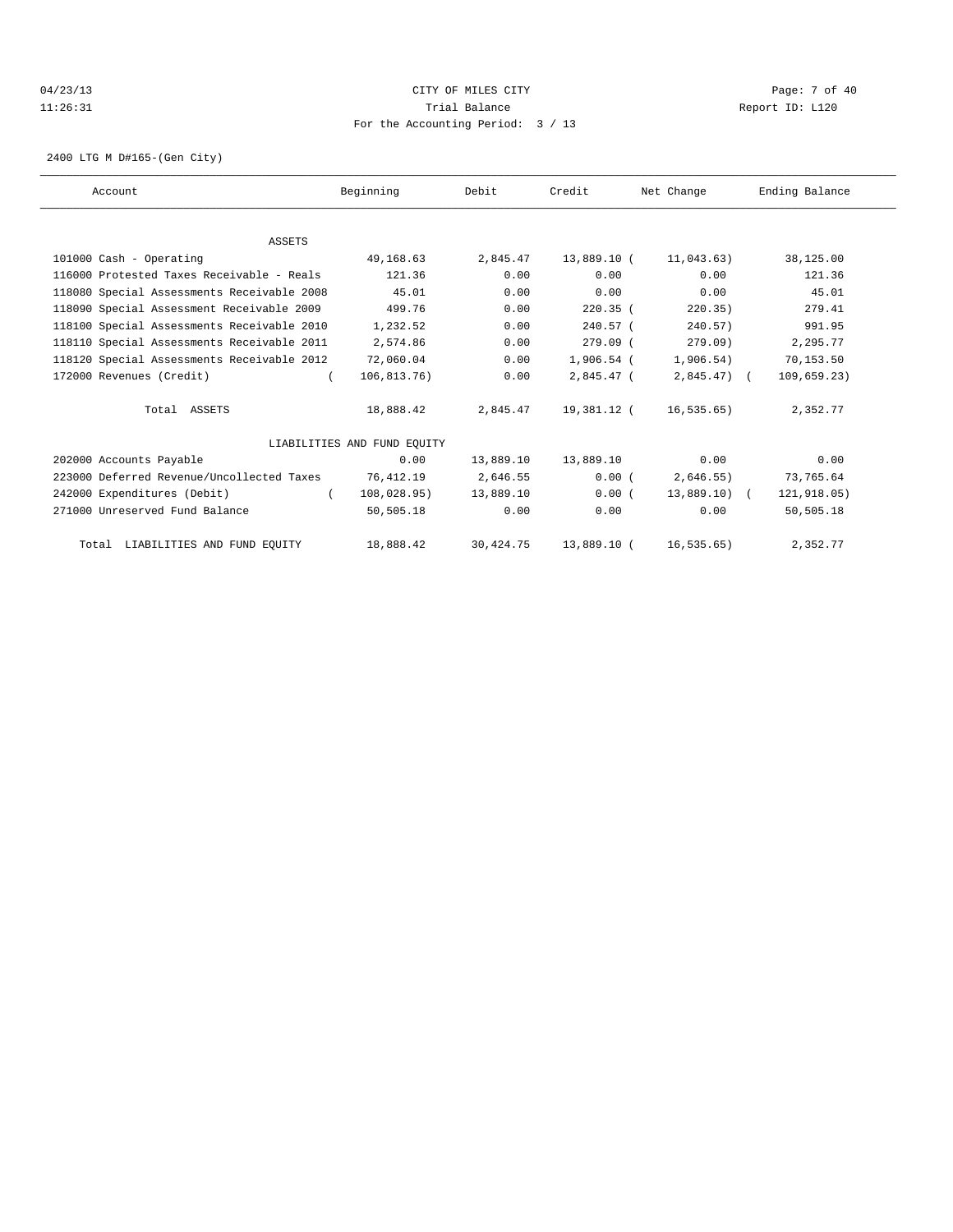# 04/23/13 Page: 8 of 40 11:26:31 Trial Balance Report ID: L120 For the Accounting Period: 3 / 13

2420 LTG M D#167-(MilesAddn Etc)

| Account                                    | Beginning                   | Debit    | Credit       | Net Change   | Ending Balance |
|--------------------------------------------|-----------------------------|----------|--------------|--------------|----------------|
|                                            |                             |          |              |              |                |
| <b>ASSETS</b>                              |                             |          |              |              |                |
| 101000 Cash - Operating                    | 11,149.86                   | 2.54     | 2,452.79 (   | 2,450.25     | 8,699.61       |
| 118090 Special Assessment Receivable 2009  | 221.38                      | 0.00     | 0.00         | 0.00         | 221.38         |
| 118100 Special Assessments Receivable 2010 | 122.85                      | 0.00     | 0.00         | 0.00         | 122.85         |
| 118110 Special Assessments Receivable 2011 | 673.71                      | 0.00     | 0.00         | 0.00         | 673.71         |
| 118120 Special Assessments Receivable 2012 | 11,800.77                   | 0.00     | 0.00         | 0.00         | 11,800.77      |
| 172000 Revenues (Credit)                   | 16, 502, 92)                | 0.00     | $2.54$ (     | $2.54$ ) (   | 16, 505.46)    |
| Total ASSETS                               | 7,465.65                    | 2.54     | $2.455.33$ ( | $2,452.79$ ) | 5,012.86       |
|                                            | LIABILITIES AND FUND EQUITY |          |              |              |                |
| 202000 Accounts Payable                    | 0.00                        | 2,452.79 | 2,452.79     | 0.00         | 0.00           |
| 223000 Deferred Revenue/Uncollected Taxes  | 12,818.71                   | 0.00     | 0.00         | 0.00         | 12,818.71      |
| 242000 Expenditures (Debit)                | 17,714.80)                  | 2,452.79 | 0.00(        | $2,452.79$ ( | 20, 167.59)    |
| 271000 Unreserved Fund Balance             | 12,361.74                   | 0.00     | 0.00         | 0.00         | 12,361.74      |
| Total LIABILITIES AND FUND EQUITY          | 7,465.65                    | 4,905.58 | 2,452.79 (   | 2,452.79)    | 5,012.86       |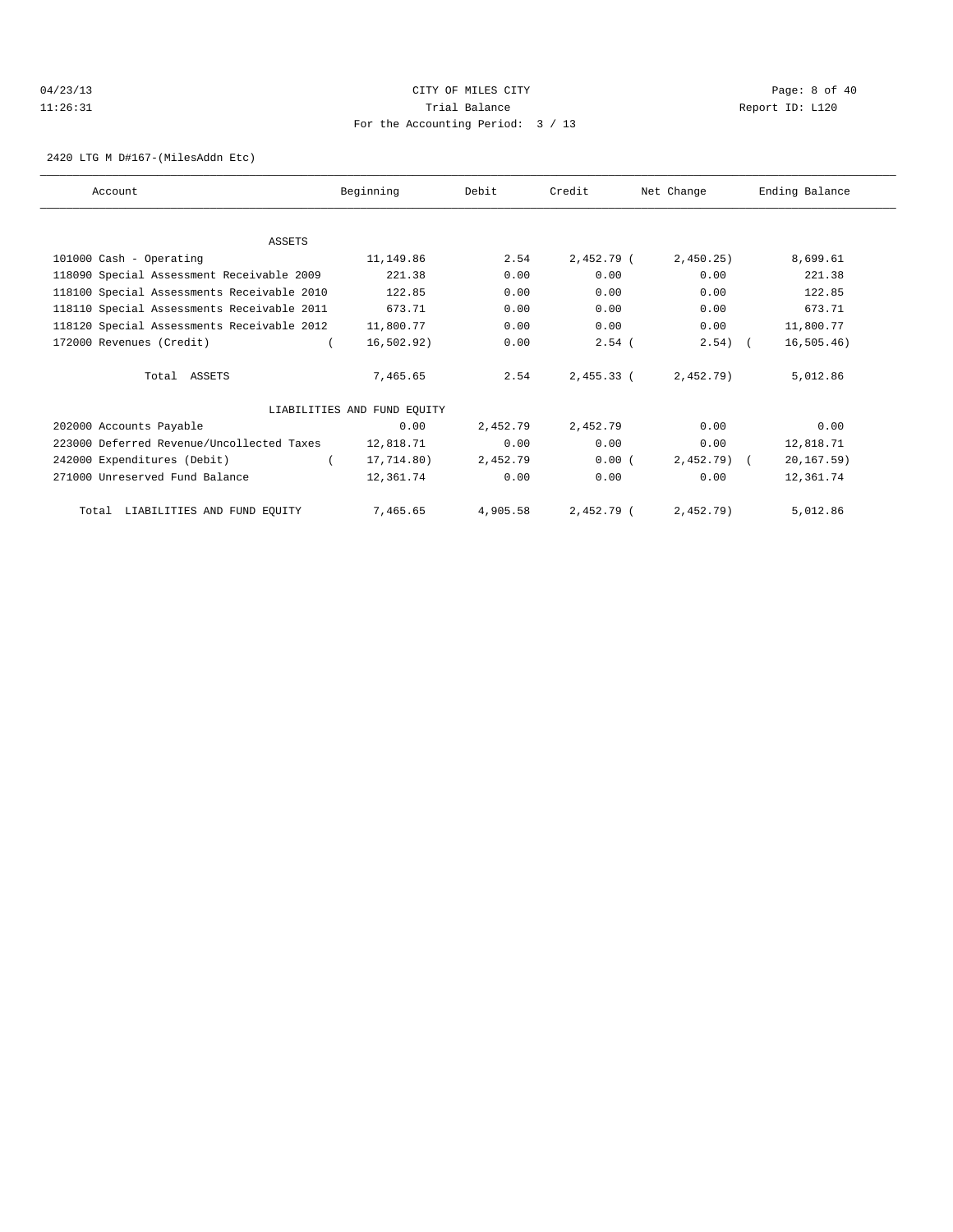# 04/23/13 Page: 9 of 40 11:26:31 Trial Balance Report ID: L120 For the Accounting Period: 3 / 13

#### 2430 LTG M D#171-(Balsam Est)

| Account                                    | Beginning                   | Debit  | Credit     | Net Change  | Ending Balance |
|--------------------------------------------|-----------------------------|--------|------------|-------------|----------------|
|                                            |                             |        |            |             |                |
| ASSETS                                     |                             |        |            |             |                |
| 101000 Cash - Operating                    | 1,054.84                    | 0.24   | $126.54$ ( | 126.30)     | 928.54         |
| 118120 Special Assessments Receivable 2012 | 1,135.24                    | 0.00   | 0.00       | 0.00        | 1,135.24       |
| 172000 Revenues (Credit)                   | 1,417.48)                   | 0.00   | $0.24$ (   | $0.24)$ (   | 1,417.72)      |
| Total ASSETS                               | 772.60                      | 0.24   | 126.78 (   | 126.54)     | 646.06         |
|                                            | LIABILITIES AND FUND EQUITY |        |            |             |                |
| 202000 Accounts Payable                    | 0.00                        | 126.54 | 126.54     | 0.00        | 0.00           |
| 223000 Deferred Revenue/Uncollected Taxes  | 1,135.24                    | 0.00   | 0.00       | 0.00        | 1,135.24       |
| 242000 Expenditures (Debit)                | 2,067.40)                   | 126.54 | 0.00(      | $126.54)$ ( | 2, 193.94)     |
| 271000 Unreserved Fund Balance             | 1,704.76                    | 0.00   | 0.00       | 0.00        | 1,704.76       |
| LIABILITIES AND FUND EQUITY<br>Total       | 772.60                      | 253.08 | $126.54$ ( | 126.54)     | 646.06         |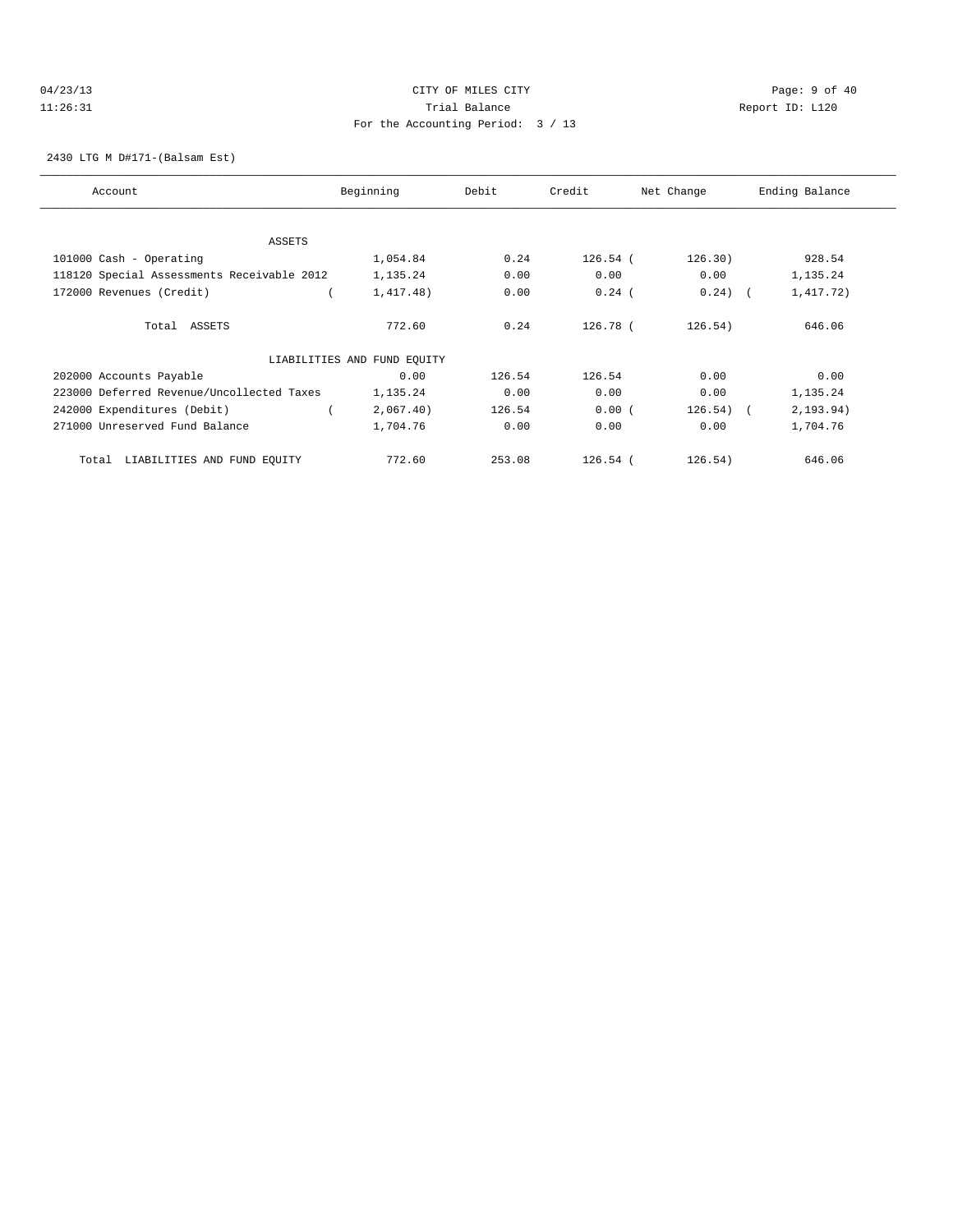# 04/23/13 Page: 10 of 40 11:26:31 Trial Balance Report ID: L120 For the Accounting Period: 3 / 13

2440 LTG M D#172-(Main Str)

| Account                                    | Beginning                   | Debit | Credit     | Net Change | Ending Balance |
|--------------------------------------------|-----------------------------|-------|------------|------------|----------------|
|                                            |                             |       |            |            |                |
| <b>ASSETS</b>                              |                             |       |            |            |                |
| 101000 Cash - Operating                    | 16,309.11                   | 3.71  | $17.21$ (  | 13.50)     | 16,295.61      |
| 118090 Special Assessment Receivable 2009  | 0.01                        | 0.00  | 0.00       | 0.00       | 0.01           |
| 118100 Special Assessments Receivable 2010 | 255.20                      | 0.00  | 0.00       | 0.00       | 255.20         |
| 118110 Special Assessments Receivable 2011 | 409.04                      | 0.00  | 0.00       | 0.00       | 409.04         |
| 118120 Special Assessments Receivable 2012 | 3,473.00                    | 0.00  | 0.00       | 0.00       | 3,473.00       |
| 172000 Revenues (Credit)                   | 6,065.87)                   | 0.00  | $3.71$ $($ | $3.71$ (   | 6,069.58)      |
| Total ASSETS                               | 14,380.49                   | 3.71  | $20.92$ (  | 17.21)     | 14,363.28      |
|                                            | LIABILITIES AND FUND EQUITY |       |            |            |                |
| 202000 Accounts Payable                    | 0.00                        | 17.21 | 17.21      | 0.00       | 0.00           |
| 223000 Deferred Revenue/Uncollected Taxes  | 4,137.25                    | 0.00  | 0.00       | 0.00       | 4,137.25       |
| 242000 Expenditures (Debit)                | 9,724.94)                   | 17.21 | 0.00(      | $17.21$ (  | 9,742.15)      |
| 271000 Unreserved Fund Balance             | 19,968.18                   | 0.00  | 0.00       | 0.00       | 19,968.18      |
| Total LIABILITIES AND FUND EQUITY          | 14,380.49                   | 34.42 | $17.21$ (  | 17.21)     | 14,363.28      |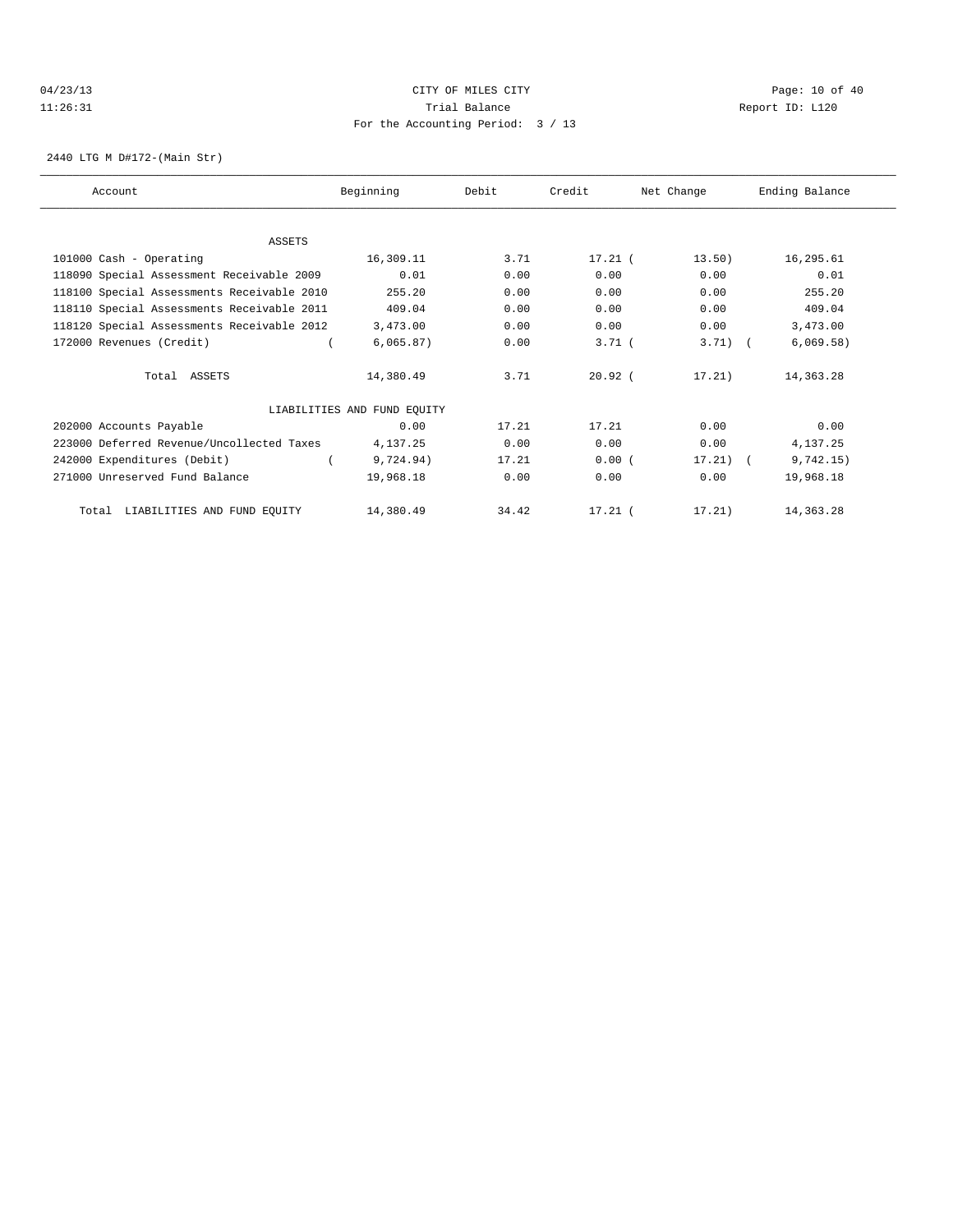# 04/23/13 Page: 11 of 40 11:26:31 Trial Balance Report ID: L120 For the Accounting Period: 3 / 13

2450 LTG M D#195-(SG-Trico)

| Account                                     | Beginning                   | Debit  | Credit     | Net Change | Ending Balance |
|---------------------------------------------|-----------------------------|--------|------------|------------|----------------|
|                                             |                             |        |            |            |                |
| ASSETS                                      |                             |        |            |            |                |
| 101000 Cash - Operating                     | 1,457.99                    | 0.33   | 401.84 (   | 401.51)    | 1,056.48       |
| 118090 Special Assessment Receivable 2009 ( | 0.02)                       | 0.00   | 0.00       | 0.00       | 0.02)          |
| 118110 Special Assessments Receivable 2011  | 96.24                       | 0.00   | 0.00       | 0.00       | 96.24          |
| 118120 Special Assessments Receivable 2012  | 2,327.67                    | 0.00   | 0.00       | 0.00       | 2,327.67       |
| 172000 Revenues (Credit)                    | 2,450.61)                   | 0.00   | 0.33(      | $0.33)$ (  | 2,450.94)      |
| Total ASSETS                                | 1,431.27                    | 0.33   | $402.17$ ( | 401.84)    | 1,029.43       |
|                                             | LIABILITIES AND FUND EQUITY |        |            |            |                |
| 202000 Accounts Payable                     | 0.00                        | 401.84 | 401.84     | 0.00       | 0.00           |
| 223000 Deferred Revenue/Uncollected Taxes   | 2,423.89                    | 0.00   | 0.00       | 0.00       | 2,423.89       |
| 242000 Expenditures (Debit)                 | 4,214.72)                   | 401.84 | 0.00(      | 401.84)    | 4,616.56)      |
| 271000 Unreserved Fund Balance              | 3,222.10                    | 0.00   | 0.00       | 0.00       | 3,222.10       |
| LIABILITIES AND FUND EQUITY<br>Total        | 1,431.27                    | 803.68 | 401.84 (   | 401.84)    | 1,029.43       |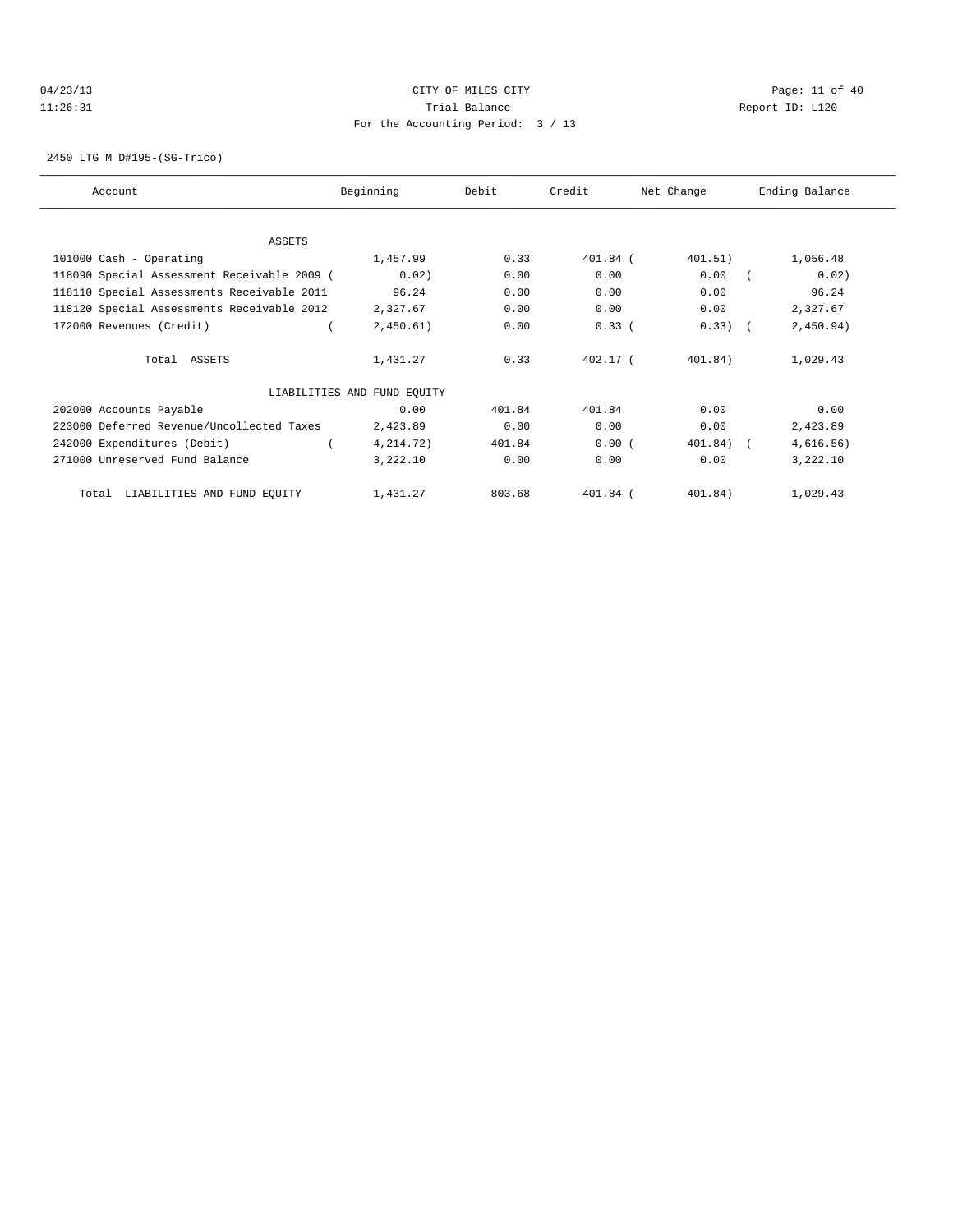# 04/23/13 Page: 12 of 40 11:26:31 Trial Balance Report ID: L120 For the Accounting Period: 3 / 13

2470 LTG M D#202-(SG-MDU&NV)

| Account                                    | Beginning                   | Debit    | Credit    | Net Change  | Ending Balance |
|--------------------------------------------|-----------------------------|----------|-----------|-------------|----------------|
|                                            |                             |          |           |             |                |
| ASSETS                                     |                             |          |           |             |                |
| 101000 Cash - Operating                    | 2,257.22                    | 29.60    | 574.92 (  | 545.32)     | 1,711.90       |
| 118110 Special Assessments Receivable 2011 | 88.89                       | 0.00     | 0.00      | 0.00        | 88.89          |
| 118120 Special Assessments Receivable 2012 | 3,040.13                    | 0.00     | $28.62$ ( | 28.62)      | 3,011.51       |
| 172000 Revenues (Credit)                   | 4,752.55)                   | 0.00     | 29.60(    | $29.60$ ) ( | 4,782.15)      |
| Total ASSETS                               | 633.69                      | 29.60    | 633.14 (  | 603.54)     | 30.15          |
|                                            | LIABILITIES AND FUND EQUITY |          |           |             |                |
| 202000 Accounts Payable                    | 0.00                        | 574.92   | 574.92    | 0.00        | 0.00           |
| 223000 Deferred Revenue/Uncollected Taxes  | 3,129.02                    | 28.62    | 0.00(     | 28.62)      | 3,100.40       |
| 242000 Expenditures (Debit)                | 5,405.41)                   | 574.92   | 0.00(     | 574.92) (   | 5,980.33)      |
| 271000 Unreserved Fund Balance             | 2,910.08                    | 0.00     | 0.00      | 0.00        | 2,910.08       |
| Total LIABILITIES AND FUND EQUITY          | 633.69                      | 1,178.46 | 574.92 (  | 603.54)     | 30.15          |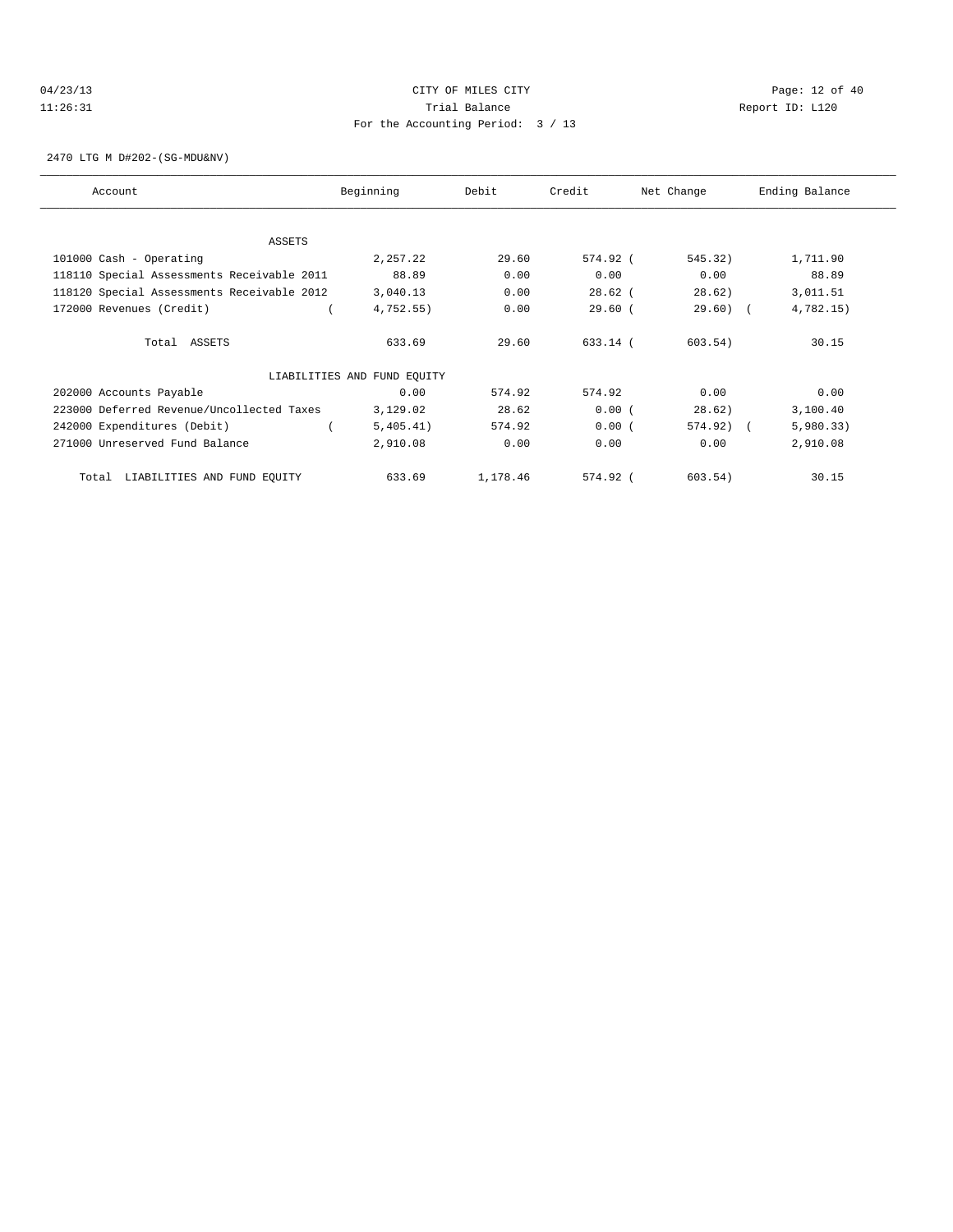| 04/23/13 |  |
|----------|--|
| 11:26:31 |  |

# CITY OF MILES CITY CONTROL CONTROL CONTROL CONTROL CONTROL PAGE: 13 of 40 11:31 Balance Trial Balance Report ID: L120 For the Accounting Period: 3 / 13

#### 2480 LTG M M#173-(Milestown Estates)

| Account                                    | Beginning                   | Debit  | Credit      | Net Change | Ending Balance |
|--------------------------------------------|-----------------------------|--------|-------------|------------|----------------|
|                                            |                             |        |             |            |                |
| <b>ASSETS</b>                              |                             |        |             |            |                |
| 101000 Cash - Operating                    | 1,103.84                    | 0.25   | 62.92(      | 62.67)     | 1,041.17       |
| 118120 Special Assessments Receivable 2012 | 357.37                      | 0.00   | 0.00        | 0.00       | 357.37         |
| 172000 Revenues (Credit)                   | 1,223.82)                   | 0.00   | 0.25(       | $0.25)$ (  | 1, 224.07)     |
| Total ASSETS                               | 237.39                      | 0.25   | 63.17 (     | 62.92)     | 174.47         |
|                                            | LIABILITIES AND FUND EQUITY |        |             |            |                |
| 202000 Accounts Payable                    | 0.00                        | 62.92  | 62.92       | 0.00       | 0.00           |
| 223000 Deferred Revenue/Uncollected Taxes  | 357.37                      | 0.00   | 0.00        | 0.00       | 357.37         |
| 242000 Expenditures (Debit)                | 689.56)                     | 62.92  | 0.00(       | $62.92)$ ( | 752.48)        |
| 271000 Unreserved Fund Balance             | 569.58                      | 0.00   | 0.00        | 0.00       | 569.58         |
| LIABILITIES AND FUND EQUITY<br>Total       | 237.39                      | 125.84 | $62.92$ $($ | 62.92)     | 174.47         |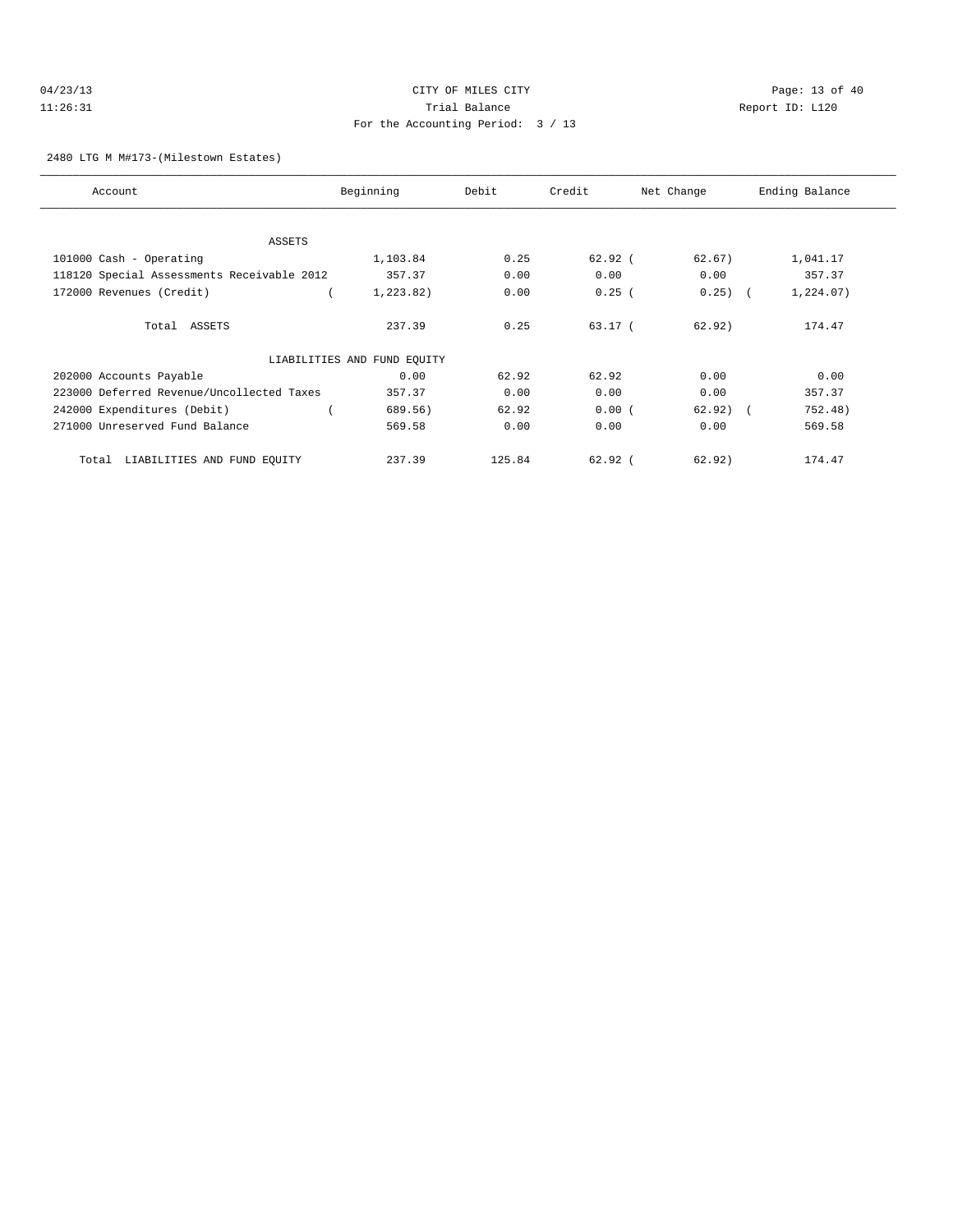#### $04/23/13$  Page: 14 of 40 11:26:31 Trial Balance Report ID: L120 For the Accounting Period: 3 / 13

2510 STR MAINT DIST #204

| Account                                    | Beginning                   | Debit     | Credit       | Net Change    | Ending Balance |
|--------------------------------------------|-----------------------------|-----------|--------------|---------------|----------------|
|                                            |                             |           |              |               |                |
|                                            |                             |           |              |               |                |
| <b>ASSETS</b>                              |                             |           |              |               |                |
| 101000 Cash - Operating                    | 1,039,330.04                | 8,230.91  | 47,422.67 (  | 39,191,76)    | 1,000,138.28   |
| 118080 Special Assessments Receivable 2008 | 17.02                       | 0.00      | 0.00         | 0.00          | 17.02          |
| 118090 Special Assessment Receivable 2009  | 1,005.38                    | 0.00      | 364.16 (     | 364.16)       | 641.22         |
| 118100 Special Assessments Receivable 2010 | 3,044.54                    | 0.00      | 307.57 (     | 307.57)       | 2,736.97       |
| 118110 Special Assessments Receivable 2011 | 11,089.76                   | 0.00      | 1,091.32 (   | 1,091.32)     | 9,998.44       |
| 118120 Special Assessments Receivable 2012 | 396,745.97                  | 0.00      | $5,637.60$ ( | 5,637.60)     | 391,108.37     |
| 172000 Revenues (Credit)                   | 572,811.37)                 | 0.00      | 8,040.73 (   | $8,040.73$ (  | 580,852.10)    |
| Total ASSETS                               | 878, 421.34                 | 8,230.91  | 62,864.05 (  | 54,633.14)    | 823,788.20     |
|                                            | LIABILITIES AND FUND EOUITY |           |              |               |                |
| 202000 Accounts Payable                    | 0.00                        | 12,416.76 | 12,416.76    | 0.00          | 0.00           |
| 223000 Deferred Revenue/Uncollected Taxes  | 411,902.68                  | 7,400.65  | 0.00(        | 7,400.65)     | 404,502.03     |
| 242000 Expenditures (Debit)                | 317,690.63)                 | 47,422.67 | 190.18 (     | $47.232.49$ ( | 364, 923. 12)  |
| 271000 Unreserved Fund Balance             | 784,209.29                  | 0.00      | 0.00         | 0.00          | 784,209.29     |
| Total LIABILITIES AND FUND EQUITY          | 878,421.34                  | 67,240.08 | 12,606.94 (  | 54,633.14)    | 823,788.20     |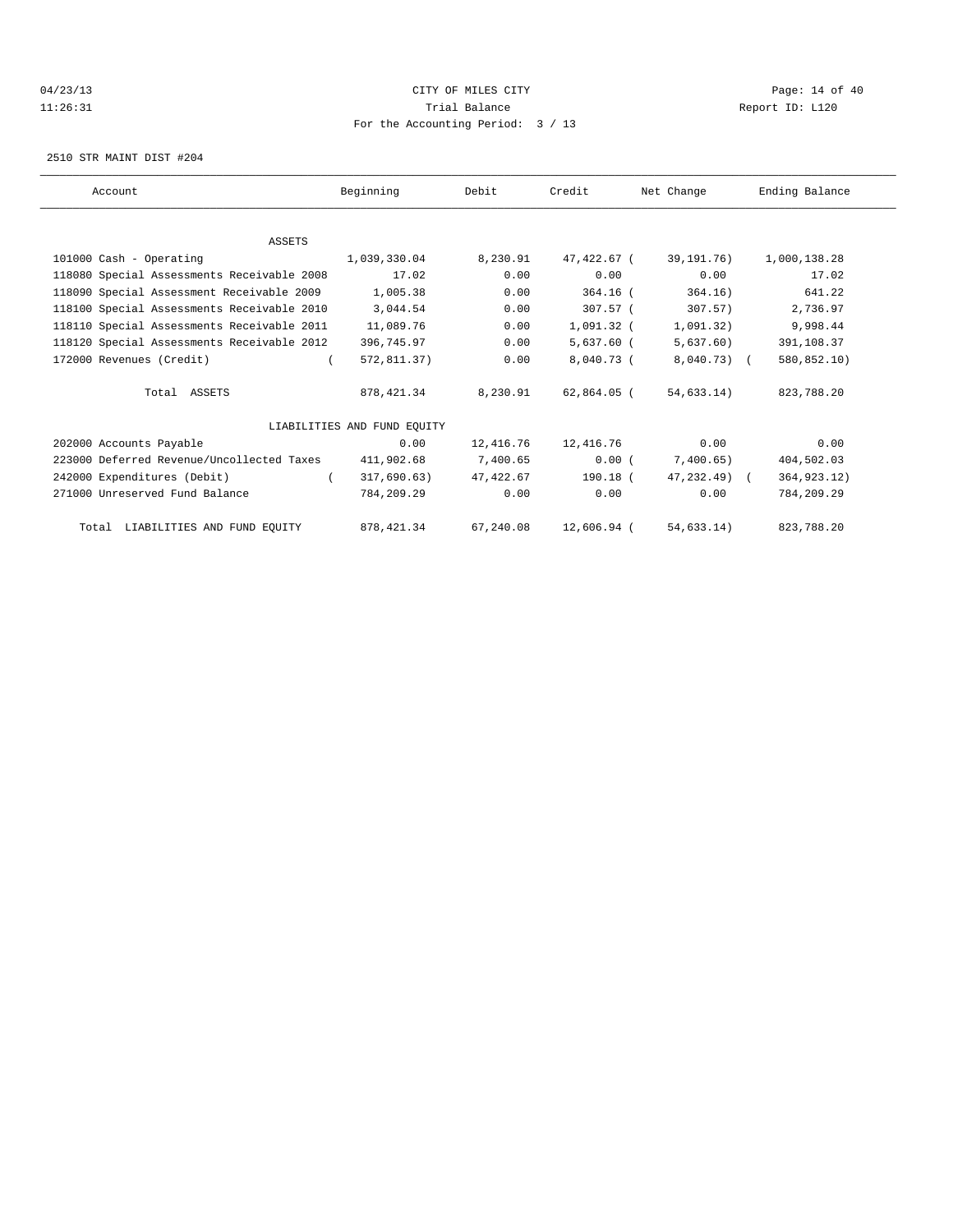# 04/23/13 Page: 15 of 40 11:26:31 Trial Balance Report ID: L120 For the Accounting Period: 3 / 13

2520 STR MAINT DIST #205

| Account                                    | Beginning                   | Debit     | Credit       | Net Change     | Ending Balance |  |
|--------------------------------------------|-----------------------------|-----------|--------------|----------------|----------------|--|
|                                            |                             |           |              |                |                |  |
| <b>ASSETS</b>                              |                             |           |              |                |                |  |
| 101000 Cash - Operating                    | 200,396.43                  | 7,237.26  | 22,598.58 (  | 15,361.32)     | 185,035.11     |  |
| 116000 Protested Taxes Receivable - Reals  | 287.84                      | 0.00      | 0.00         | 0.00           | 287.84         |  |
| 118080 Special Assessments Receivable 2008 | 151.97                      | 0.00      | 0.00         | 0.00           | 151.97         |  |
| 118090 Special Assessment Receivable 2009  | 685.34                      | 0.00      | $264.60$ (   | 264.60)        | 420.74         |  |
| 118100 Special Assessments Receivable 2010 | 1,649.16                    | 0.00      | $553.18$ (   | 553.18)        | 1,095.98       |  |
| 118110 Special Assessments Receivable 2011 | 4,987.43                    | 0.00      | 325.93(      | 325.93)        | 4,661.50       |  |
| 118120 Special Assessments Receivable 2012 | 135,295.68                  | 0.00      | $5,662.01$ ( | 5,662.01)      | 129,633.67     |  |
| 172000 Revenues (Credit)                   | 189,249.16)                 | 0.00      | 7,189.72 (   | $7,189.72$ ) ( | 196,438.88)    |  |
| Total ASSETS                               | 154,204.69                  | 7.237.26  | 36,594.02 (  | 29,356.76)     | 124,847.93     |  |
|                                            | LIABILITIES AND FUND EOUITY |           |              |                |                |  |
| 202000 Accounts Payable                    | 0.00                        | 3, 153.58 | 3, 153.58    | 0.00           | 0.00           |  |
| 223000 Deferred Revenue/Uncollected Taxes  | 142,769.58                  | 6,805.72  | 0.00(        | 6,805.72)      | 135,963.86     |  |
| 242000 Expenditures (Debit)                | 102, 146.09<br>$\left($     | 22,598.58 | $47.54$ (    | $22,551.04$ (  | 124,697.13)    |  |
| 271000 Unreserved Fund Balance             | 113,581.20                  | 0.00      | 0.00         | 0.00           | 113,581.20     |  |
| Total LIABILITIES AND FUND EQUITY          | 154,204.69                  | 32,557.88 | $3,201.12$ ( | 29,356.76)     | 124,847.93     |  |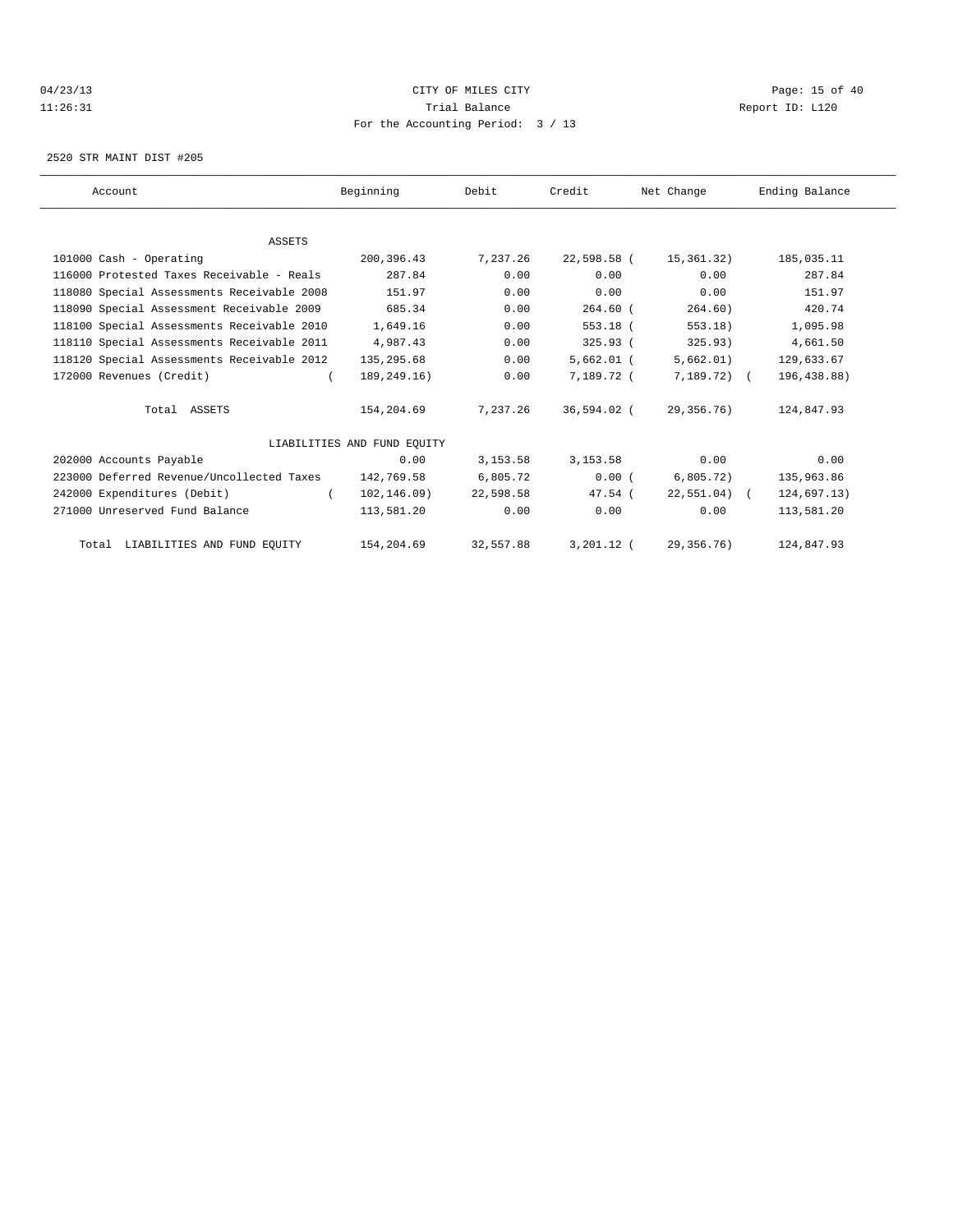| 04/23/13 | CITY OF MILES CITY                | Page: 16 of 40  |
|----------|-----------------------------------|-----------------|
| 11:26:31 | Trial Balance                     | Report ID: L120 |
|          | For the Accounting Period: 3 / 13 |                 |

2540 STR MAINT DIST#207-(MILESTOWN ESTATES)

| Account                                    | Beginning                   | Debit  | Credit   | Net Change   | Ending Balance |
|--------------------------------------------|-----------------------------|--------|----------|--------------|----------------|
|                                            |                             |        |          |              |                |
| ASSETS                                     |                             |        |          |              |                |
| 101000 Cash - Operating                    | 2,807.55                    | 0.64   | 277.29 ( | 276.65)      | 2,530.90       |
| 118120 Special Assessments Receivable 2012 | 993.50                      | 0.00   | 0.00     | 0.00         | 993.50         |
| 172000 Revenues (Credit)                   | 3,699.43)                   | 0.00   | $0.64$ ( | $0.64)$ (    | 3,700.07)      |
| Total ASSETS                               | 101.62                      | 0.64   | 277.93 ( | $277.29$ $($ | 175.67)        |
|                                            | LIABILITIES AND FUND EQUITY |        |          |              |                |
| 223000 Deferred Revenue/Uncollected Taxes  | 993.50                      | 0.00   | 0.00     | 0.00         | 993.50         |
| 242000 Expenditures (Debit)                | 2,280.71)                   | 277.29 | 0.00(    | 277.29) (    | 2,558.00       |
| 271000 Unreserved Fund Balance             | 1,388.83                    | 0.00   | 0.00     | 0.00         | 1,388.83       |
| LIABILITIES AND FUND EQUITY<br>Total       | 101.62                      | 277.29 | 0.00(    | 277.29       | 175.67)        |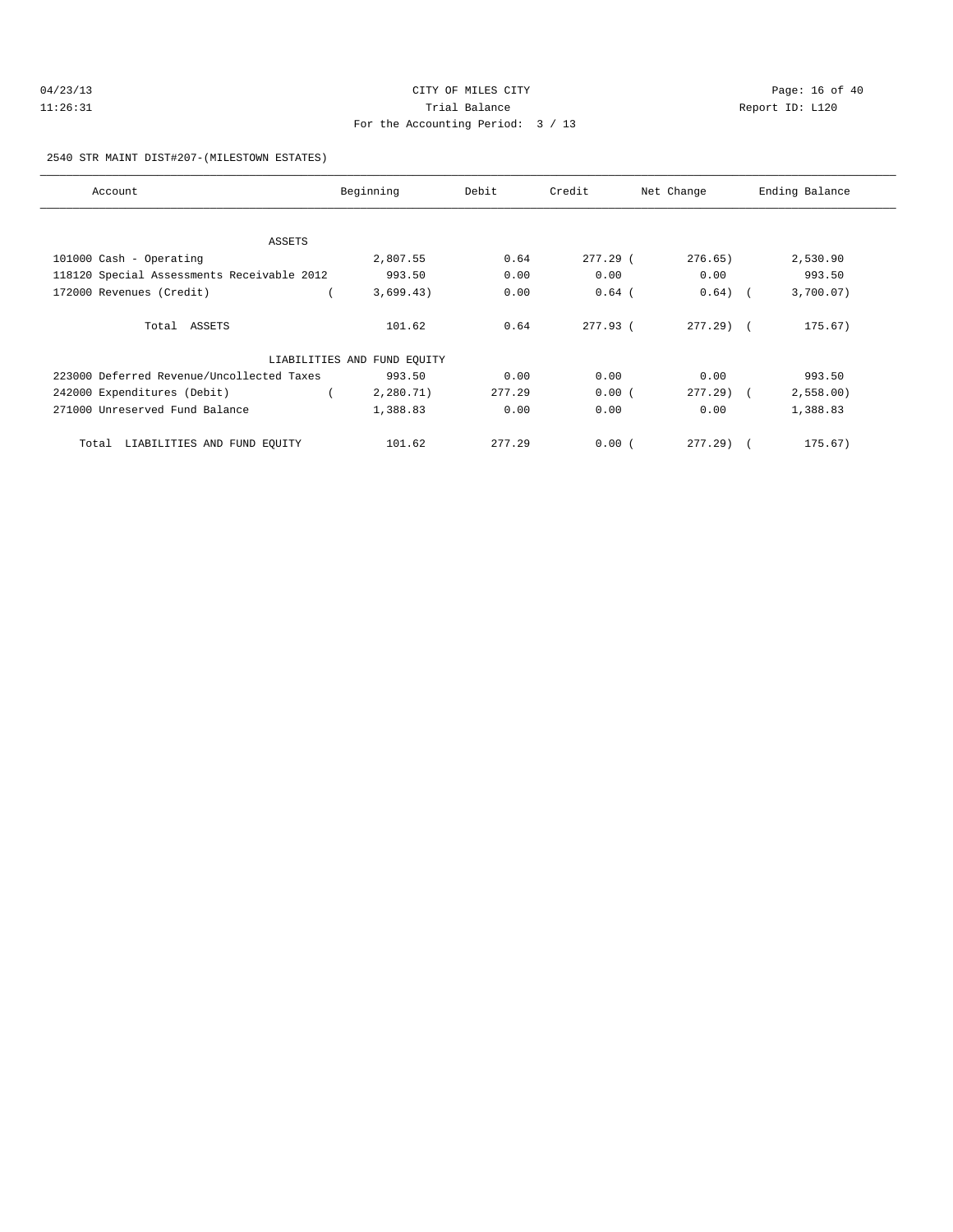| 04/23/13 |  |
|----------|--|
| 11:26:31 |  |

# CITY OF MILES CITY CONTROL CONTROL CONTROL CITY OF 40 1:26:31 Trial Balance Report ID: L120 For the Accounting Period: 3 / 13

#### 2701 Fire Grants

| Account                              | Beginning                   | Debit | Credit | Net Change | Ending Balance |
|--------------------------------------|-----------------------------|-------|--------|------------|----------------|
|                                      |                             |       |        |            |                |
| ASSETS                               |                             |       |        |            |                |
| 101000 Cash - Operating              | 9,872.02                    | 0.00  | 0.00   | 0.00       | 9,872.02       |
| Total ASSETS                         | 9,872.02                    | 0.00  | 0.00   | 0.00       | 9,872.02       |
|                                      | LIABILITIES AND FUND EQUITY |       |        |            |                |
| 242000 Expenditures (Debit)          | 3,457.05)                   | 0.00  | 0.00   | 0.00       | 3,457.05)      |
| 271000 Unreserved Fund Balance       | 13,329.07                   | 0.00  | 0.00   | 0.00       | 13,329.07      |
| LIABILITIES AND FUND EQUITY<br>Total | 9,872.02                    | 0.00  | 0.00   | 0.00       | 9,872.02       |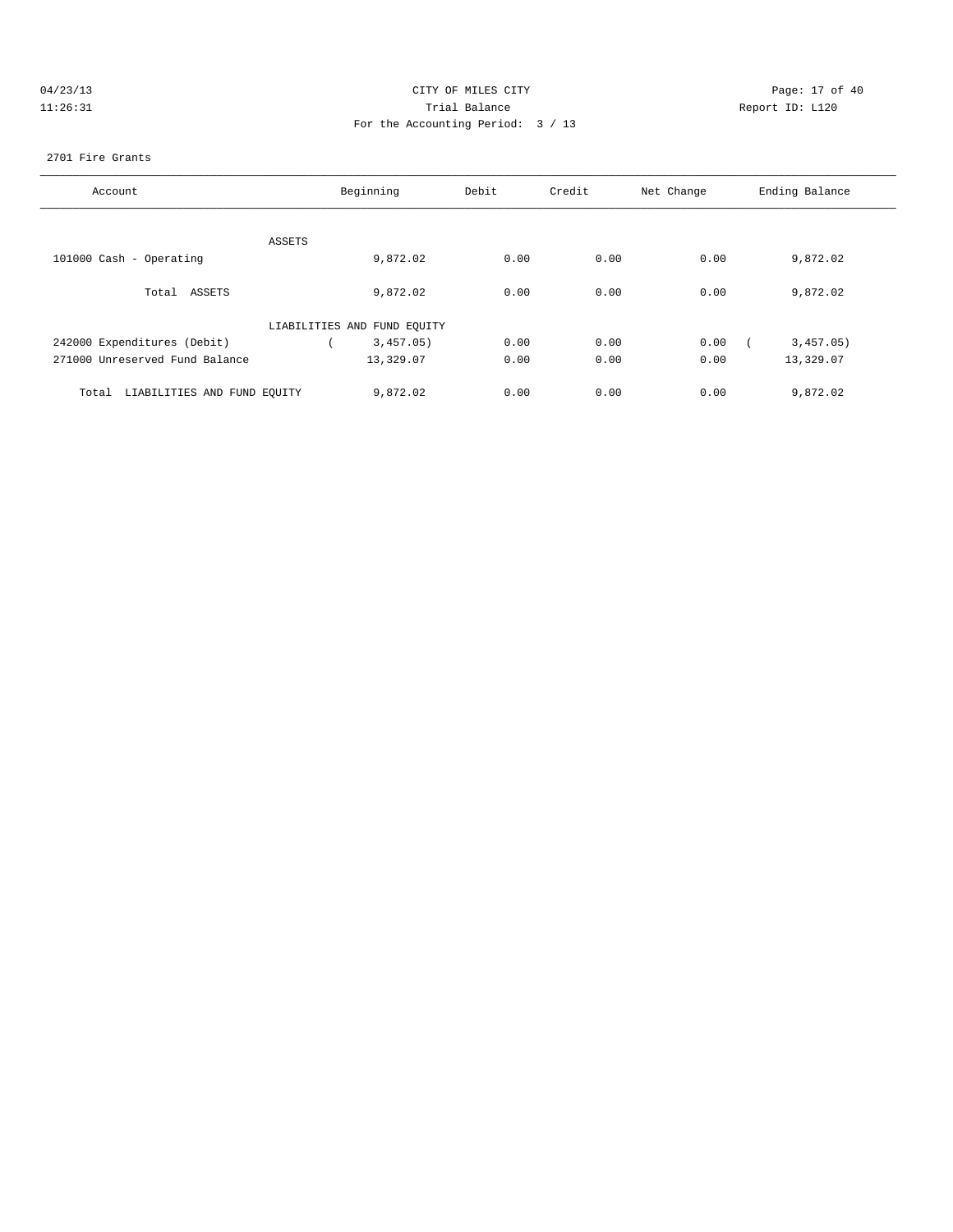# 04/23/13 Page: 18 of 40 11:26:31 Trial Balance Report ID: L120 For the Accounting Period: 3 / 13

#### 2820 GAS TAX

| Account                              | Beginning                   | Debit     | Credit      | Net Change       | Ending Balance |
|--------------------------------------|-----------------------------|-----------|-------------|------------------|----------------|
|                                      |                             |           |             |                  |                |
| ASSETS                               |                             |           |             |                  |                |
| 101000 Cash - Operating              | 117,066.97                  | 15,105.45 | 472.08      | 14,633.37        | 131,700.34     |
| 172000 Revenues (Credit)             | 120,843.61)                 | 0.00      | 15,105.45 ( | $15, 105, 45)$ ( | 135,949.06)    |
| Total ASSETS                         | 3.776.64)                   | 15,105.45 | 15,577.53 ( | $472.08$ (       | 4,248.72)      |
|                                      | LIABILITIES AND FUND EQUITY |           |             |                  |                |
| 242000 Expenditures (Debit)          | 3,776.64)                   | 472.08    | 0.00(       | $472.08$ $($     | 4,248.72)      |
| LIABILITIES AND FUND EQUITY<br>Total | 3.776.64)                   | 472.08    | 0.00(       | 472.08)          | 4,248.72)      |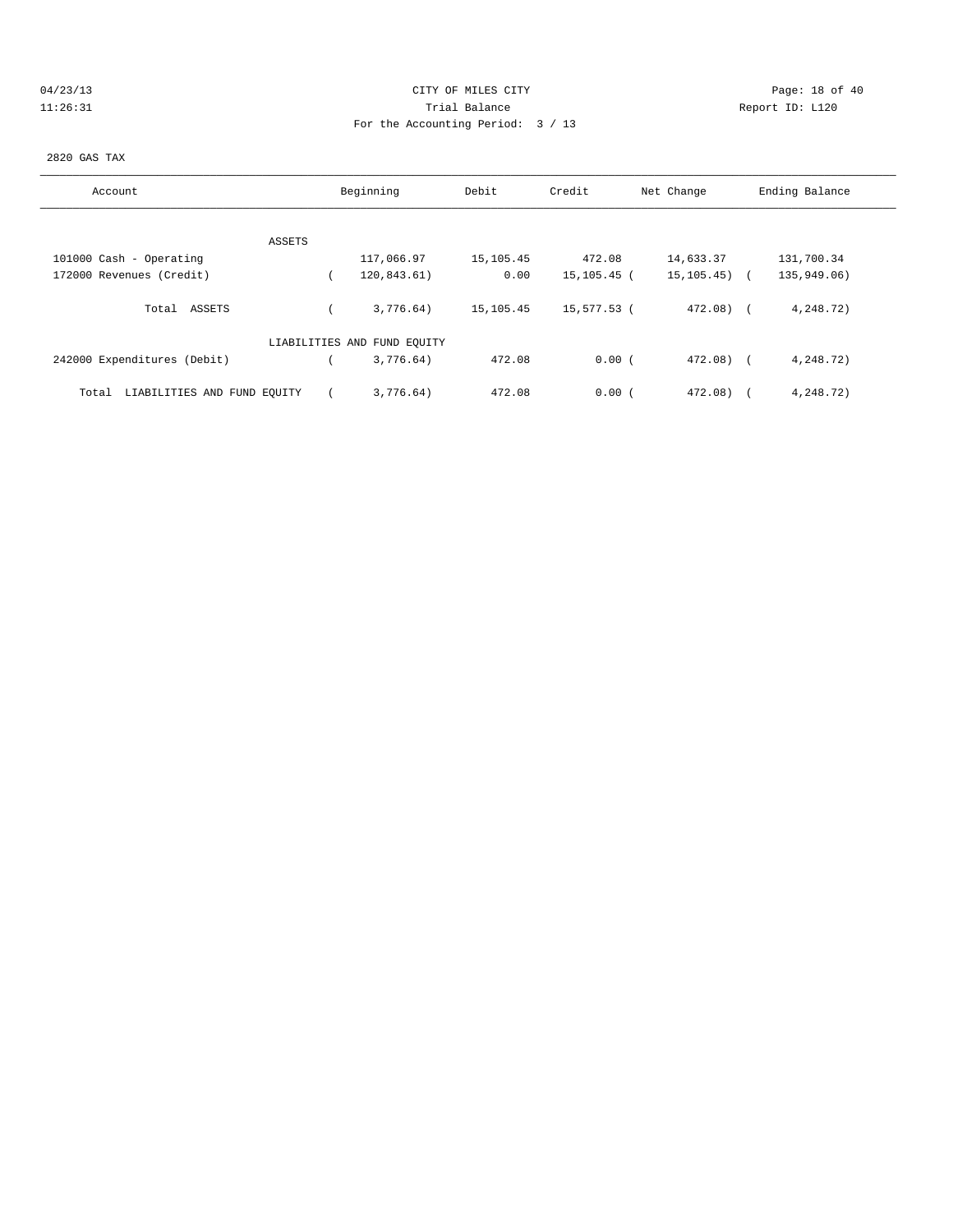# 04/23/13 Page: 19 of 40 11:26:31 Trial Balance Report ID: L120 For the Accounting Period: 3 / 13

#### 2850 911 EMERGENCY

| Account                              |        | Beginning                   | Debit     | Credit       | Net Change      | Ending Balance |
|--------------------------------------|--------|-----------------------------|-----------|--------------|-----------------|----------------|
|                                      |        |                             |           |              |                 |                |
|                                      | ASSETS |                             |           |              |                 |                |
| 101000 Cash - Operating              |        | 47, 415.91                  | 51,272.58 | 34,719.64    | 16,552.94       | 63,968.85      |
| 172000 Revenues (Credit)             |        | 103,190.76)                 | 0.00      | 51,272.58 (  | $51, 272, 58$ ( | 154, 463. 34)  |
| Total ASSETS                         |        | 55,774.85)                  | 51,272.58 | 85,992.22 (  | 34,719.64)      | 90, 494.49     |
|                                      |        | LIABILITIES AND FUND EQUITY |           |              |                 |                |
| 202000 Accounts Payable              |        | 0.00                        | 8,245.24  | 8,245.24     | 0.00            | 0.00           |
| 242000 Expenditures (Debit)          |        | 127,915.62)                 | 34,719.64 | 0.00(        | 34,719.64)      | 162, 635.26)   |
| 271000 Unreserved Fund Balance       |        | 72,140.77                   | 0.00      | 0.00         | 0.00            | 72,140.77      |
| LIABILITIES AND FUND EQUITY<br>Total |        | 55,774.85)                  | 42,964.88 | $8,245.24$ ( | 34,719.64)      | 90,494.49)     |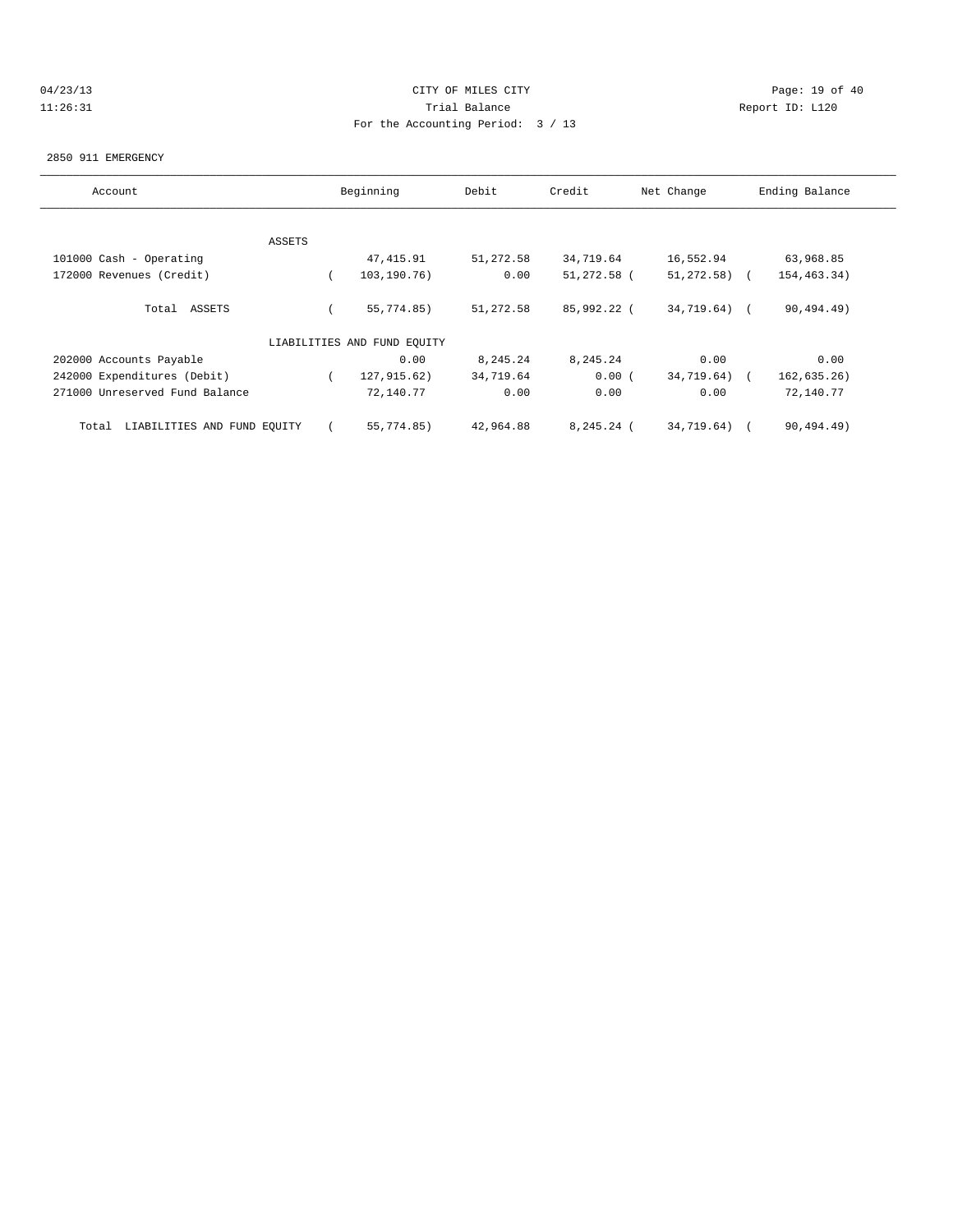# 04/23/13 Page: 20 of 40 11:26:31 Trial Balance Report ID: L120 For the Accounting Period: 3 / 13

#### 2880 LIBRARY GRANTS

| Account                                | Beginning<br>Debit          |      | Credit<br>Net Change |      | Ending Balance |
|----------------------------------------|-----------------------------|------|----------------------|------|----------------|
|                                        |                             |      |                      |      |                |
| ASSETS                                 |                             |      |                      |      |                |
| 101003 Cash - per capita               | 1,402.71                    | 0.00 | 0.00                 | 0.00 | 1,402.71       |
| $101020$ Cash - Op/ILL                 | 1,710.58                    | 0.00 | 0.00                 | 0.00 | 1,710.58       |
| 101030 Cash - Sagebrush Fed/Base Grant | 5,448.60                    | 0.00 | 0.00                 | 0.00 | 5,448.60       |
| 101033 Library - Humanities Grant      | 1,316.77                    | 0.00 | 0.00                 | 0.00 | 1,316.77       |
| 172000 Revenues (Credit)               | 9,820.01)                   | 0.00 | 0.00                 | 0.00 | 9,820.01)      |
| Total ASSETS                           | 58.65                       | 0.00 | 0.00                 | 0.00 | 58.65          |
|                                        | LIABILITIES AND FUND EQUITY |      |                      |      |                |
| 242000 Expenditures (Debit)            | 3,624.71)                   | 0.00 | 0.00                 | 0.00 | 3,624.71)      |
| 271000 Unreserved Fund Balance         | 3,683.36                    | 0.00 | 0.00                 | 0.00 | 3,683.36       |
| Total<br>LIABILITIES AND FUND EQUITY   | 58.65                       | 0.00 | 0.00                 | 0.00 | 58.65          |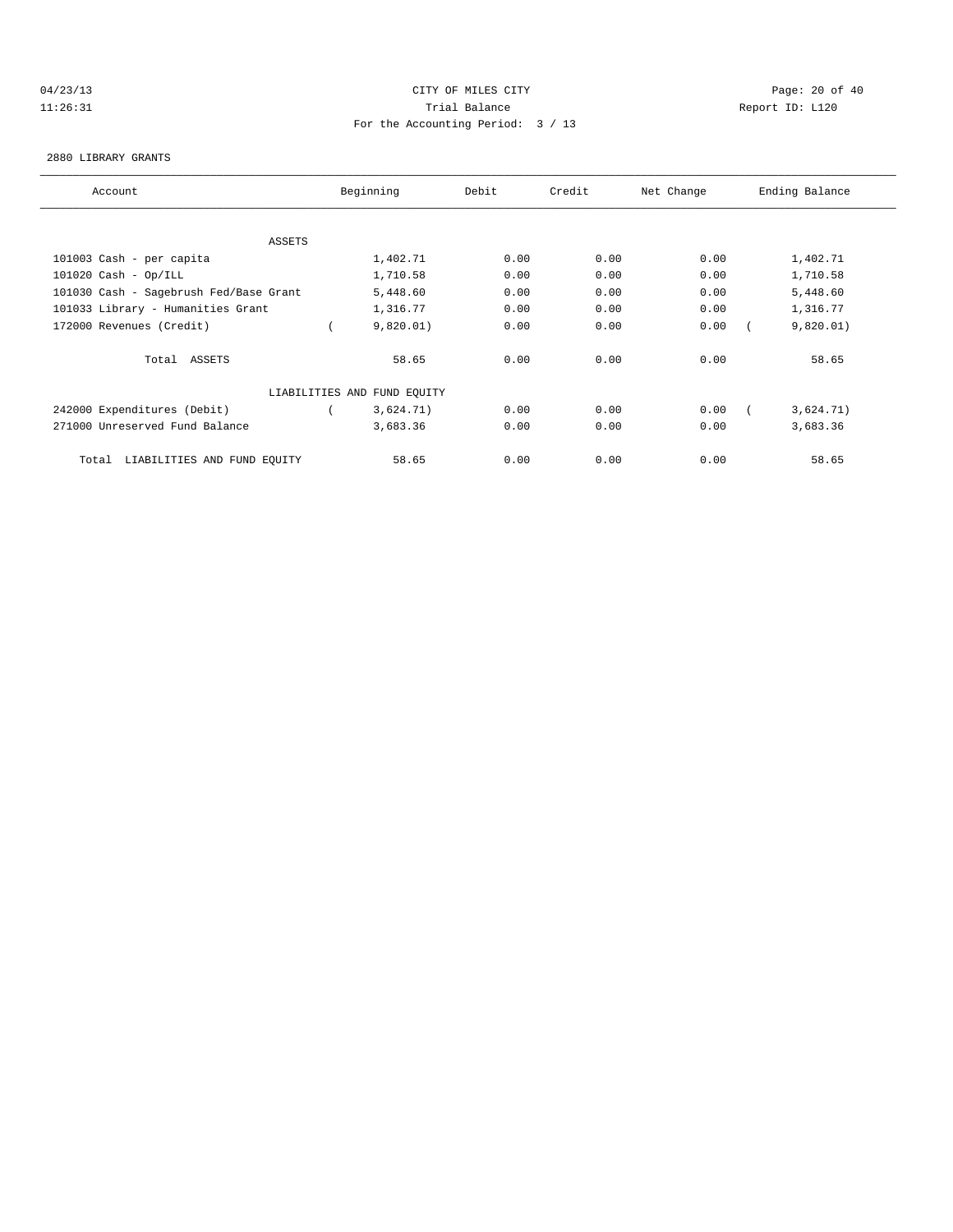# 04/23/13 Page: 21 of 40 11:26:31 Trial Balance Report ID: L120 For the Accounting Period: 3 / 13

#### 2935 Historic Preservation

| Account                              |               | Beginning                   | Debit    | Credit       | Net Change   | Ending Balance |
|--------------------------------------|---------------|-----------------------------|----------|--------------|--------------|----------------|
|                                      |               |                             |          |              |              |                |
|                                      | <b>ASSETS</b> |                             |          |              |              |                |
| 101000 Cash - Operating              |               | 4,478.15                    | 0.00     | $1,658.00$ ( | 1,658.00)    | 2,820.15       |
| 172000 Revenues (Credit)             |               | 8,499.71)                   | 0.00     | 0.00         | 0.00         | 8,499.71)      |
| Total ASSETS                         |               | 4,021.56)                   | 0.00     | $1,658.00$ ( | $1,658.00$ ( | 5,679.56)      |
|                                      |               | LIABILITIES AND FUND EQUITY |          |              |              |                |
| 202000 Accounts Payable              |               | 0.00                        | 722.44   | 722.44       | 0.00         | 0.00           |
| 242000 Expenditures (Debit)          |               | 7, 515.12)                  | 1,658.00 | 0.00(        | 1,658.00)    | 9, 173, 12)    |
| 271000 Unreserved Fund Balance       |               | 3,493.56                    | 0.00     | 0.00         | 0.00         | 3,493.56       |
| LIABILITIES AND FUND EQUITY<br>Total |               | 4,021.56)                   | 2,380.44 | 722.44 (     | 1,658.00)    | 5,679.56)      |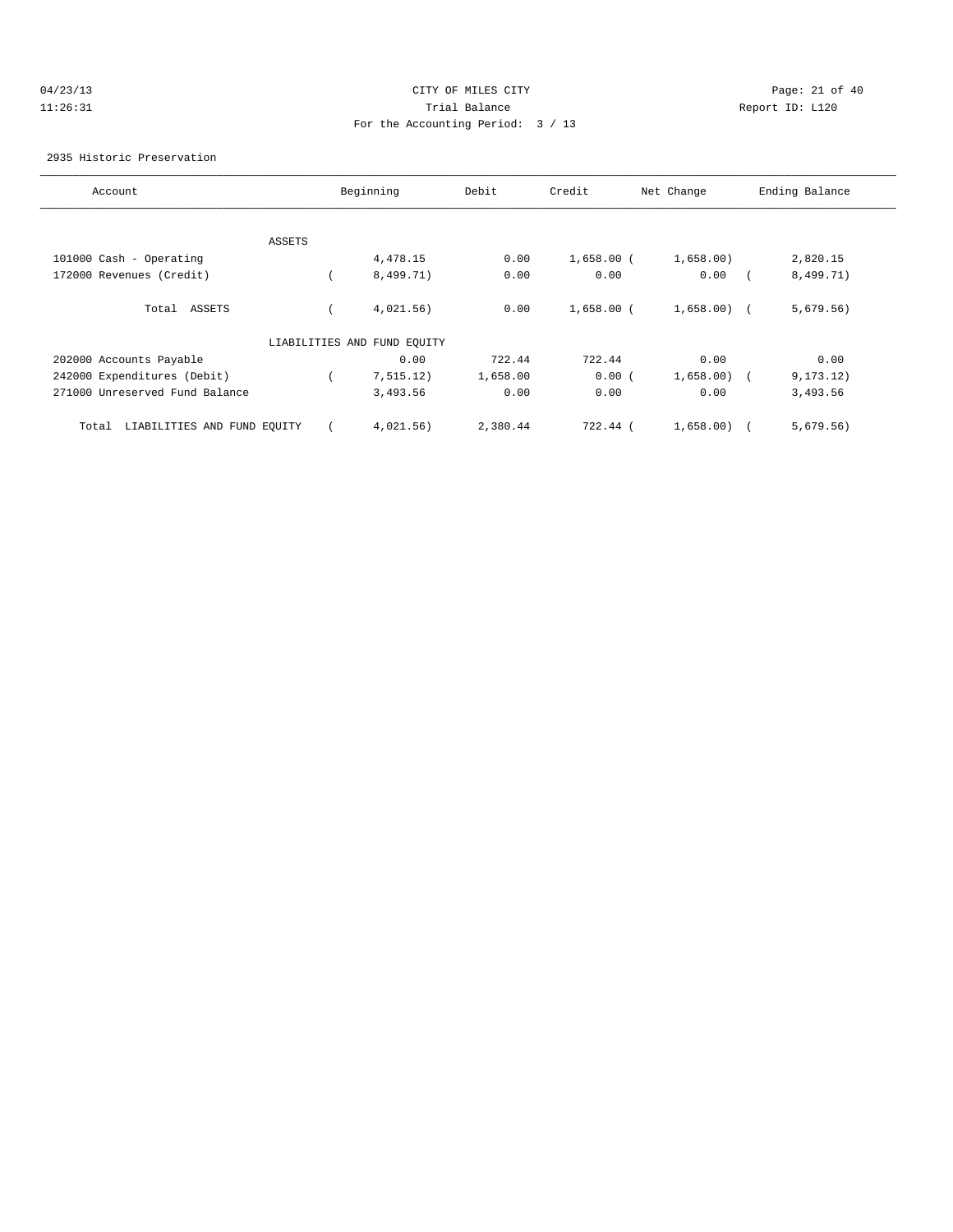| 04/23/13 | Page: 22 of 40<br>CITY OF MILES CITY |  |  |
|----------|--------------------------------------|--|--|
| 11:26:31 | Trial Balance<br>Report ID: L120     |  |  |
|          | For the Accounting Period: 3 / 13    |  |  |

#### 2985 RETIRED SENIOR VOLUNTEER PROG (RSVP)

| Account                                | Beginning                   | Debit    | Credit       | Net Change   | Ending Balance |
|----------------------------------------|-----------------------------|----------|--------------|--------------|----------------|
|                                        |                             |          |              |              |                |
| ASSETS                                 |                             |          |              |              |                |
| 101000 Cash - Operating                | 17.27)                      | 5,018.28 | 4,856.74     | 161.54       | 144.27         |
| 101004 RSVP Non-Federal Cash Operating | 10,928.56                   | 1,033.26 | $2,469.80$ ( | 1,436.54)    | 9,492.02       |
| 103100 Petty Cash-                     | 200.00                      | 0.00     | 0.00         | 0.00         | 200.00         |
| 172000 Revenues (Credit)               | 50, 345.00)                 | 0.00     | $5,454.69$ ( | $5,454.69$ ( | 55,799.69)     |
| Total ASSETS                           | 39, 233. 71)                | 6,051.54 | 12,781.23 (  | $6,729.69$ ( | 45,963.40)     |
|                                        | LIABILITIES AND FUND EQUITY |          |              |              |                |
| 202000 Accounts Payable                | 0.00                        | 2,217.83 | 2,217.83     | 0.00         | 0.00           |
| 242000 Expenditures (Debit)            | 46,198.89)                  | 6,981.66 | 251.97 (     | $6,729.69$ ( | 52,928.58)     |
| 271000 Unreserved Fund Balance         | 6,965.18                    | 0.00     | 0.00         | 0.00         | 6,965.18       |
| LIABILITIES AND FUND EQUITY<br>Total   | 39,233.71)                  | 9,199.49 | $2,469.80$ ( | $6,729.69$ ( | 45,963.40)     |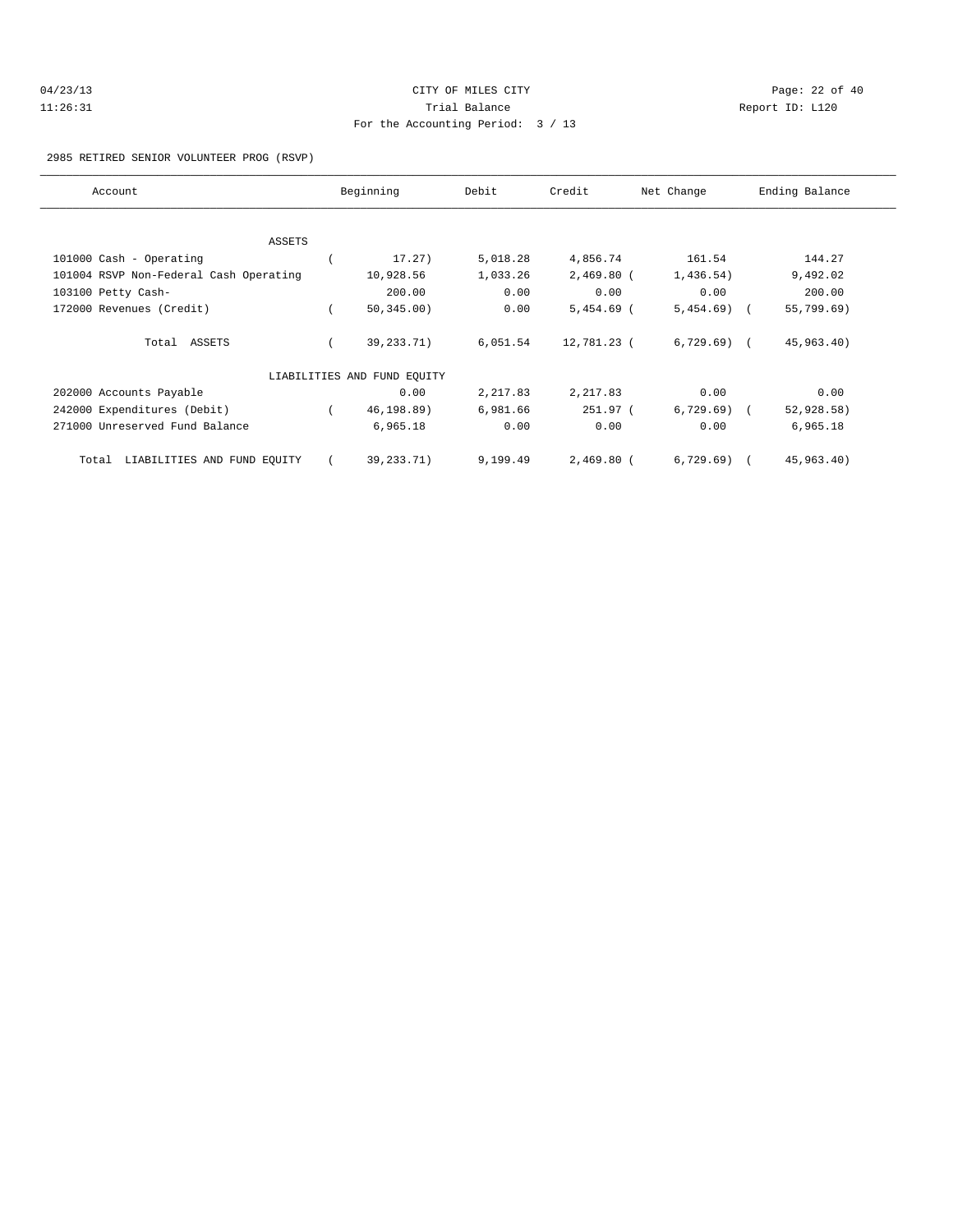| 04/23/13 |  |
|----------|--|
| 11:26:31 |  |

# CITY OF MILES CITY **Page: 23 of 40** Trial Balance and Communicated Report ID: L120 For the Accounting Period: 3 / 13

3300 Judgement & Losses-Power Settlement

| Account                                     | Beginning                   | Debit | Credit | Net Change | Ending Balance |
|---------------------------------------------|-----------------------------|-------|--------|------------|----------------|
|                                             |                             |       |        |            |                |
| <b>ASSETS</b>                               |                             |       |        |            |                |
| 101000 Cash - Operating                     | 221.05)                     | 0.00  | 0.00   | 0.00       | 221.05)        |
| 113207 Taxes Receivable - Real 2007         | 79.06                       | 0.00  | 0.00   | 0.00       | 79.06          |
| 113208 taxes Receivable - Real 2008         | 0.36                        | 0.00  | 0.00   | 0.00       | 0.36           |
| 115207 Taxes Receivable - Personal 2007     | 1.31)                       | 0.00  | 0.00   | 0.00       | 1.31)          |
| 115208 Taxes Receivable - Personal 2008     | 0.52                        | 0.00  | 0.00   | 0.00       | 0.52           |
| 115209 Taxes Receivable Personal 2009       | 0.01)                       | 0.00  | 0.00   | 0.00       | 0.01)          |
| 172000 Revenues (Credit)                    | 16.78)                      | 0.00  | 0.00   | 0.00       | 16.78)         |
| Total ASSETS                                | 159.21)                     | 0.00  | 0.00   | 0.00       | 159.21)        |
|                                             | LIABILITIES AND FUND EQUITY |       |        |            |                |
| 223100 Deferred Revenue - Real Prop Taxes   | 79.42                       | 0.00  | 0.00   | 0.00       | 79.42          |
| 223200 Deferred Revenue - Pers Prop Taxes ( | 0.80)                       | 0.00  | 0.00   | 0.00       | 0.80)          |
| 271000 Unreserved Fund Balance              | 237.83                      | 0.00  | 0.00   | 0.00       | 237.83         |
| LIABILITIES AND FUND EQUITY<br>Total        | 159.21)                     | 0.00  | 0.00   | 0.00       | 159.21)        |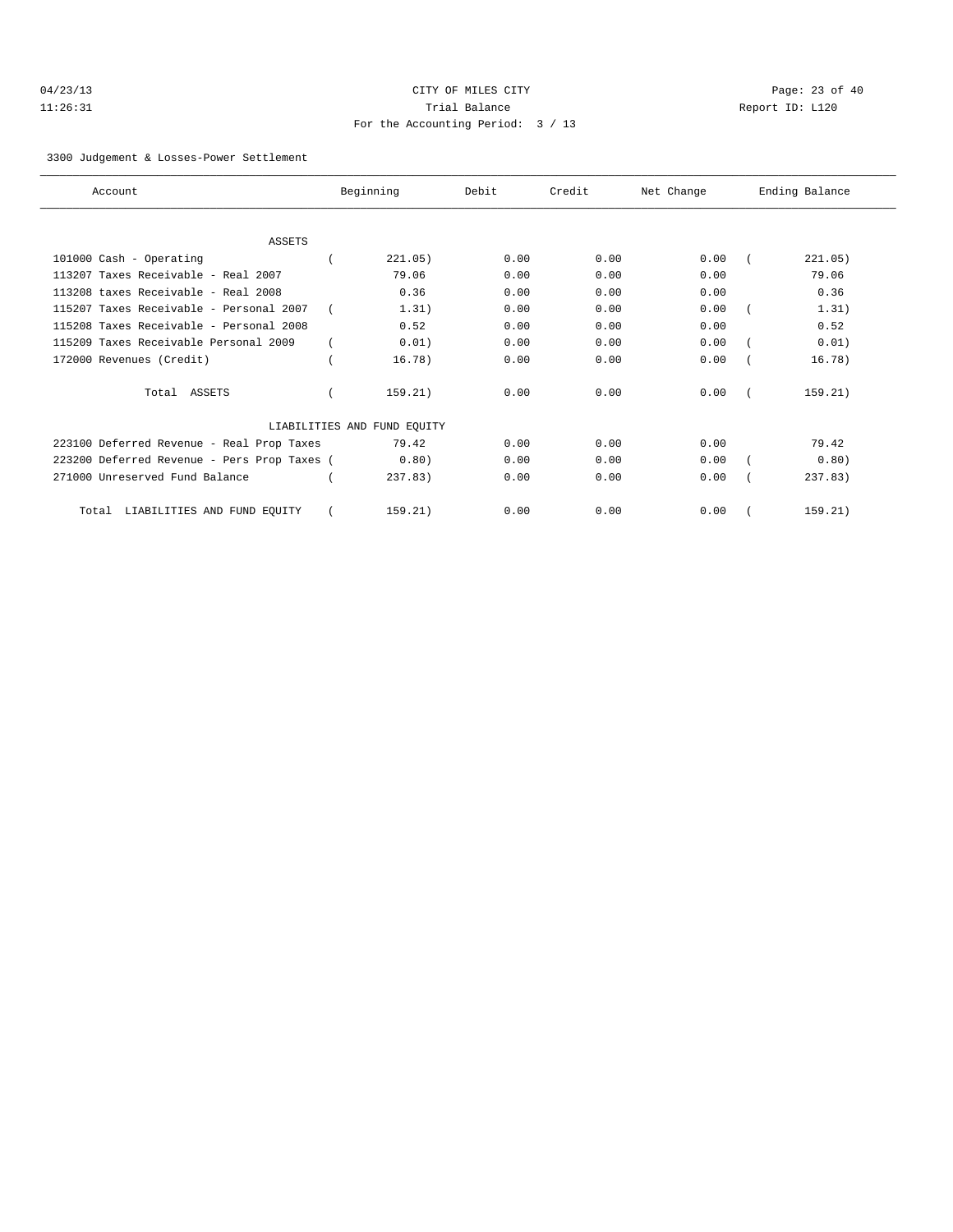| 04/23/13 | CITY OF MILES CITY                | Page: 24 of 40 |  |
|----------|-----------------------------------|----------------|--|
| 11:26:31 | Trial Balance<br>Report ID: L120  |                |  |
|          | For the Accounting Period: 3 / 13 |                |  |

4000 General Fund Capitol Improvement Fund

| Account                              | Beginning                   | Debit | Credit    | Net Change    | Ending Balance |
|--------------------------------------|-----------------------------|-------|-----------|---------------|----------------|
|                                      |                             |       |           |               |                |
|                                      |                             |       |           |               |                |
| ASSETS                               |                             |       |           |               |                |
| 101000 Cash - Operating              | 192,724.18                  | 43.88 | 0.00      | 43.88         | 192,768.06     |
| 172000 Revenues (Credit)             | 331.18)                     | 0.00  | $43.88$ ( | $43.88$ ) $($ | 375.06)        |
|                                      |                             |       |           |               |                |
| Total ASSETS                         | 192,393.00                  | 43.88 | 43.88     | 0.00          | 192,393.00     |
|                                      |                             |       |           |               |                |
|                                      | LIABILITIES AND FUND EQUITY |       |           |               |                |
| 242000 Expenditures (Debit)          | 57,607.00)                  | 0.00  | 0.00      | 0.00          | 57,607.00)     |
| 271000 Unreserved Fund Balance       | 250,000.00                  | 0.00  | 0.00      | 0.00          | 250,000.00     |
|                                      |                             |       |           |               |                |
| LIABILITIES AND FUND EOUITY<br>Total | 192,393.00                  | 0.00  | 0.00      | 0.00          | 192,393.00     |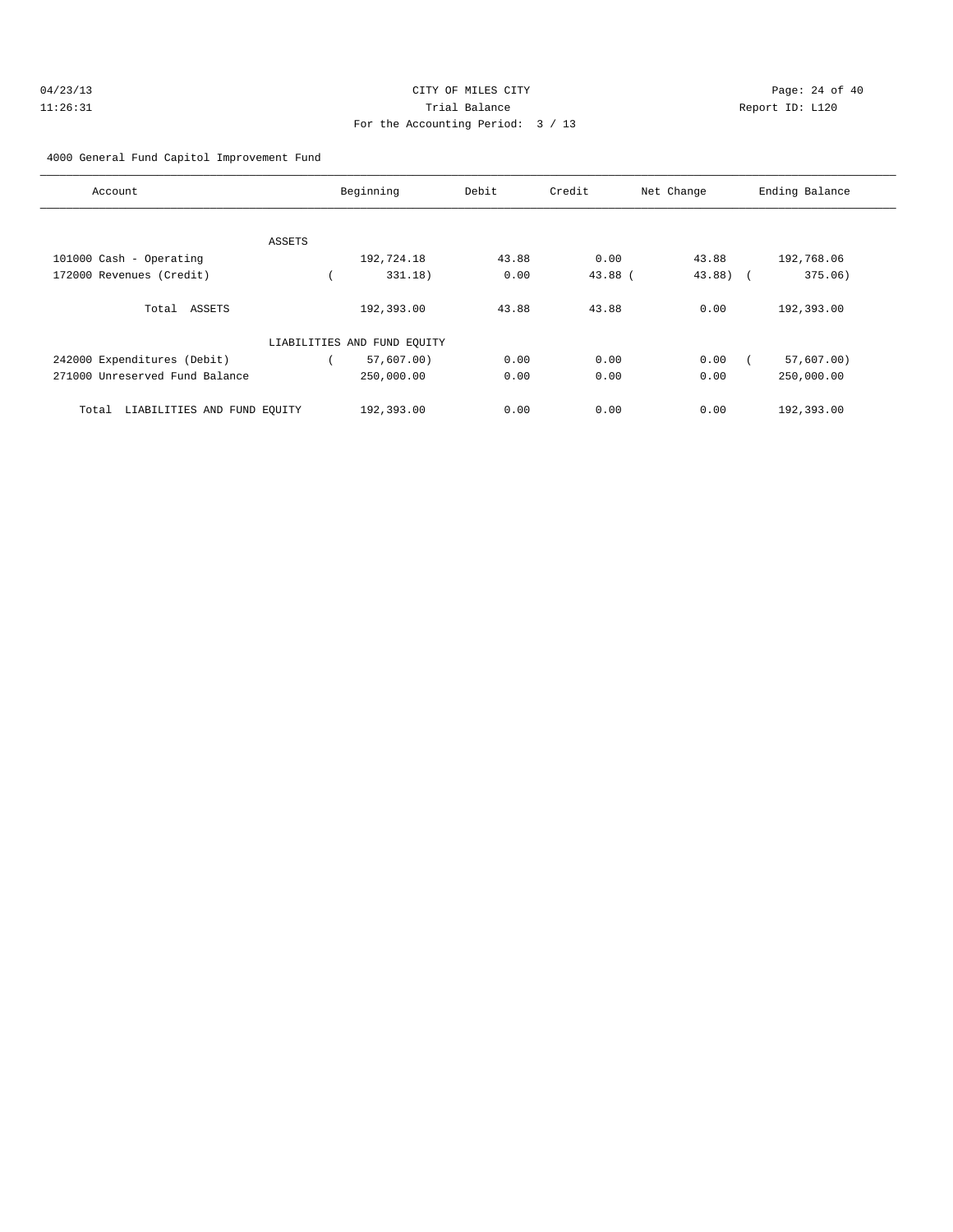| 04/23/13 | CITY OF MILES CITY                | Page: 25 of 40  |
|----------|-----------------------------------|-----------------|
| 11:26:31 | Trial Balance                     | Report ID: L120 |
|          | For the Accounting Period: 3 / 13 |                 |

4060 CAPITAL IMPROV-PUBLIC WORKS

| Account                              | Beginning                   | Debit  | Credit     | Net Change  | Ending Balance |
|--------------------------------------|-----------------------------|--------|------------|-------------|----------------|
|                                      |                             |        |            |             |                |
| ASSETS<br>101000 Cash - Operating    | 102,042.78                  | 321.34 | 0.00       | 321.34      | 102,364.12     |
| 172000 Revenues (Credit)             | 26,477.86)                  | 0.00   | $321.34$ ( | $321.34)$ ( | 26,799.20)     |
| Total ASSETS                         | 75,564.92                   | 321.34 | 321.34     | 0.00        | 75,564.92      |
|                                      | LIABILITIES AND FUND EQUITY |        |            |             |                |
| 271000 Unreserved Fund Balance       | 75,564.92                   | 0.00   | 0.00       | 0.00        | 75,564.92      |
| LIABILITIES AND FUND EQUITY<br>Total | 75,564.92                   | 0.00   | 0.00       | 0.00        | 75,564.92      |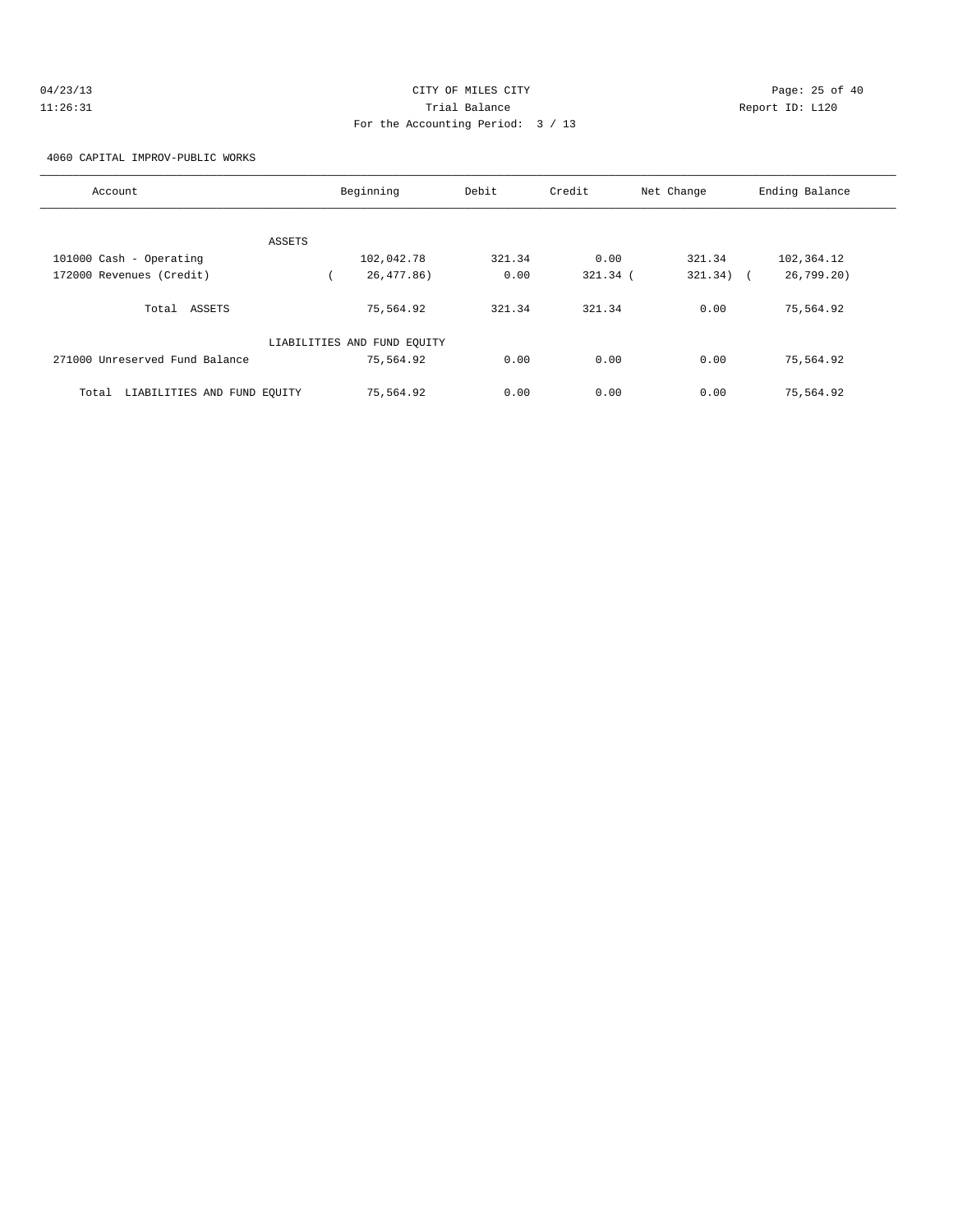#### 04/23/13 Page: 26 of 40 11:26:31 Trial Balance Report ID: L120 For the Accounting Period: 3 / 13

#### 5210 WATER UTILITY

| Account                                                                              | Beginning                   | Debit                 | Credit         | Net Change     | Ending Balance          |
|--------------------------------------------------------------------------------------|-----------------------------|-----------------------|----------------|----------------|-------------------------|
|                                                                                      |                             |                       |                |                |                         |
| ASSETS                                                                               |                             |                       |                |                |                         |
| 101000 Cash - Operating                                                              | 2, 115, 516.31              | 142,683.15            | 105,749.91     | 36,933.24      | 2, 152, 449.55          |
| 101010 Deposit Cash                                                                  | 26,650.00                   | 900.00                | 550.00         | 350.00         | 27,000.00               |
| 102113 Cash - NE Water Line Proj<br>$\left($                                         | 157,632.82)                 | 0.00                  | 0.00           | 0.00           | 157,632.82)             |
| 102240 Cash - Replacement & Depreciation<br>102250 Cash - System Devlopment Fees     | 1,489,589.35                | 0.00                  | 0.00<br>0.00   | 0.00<br>600.00 | 1,489,589.35            |
|                                                                                      | 229,658.25                  | 600.00                | 0.00           | 3,471.10       | 230, 258.25             |
| 102270 Cash - Curb Stop Replacement Fee<br>102312 RevBnd/CurYearDebt-DNRC/CarbonTank | 158,384.69<br>30,672.38     | 3,471.10<br>12,745.52 | 0.00           | 12,745.52      | 161,855.79<br>43,417.90 |
| 102313 RevBnd/CurYearDebt-DNRC/NE WtrLine                                            | 25,715.41                   | 12,745.52             | 0.00           | 12,745.52      | 38,460.93               |
| 102315 RevBnd/CurYearDebt-ARRA/NE Water Li                                           | 3,012.93                    | 1,513.96              | 0.00           | 1,513.96       | 4,526.89                |
| 102322 RevBnd/Reserve-DNRC/CarbonTank                                                | 153,009.00                  | 0.00                  | 0.00           | 0.00           | 153,009.00              |
| 102323 RevBnd/Reserve-DNRC/NE WtrLine                                                | 153,808.00                  | 0.00                  | 0.00           | 0.00           | 153,808.00              |
| 102325 RevBnd/Reserve-ARRA B-NE Waterline                                            | 18,245.00                   | 0.00                  | 0.00           | 0.00           | 18,245.00               |
| 103000 Petty Cash                                                                    | 330.00                      | 0.00                  | 0.00           | 0.00           | 330.00                  |
| 122000 Accounts Receivable                                                           | 172,557.34                  | 134,905.40            | 143, 177. 70 ( | 8,272.30)      | 164,285.04              |
| 122020 Accounts Receivable-\$2.00 State Ass                                          | 1,431.56                    | 0.00                  | 930.14 (       | 930.14)        | 501.42                  |
| 132000 Due From Government (Short Term)                                              | 189,246.03                  | 0.00                  | 0.00           | 0.00           | 189,246.03              |
| 145000 Deferred Charges                                                              | 24,815.35                   | 0.00                  | 0.00           | 0.00           | 24,815.35               |
| 172000 Revenues (Credit)<br>$\left($                                                 | 1,689,809.32                | 0.00                  | 134,468.25 (   | 134,468.25)    | 1,824,277.57)           |
| 176000 UNAMORTIZED CHARGES-REFUNDING BONDS                                           | 8,500.00                    | 0.00                  | 0.00           | 0.00           | 8,500.00                |
| 181000 Land                                                                          | 41,844.00                   | 0.00                  | 0.00           | 0.00           | 41,844.00               |
| 182000 Buildings                                                                     | 22,997.00                   | 0.00                  | 0.00           | 0.00           | 22,997.00               |
| 182100 Allowance for Depr - Buildings (Cre(                                          | 22,997.00)                  | 0.00                  | 0.00           | 0.00           | 22,997.00)<br>$\left($  |
| 186000 Machinery and Equipment                                                       | 356,327.90                  | 0.00                  | 0.00           | 0.00           | 356, 327.90             |
| 186100 Allowance for Depr - Machinery & Eq(                                          | 216, 133.00)                | 0.00                  | 0.00           | 0.00           | 216,133.00)             |
| 188000 Const. Work in Progress-NE Wtr Line                                           | 224,576.73                  | 0.00                  | 0.00           | 0.00           | 224,576.73              |
| 189100 Source of Supply                                                              | 3,600,885.49                | 0.00                  | 0.00           | 0.00           | 3,600,885.49            |
| 189110 Allowance for Depreciation - Source(                                          | 360,210.00)                 | 0.00                  | 0.00           | 0.00           | 360,210.00)<br>$\left($ |
| 189300 Treatment Plant                                                               | 3,660,621.00                | 0.00                  | 0.00           | 0.00           | 3,660,621.00            |
| 189310 Allowance for Depr - Treatment Plan(                                          | 1,667,351.00)               | 0.00                  | 0.00           | 0.00           | (1,667,351.00)          |
| 189400 Transmission & Distribution                                                   | 11,279,149.97               | 0.00                  | 0.00           | 0.00           | 11, 279, 149.97         |
| 189410 Allowance for Depr - Trans & Distri(                                          | 2,873,127.00)               | 0.00                  | 0.00           | 0.00           | 2,873,127.00)           |
| Total ASSETS                                                                         | 17,000,283.55               | 309,564.65            | 384,876.00 (   | 75, 311.35)    | 16,924,972.20           |
|                                                                                      | LIABILITIES AND FUND EQUITY |                       |                |                |                         |
| 202000 Accounts Payable                                                              | 0.00                        | 15,671.35             | 15,671.35      | 0.00           | 0.00                    |
| 202100 Accounts Payable                                                              | 172,999.50                  | 0.00                  | 0.00           | 0.00           | 172,999.50              |
| 214000 Deposits Payable                                                              | 26,650.00                   | 550.00                | 900.00         | 350.00         | 27,000.00               |
| 214010 Refunds Payable                                                               | 0.00                        | 20.02                 | 20.02          | 0.00           | 0.00                    |
| 231000 BONDS PAYABLE                                                                 | 5,291,874.00                | 0.00                  | 0.00           | 0.00           | 5,291,874.00            |
| 238000 Other Post Employment Benefits                                                | 13,665.00                   | 0.00                  | 0.00           | 0.00           | 13,665.00               |
| 239000 Compensated Absences Payable                                                  | 87,594.00                   | 0.00                  | 0.00           | 0.00           | 87,594.00               |
| 242000 Expenditures (Debit)<br>$\left($                                              | 1,099,280.14)               | 75,812.09             | 150.74 (       | 75,661.35)     | 1,174,941.49)           |
| 250300 Reserve Revenue Bond - Current Debt                                           | 323, 303.85                 | 0.00                  | 0.00           | 0.00           | 323,303.85              |
| 250500 Reserve - System Dev Fees                                                     | 171,098.25                  | 0.00                  | 0.00           | 0.00           | 171,098.25              |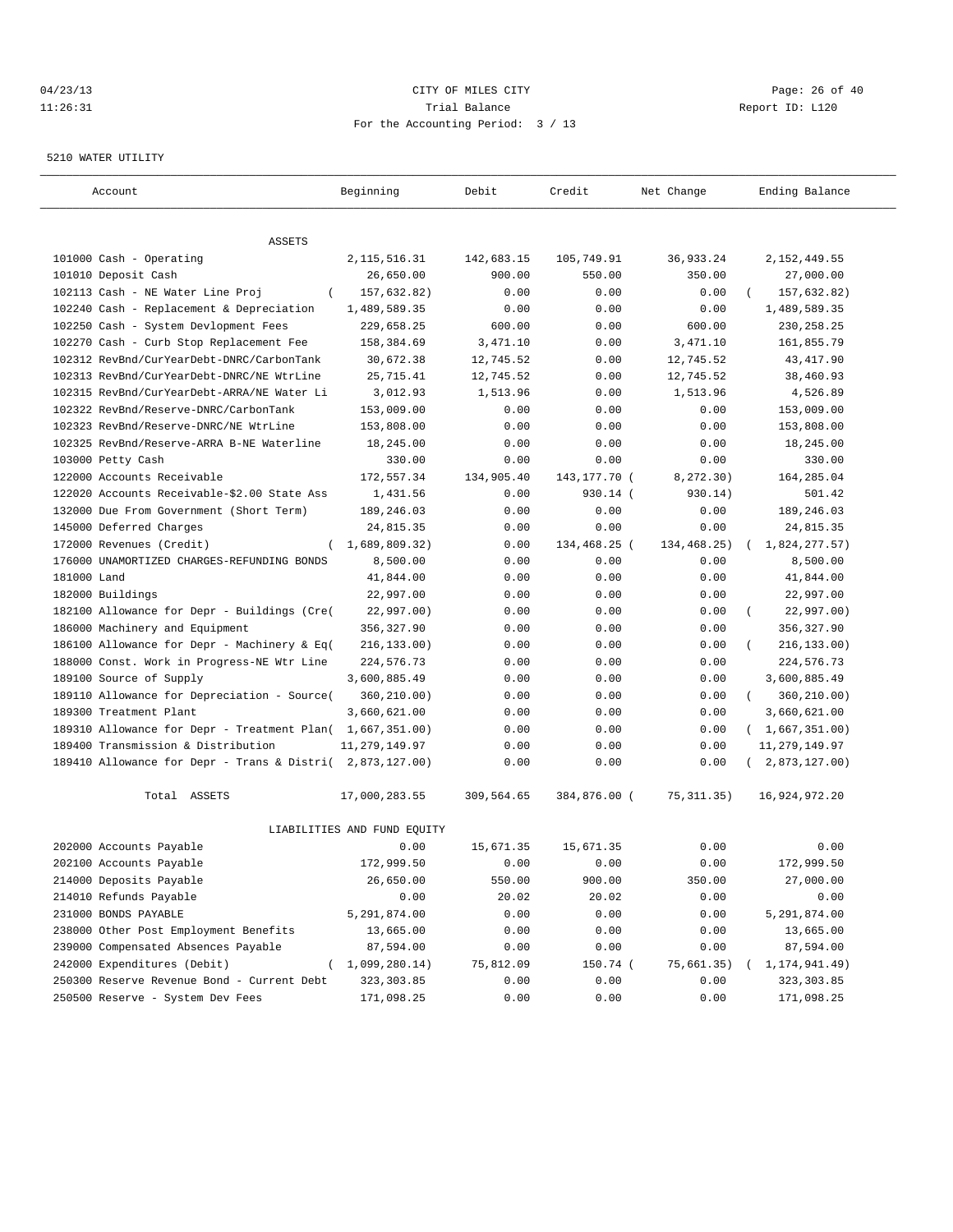| 04/23/13 | CITY OF MILES CITY                | Page: 27 of 40  |
|----------|-----------------------------------|-----------------|
| 11:26:31 | Trial Balance                     | Report ID: L120 |
|          | For the Accounting Period: 3 / 13 |                 |

5210 WATER UTILITY

| Account                                    | Beginning     | Debit     | Credit        | Net Change   | Ending Balance |
|--------------------------------------------|---------------|-----------|---------------|--------------|----------------|
| 250600 Reserve for Replacement & Depreciat | 1,351,889.30  | 0.00      | 0.00          | 0.00         | 1,351,889.30   |
| 271000 Unreserved Fund Balance             | 3,954,118.28  | 0.00      | 0.00          | 0.00         | 3,954,118.28   |
| 272000 Unreserved Retained Earnings        | 6,706,371.51  | 0.00      | 0.00          | 0.00         | 6,706,371.51   |
| LIABILITIES AND FUND EOUITY<br>Total       | 17,000,283.55 | 92,053.46 | $16.742.11$ ( | 75, 311, 35) | 16,924,972.20  |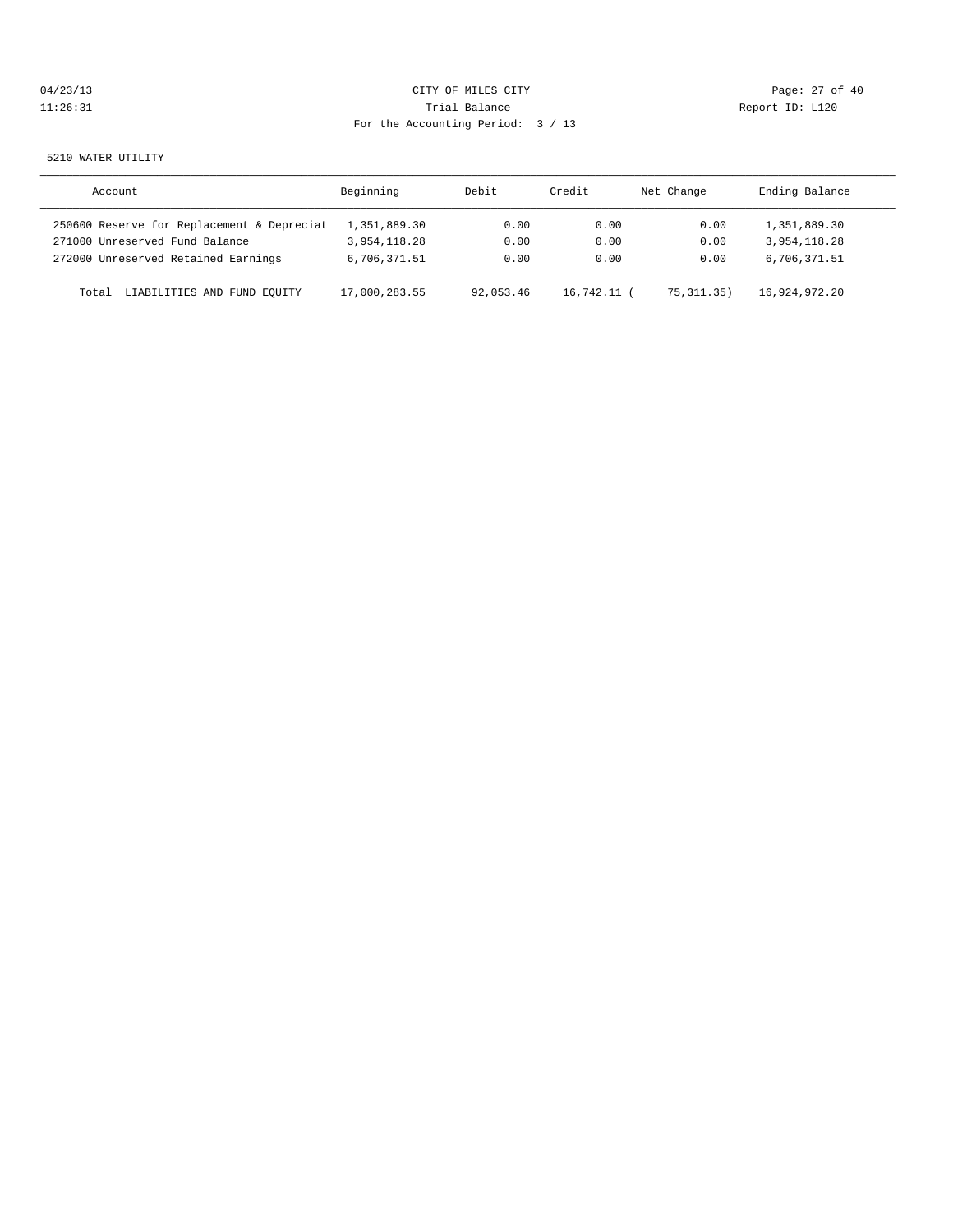# 04/23/13 Page: 28 of 40 11:26:31 Trial Balance Report ID: L120 For the Accounting Period: 3 / 13

#### 5310 SEWER UTILITY

| Account                                     | Beginning                   | Debit       | Credit       | Net Change    | Ending Balance   |
|---------------------------------------------|-----------------------------|-------------|--------------|---------------|------------------|
| ASSETS                                      |                             |             |              |               |                  |
| 101000 Cash - Operating                     | 1,039,889.97                | 102,136.32  | 72,143.59    | 29,992.73     | 1,069,882.70     |
| 102240 Cash - Replacement & Depreciation    | 683,687.22                  | 0.00        | 365,183.96 ( | 365, 183.96)  | 318,503.26       |
| 102250 Cash - System Devlopment Fees        | 117,890.91                  | 600.00      | 0.00         | 600.00        | 118,490.91       |
| 102316 RevBnd/CurYearDebt-Phase 1 Haynes L  | 34,405.28                   | 7,850.90    | 0.00         | 7,850.90      | 42,256.18        |
| 102390 REV BOND/RESERVE-Sewer Phase 1       | 13,650.00                   | 0.00        | 0.00         | 0.00          | 13,650.00        |
| 122000 Accounts Receivable                  | 108,241.11                  | 89,752.86   | 88, 254.81   | 1,498.05      | 109,739.16       |
| 172000 Revenues (Credit)                    | 908,853.07)                 | 0.00        | 104,234.37 ( | 104, 234.37)  | 1,013,087.44)    |
| 181000 Land                                 | 2.00                        | 0.00        | 0.00         | 0.00          | 2.00             |
| 186000 Machinery and Equipment              | 602, 378.38                 | 0.00        | 0.00         | 0.00          | 602, 378.38      |
| 186100 Allowance for Depr - Machinery & Eq( | 316, 142.00)                | 0.00        | 0.00         | 0.00          | 316, 142.00)     |
| 188000 Const. Work in Progress-NE Wtr Line  | 192,623.55                  | 0.00        | 0.00         | 0.00          | 192,623.55       |
| 189300 Treatment Plant                      | 2,595,500.05                | 0.00        | 0.00         | 0.00          | 2,595,500.05     |
| 189310 Allowance for Depr - Treatment Plan( | 1,156,785.00)               | 0.00        | 0.00         | 0.00          | (1, 156, 785.00) |
| 189400 Transmission & Distribution          | 2,505,127.65                | 0.00        | 0.00         | 0.00          | 2,505,127.65     |
| 189410 Allowance for Depr - Trans & Distri( | 1,050,830.00                | 0.00        | 0.00         | 0.00          | 1,050,830.00     |
| Total ASSETS                                | 4,460,786.05                | 200,340.08  | 629,816.73 ( | 429,476.65)   | 4,031,309.40     |
|                                             | LIABILITIES AND FUND EQUITY |             |              |               |                  |
| 202000 Accounts Payable                     | 0.00                        | 383,897.86  | 383,897.86   | 0.00          | 0.00             |
| 238000 Other Post Employment Benefits       | 10,075.00                   | 0.00        | 0.00         | 0.00          | 10,075.00        |
| 239000 Compensated Absences Payable         | 56,770.00                   | 0.00        | 0.00         | 0.00          | 56,770.00        |
| 242000 Expenditures (Debit)                 | 1,677,513.63)               | 429, 476.65 | 0.00(        | 429, 476.65)  | 2, 106, 990.28   |
| 250500 Reserve - System Dev Fees            | 82,925.91                   | 0.00        | 0.00         | 0.00          | 82,925.91        |
| 250600 Reserve for Replacement & Depreciat  | 1,666,491.83                | 0.00        | 0.00         | 0.00          | 1,666,491.83     |
| 271000 Unreserved Fund Balance              | 1,121,110.25                | 0.00        | 0.00         | 0.00          | 1, 121, 110.25   |
| 272000 Unreserved Retained Earnings         | 3,200,926.69                | 0.00        | 0.00         | 0.00          | 3,200,926.69     |
| Total LIABILITIES AND FUND EOUITY           | 4,460,786.05                | 813, 374.51 | 383,897.86 ( | 429, 476, 65) | 4,031,309.40     |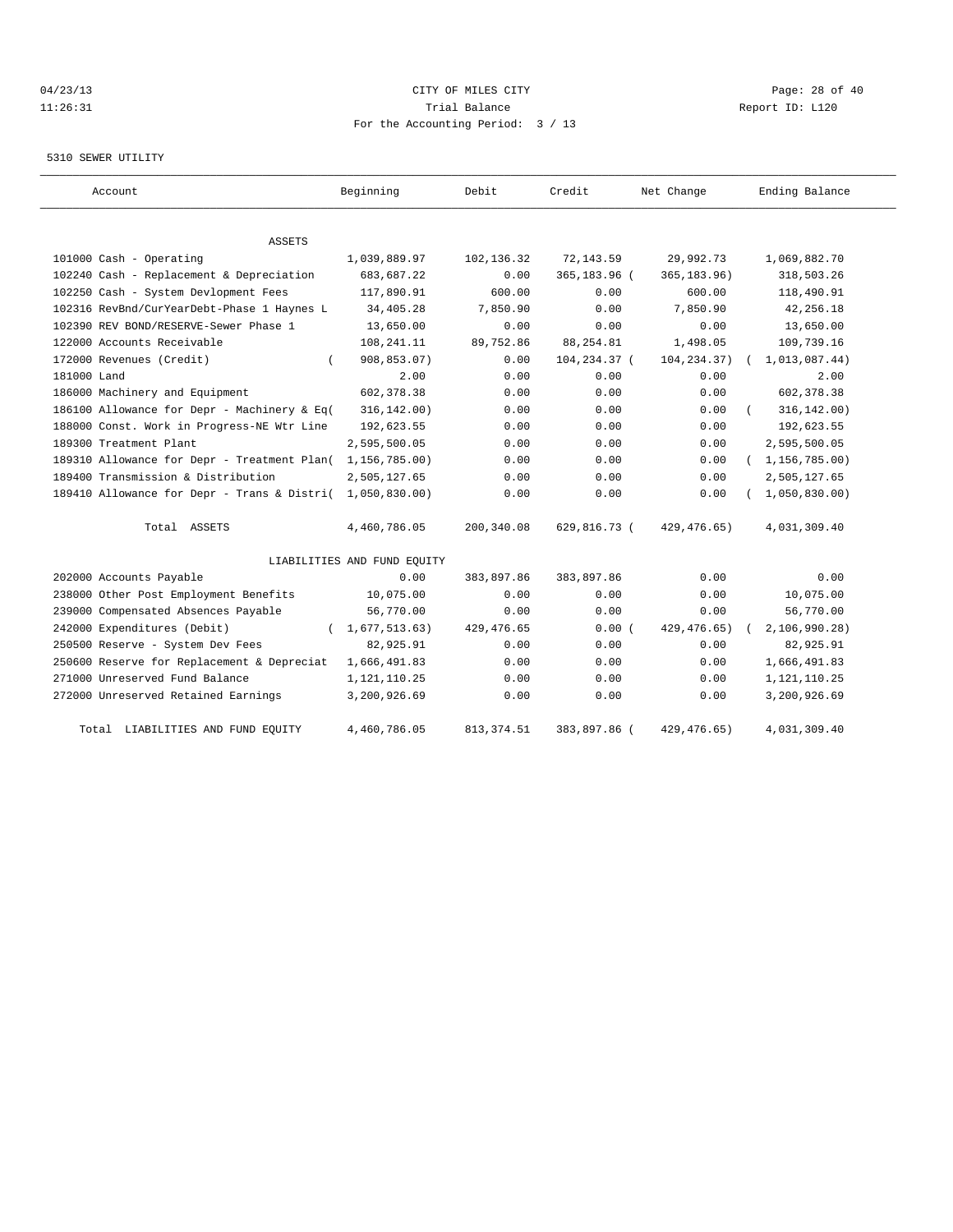# 04/23/13 Page: 29 of 40 11:26:31 Trial Balance Report ID: L120 For the Accounting Period: 3 / 13

5510 AMBULANCE FUND

| Account                                     |                | Beginning                   | Debit      | Credit       | Net Change    |                | Ending Balance |
|---------------------------------------------|----------------|-----------------------------|------------|--------------|---------------|----------------|----------------|
| <b>ASSETS</b>                               |                |                             |            |              |               |                |                |
| 101000 Cash - Operating                     |                | 273,837.13)                 | 56,603.60  | 45, 497.52   | 11,106.08     |                | 262,731.05)    |
| 113206 Taxes Receivable - Real 2006         |                | 27.41)                      | 0.00       | 0.00         | 0.00          |                | 27.41)         |
| 113207 Taxes Receivable - Real 2007         |                | 18.01                       | 0.00       | 0.00         | 0.00          |                | 18.01          |
| 113208 taxes Receivable - Real 2008         |                | 0.09                        | 0.00       | 0.00         | 0.00          |                | 0.09           |
| 113209 Taxes Receivable - Real 2009         |                | 12.62                       | 0.00       | 4.19(        | 4.19)         |                | 8.43           |
| 113210 Taxes Receivable - Real 2010         |                | 32.56                       | 0.00       | 4.13(        | 4.13)         |                | 28.43          |
| 113211 Taxes Receivable - Real 2011         |                | 51.26                       | 0.00       | 4.78 (       | 4.78)         |                | 46.48          |
| 113212 Taxes Receivable- Real 2012          |                | 2,914.72                    | 0.00       | $40.65$ (    | 40.65)        |                | 2,874.07       |
| 115207 Taxes Receivable - Personal 2007     | $\left($       | 0.80)                       | 0.00       | 0.00         | 0.00          |                | 0.80)          |
| 115208 Taxes Receivable - Personal 2008     |                | 0.12                        | 0.00       | 0.00         | 0.00          |                | 0.12           |
| 115209 Taxes Receivable Personal 2009       | $\overline{ }$ | 0.01)                       | 0.00       | 0.00         | 0.00          |                | 0.01)          |
| 115211 Taxes Receivable Personal 2011       |                | 0.17)                       | 0.00       | 0.00         | 0.00          |                | 0.17)          |
| 115212 Taxes Receivable Personal 2012       |                | 4.19                        | 0.00       | $1.99$ (     | 1.99)         |                | 2.20           |
| 116000 Protested Taxes Receivable - Reals ( |                | 5.97)                       | 0.00       | 0.00         | 0.00          | $\overline{ }$ | 5.97)          |
| 122000 Accounts Receivable                  |                | 349,718.99                  | 65,792.75  | 144,051.00 ( | 78, 258. 25)  |                | 271,460.74     |
| 122100 Acct Receivable                      |                | 209,631.73)                 | 0.00       | 0.00         | 0.00          |                | 209,631.73)    |
| 172000 Revenues (Credit)                    | $\left($       | 526,590.75)                 | 682.00     | 61,714.19 (  | 61,032.19)    | $\left($       | 587,622.94)    |
| 186000 Machinery and Equipment              |                | 372,186.93                  | 0.00       | 0.00         | 0.00          |                | 372,186.93     |
| 186100 Allowance for Depr - Machinery & Eq( |                | 181,649.00)                 | 0.00       | 0.00         | 0.00          |                | 181,649.00)    |
| Total ASSETS                                | $\left($       | 466,803.48)                 | 123,078.35 | 251,318.45 ( | 128,240.10)   | $\sqrt{2}$     | 595,043.58)    |
|                                             |                | LIABILITIES AND FUND EQUITY |            |              |               |                |                |
| 202000 Accounts Payable                     |                | 48.00                       | 7,881.19   | 7,833.19 (   | 48.00)        |                | 0.00           |
| 223100 Deferred Revenue - Real Prop Taxes   |                | 2,780.09                    | 53.75      | 0.00(        | 53.75)        |                | 2,726.34       |
| 223200 Deferred Revenue - Pers Prop Taxes ( |                | 20.51)                      | 1.99       | 0.00(        | 1.99)         | $\sqrt{2}$     | 22.50)         |
| 235000 CONTRACTS/NOTES/LOANS PAYABLE        |                | 115,463.19                  | 0.00       | 0.00         | 0.00          |                | 115, 463.19    |
| 238000 Other Post Employment Benefits       |                | 10,029.00                   | 0.00       | 0.00         | 0.00          |                | 10,029.00      |
| 239000 Compensated Absences Payable         |                | 42,159.00                   | 0.00       | 0.00         | 0.00          |                | 42,159.00      |
| 242000 Expenditures (Debit)                 | - 1            | 610,078.72)                 | 181,765.54 | 53,629.18 (  | 128, 136. 36) |                | 738,215.08)    |
| 271000 Unreserved Fund Balance              |                | 78,043.49                   | 0.00       | 0.00         | 0.00          |                | 78,043.49      |
| 272000 Unreserved Retained Earnings         | - 1            | 105,227.02)                 | 0.00       | 0.00         | 0.00          |                | 105, 227.02)   |
| Total<br>LIABILITIES AND FUND EQUITY        |                | 466,803.48)                 | 189,702.47 | 61,462.37 (  | 128,240.10)   |                | 595,043.58)    |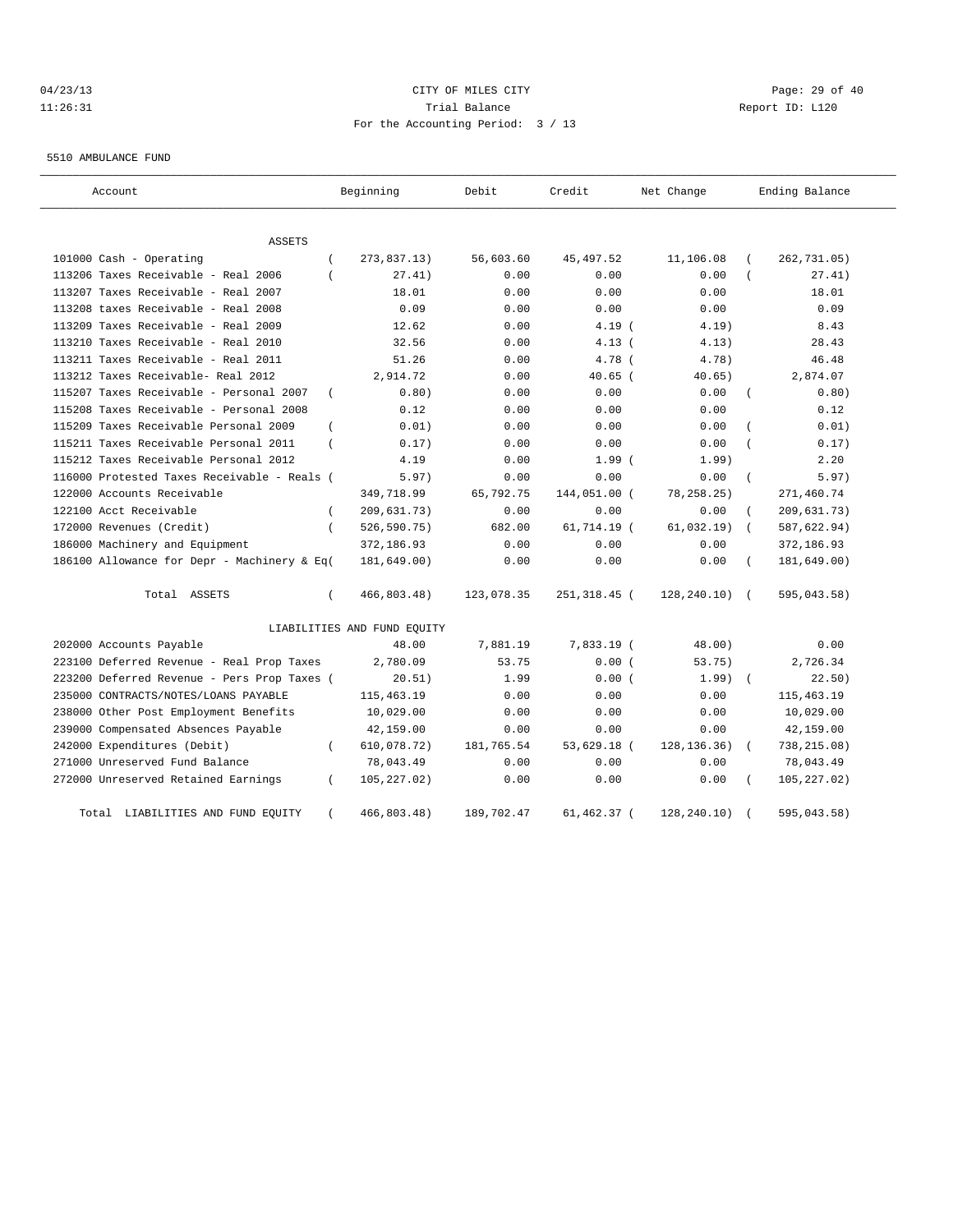# 04/23/13 Page: 30 of 40 11:26:31 Trial Balance Report ID: L120 For the Accounting Period: 3 / 13

5610 AIRPORT OPERATING

| Account                                                 | Beginning                   | Debit       | Credit       | Net Change | Ending Balance          |
|---------------------------------------------------------|-----------------------------|-------------|--------------|------------|-------------------------|
|                                                         |                             |             |              |            |                         |
| <b>ASSETS</b>                                           |                             |             |              |            |                         |
| 101000 Cash - Operating                                 | 99, 145.55                  | 33,228.64   | 31,292.80    | 1,935.84   | 101,081.39              |
| 101100 Cash-FAA Grant/St Loan-2008                      | 6,673.74                    | 0.00        | 0.00         | 0.00       | 6,673.74                |
| 102230 Cash - Surplus/Credit Card Acct                  | 452.63                      | 16, 153. 19 | 15,788.71    | 364.48     | 817.11                  |
| 103000 Petty Cash                                       | 100.00                      | 0.00        | 0.00         | 0.00       | 100.00                  |
| 113206 Taxes Receivable - Real 2006<br>$\overline{ }$   | 8.15)                       | 0.00        | 0.00         | 0.00       | 8.15)                   |
| 113207 Taxes Receivable - Real 2007                     | 29.37                       | 0.00        | 0.00         | 0.00       | 29.37                   |
| 113208 taxes Receivable - Real 2008                     | 0.12                        | 0.00        | 0.00         | 0.00       | 0.12                    |
| 113209 Taxes Receivable - Real 2009                     | 18.96                       | 0.00        | 6.29(        | 6.29)      | 12.67                   |
| 113211 Taxes Receivable - Real 2011                     | 76.88                       | 0.00        | 7.17(        | 7.17)      | 69.71                   |
| 113212 Taxes Receivable- Real 2012                      | 4,372.10                    | 0.00        | 60.98(       | 60.98)     | 4, 311.12               |
| 115207 Taxes Receivable - Personal 2007                 | 0.03                        | 0.00        | 0.00         | 0.00       | 0.03                    |
| 115208 Taxes Receivable - Personal 2008                 | 0.19                        | 0.00        | 0.00         | 0.00       | 0.19                    |
| 115209 Taxes Receivable Personal 2009<br>$\overline{ }$ | 0.01)                       | 0.00        | 0.00         | 0.00       | 0.01)<br>$\overline{(}$ |
| 115210 Taxes Receivable Personal 2010<br>$\left($       | 0.01)                       | 0.00        | 0.00         | 0.00       | 0.01)<br>$\overline{(}$ |
| 115212 Taxes Receivable Personal 2012                   | 6.27                        | 0.00        | 2.98(        | 2.98)      | 3.29                    |
| 116000 Protested Taxes Receivable - Reals (             | 18.13)                      | 0.00        | 0.00         | 0.00       | 18.13)                  |
| 132000 Due From Government (Short Term)                 | 4,296.00                    | 0.00        | 0.00         | 0.00       | 4,296.00                |
| 141000 Prepaid Expense                                  | 5,278.00                    | 0.00        | 0.00         | 0.00       | 5,278.00                |
| 172000 Revenues (Credit)<br>$\overline{ }$              | 749, 237.62)                | 0.00        | 33,593.12 (  | 33,593.12) | 782,830.74)<br>$\left($ |
| 181000 Land                                             | 19,983.00                   | 0.00        | 0.00         | 0.00       | 19,983.00               |
| 182000 Buildings                                        | 677,537.00                  | 0.00        | 0.00         | 0.00       | 677,537.00              |
| 182100 Allowance for Depr - Buildings (Cre(             | 316, 649.00)                | 0.00        | 0.00         | 0.00       | 316, 649.00)            |
| 184000 Improvements Other Than Buildings                | 8,543,759.48                | 0.00        | 0.00         | 0.00       | 8,543,759.48            |
| 184100 Allowance for Depr - Imp Other Than(             | 1,822,058.00                | 0.00        | 0.00         | 0.00       | (1,822,058.00)          |
| 186000 Machinery and Equipment                          | 836, 463.59                 | 0.00        | 0.00         | 0.00       | 836, 463.59             |
| 186100 Allowance for Depr - Machinery & Eq(             | 241,355.00)                 | 0.00        | 0.00         | 0.00       | 241,355.00)             |
| 188000 Const. Work in Progress-NE Wtr Line              | 27,005.00                   | 0.00        | 0.00         | 0.00       | 27,005.00               |
| Total ASSETS                                            | 7,095,871.99                | 49,381.83   | 80,752.05 (  | 31,370.22) | 7,064,501.77            |
|                                                         | LIABILITIES AND FUND EQUITY |             |              |            |                         |
| 202000 Accounts Payable                                 | 0.00                        | 22,966.16   | 22,966.16    | 0.00       | 0.00                    |
| 223100 Deferred Revenue - Real Prop Taxes               | 4,196.97                    | 74.44       | 0.00(        | 74.44)     | 4,122.53                |
| 223200 Deferred Revenue - Pers Prop Taxes (             | 30.67)                      | 2.98        | 0.00(        | 2.98)      | 33.65)                  |
| 235150 LTrm Pay/MT Aeronautics                          | 29,526.00                   | 0.00        | 0.00         | 0.00       | 29,526.00               |
| 238000 Other Post Employment Benefits                   | 2,752.00                    | 0.00        | 0.00         | 0.00       | 2,752.00                |
| 239000 Compensated Absences Payable                     | 3,862.00                    | 0.00        | 0.00         | 0.00       | 3,862.00                |
| 242000 Expenditures (Debit)                             | 679,370.51)                 | 34,992.80   | $3,700.00$ ( | 31,292.80) | 710,663.31)             |
| 250600 Reserve for Replacement & Depreciat              | 18,913.67                   | 0.00        | 0.00         | 0.00       | 18,913.67               |
| 271000 Unreserved Fund Balance<br>$\left($              | 1,719.00)                   | 0.00        | 0.00         | 0.00       | 1,719.00)               |
| 272000 Unreserved Retained Earnings                     | 7,717,741.53                | 0.00        | 0.00         | 0.00       | 7,717,741.53            |
| Total LIABILITIES AND FUND EQUITY                       | 7,095,871.99                | 58,036.38   | 26,666.16 (  | 31,370.22) | 7,064,501.77            |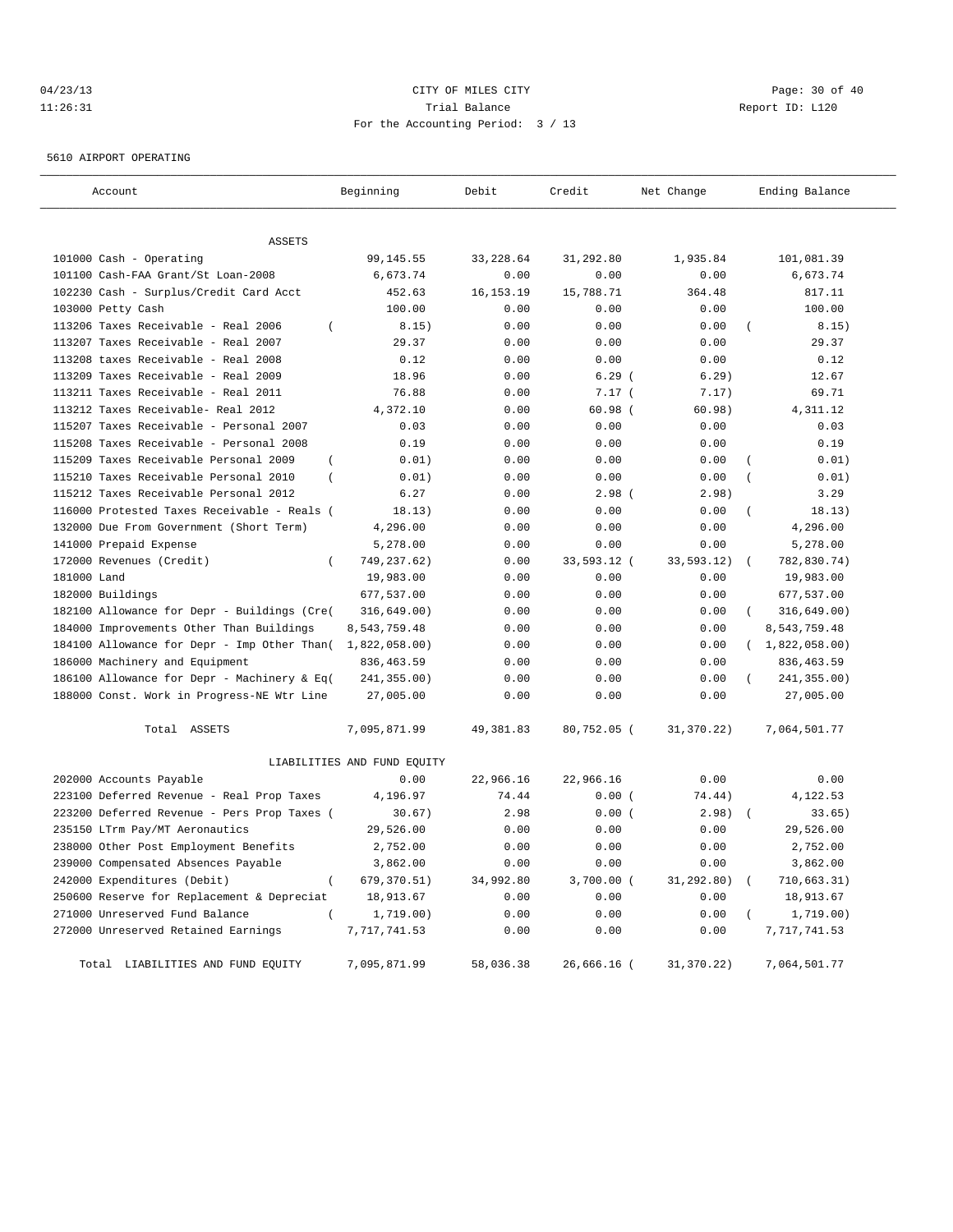# 04/23/13 Page: 31 of 40 11:26:31 Trial Balance Report ID: L120 For the Accounting Period: 3 / 13

#### 6040 PUBLIC WORKS

| Account                              | Beginning                   | Debit     | Credit      | Net Change   | Ending Balance |
|--------------------------------------|-----------------------------|-----------|-------------|--------------|----------------|
|                                      |                             |           |             |              |                |
| ASSETS                               |                             |           |             |              |                |
| 101000 Cash - Operating              | 64, 279. 14                 | 41,815.72 | 9,398.20    | 32, 417.52   | 96,696.66      |
| 172000 Revenues (Credit)             | 80,796.12)                  | 0.00      | 41,815.72 ( | 41,815.72)   | 122,611.84)    |
| Total ASSETS                         | 16, 516.98)                 | 41,815.72 | 51,213.92 ( | $9,398,20$ ( | 25, 915.18)    |
|                                      | LIABILITIES AND FUND EQUITY |           |             |              |                |
| 202000 Accounts Payable              | 0.00                        | 255.22    | 255.22      | 0.00         | 0.00           |
| 239000 Compensated Absences Payable  | 11,932.00                   | 0.00      | 0.00        | 0.00         | 11,932.00      |
| 242000 Expenditures (Debit)          | 94,439.89)                  | 9,398.20  | 0.00(       | 9,398.20     | 103,838.09     |
| 271000 Unreserved Fund Balance       | 618, 685.52)                | 0.00      | 0.00        | 0.00         | 618, 685.52)   |
| 272000 Unreserved Retained Earnings  | 684, 676.43                 | 0.00      | 0.00        | 0.00         | 684, 676.43    |
| LIABILITIES AND FUND EQUITY<br>Total | 16, 516.98)                 | 9,653.42  | $255.22$ (  | 9,398.20     | 25, 915.18)    |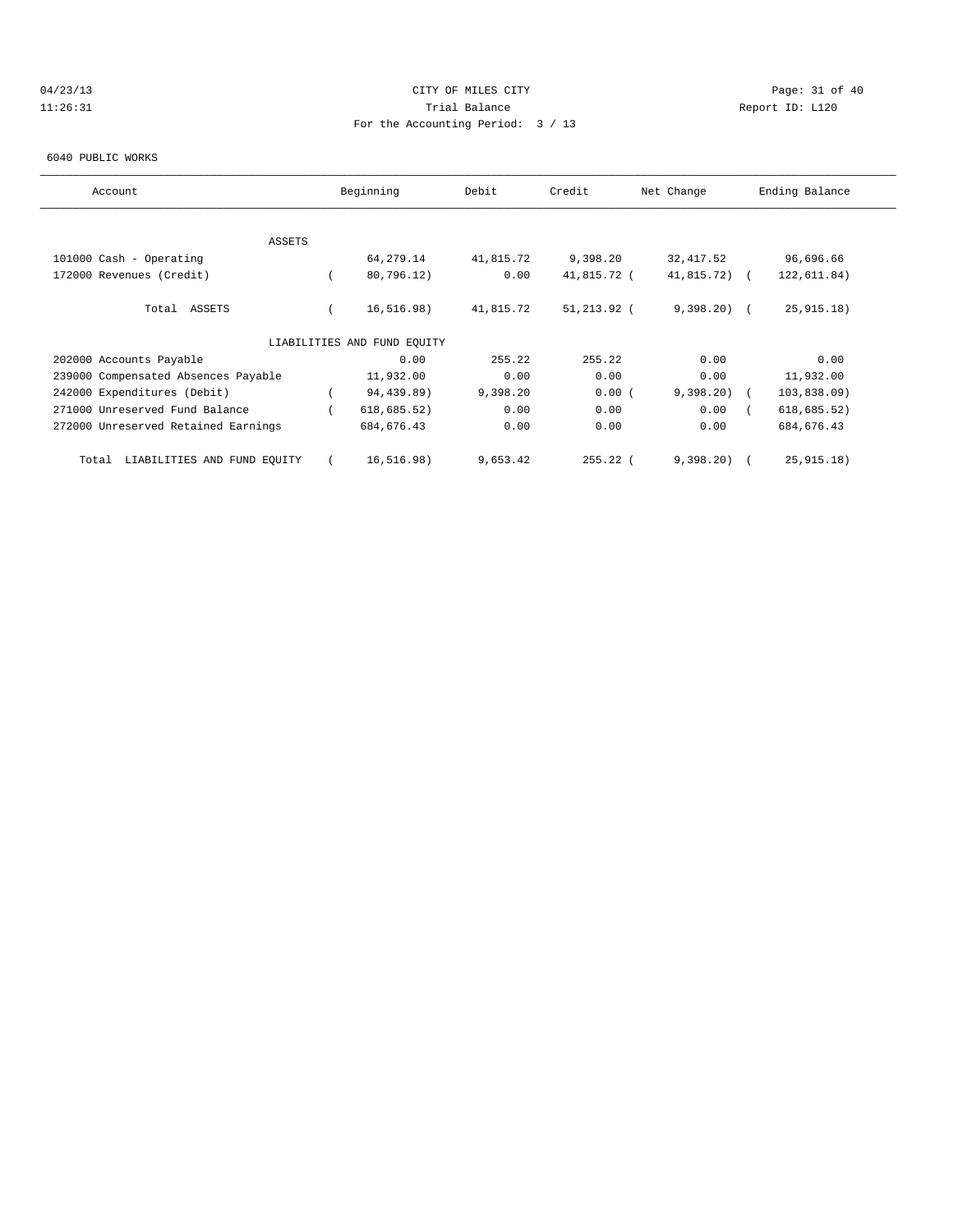# 04/23/13 Page: 32 of 40 11:26:31 Trial Balance Report ID: L120 For the Accounting Period: 3 / 13

# 7370 TBID

| Account                              | Beginning                   | Debit    | Credit   | Net Change | Ending Balance |
|--------------------------------------|-----------------------------|----------|----------|------------|----------------|
|                                      |                             |          |          |            |                |
|                                      | ASSETS                      |          |          |            |                |
| 101000 Cash - Operating              | 0.00                        | 1,705.00 | 1,705.00 | 0.00       | 0.00           |
| Total ASSETS                         | 0.00                        | 1,705.00 | 1,705.00 | 0.00       | 0.00           |
|                                      | LIABILITIES AND FUND EOUITY |          |          |            |                |
| 202000 Accounts Payable              | 0.00                        | 1,705.00 | 1,705.00 | 0.00       | 0.00           |
| 212500 Due to Others                 | 0.00                        | 1,705.00 | 1,705.00 | 0.00       | 0.00           |
| LIABILITIES AND FUND EQUITY<br>Total | 0.00                        | 3,410.00 | 3,410.00 | 0.00       | 0.00           |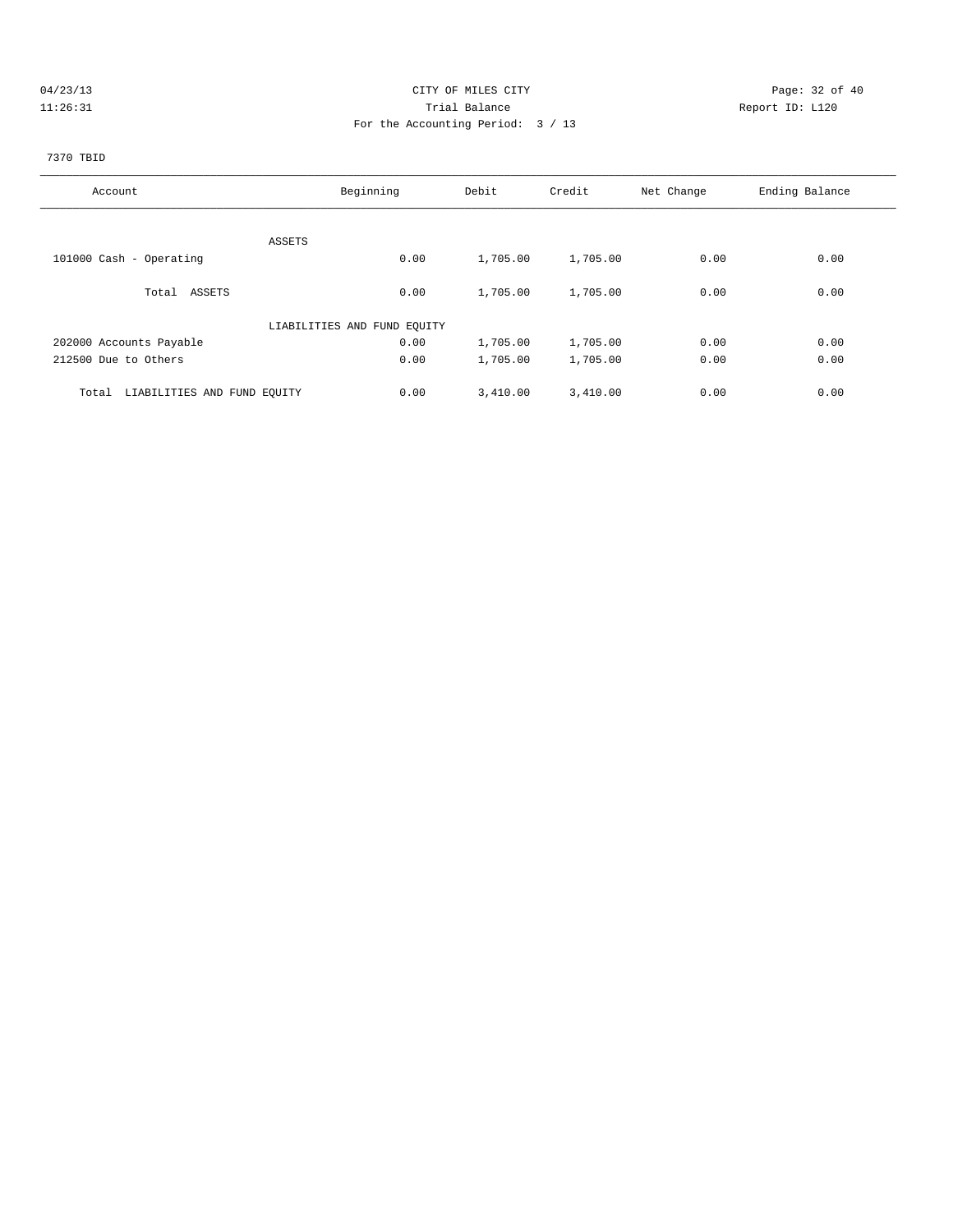| 04/23/13 | CITY OF MILES CITY                | Page: $33o$     |
|----------|-----------------------------------|-----------------|
| 11:26:31 | Trial Balance                     | Report ID: L120 |
|          | For the Accounting Period: 3 / 13 |                 |

Page: 33 of 40

# 7467 Law Enforcement Academy Surcharge

| Account                                   | Beginning                   | Debit    | Credit       | Net Change | Ending Balance |
|-------------------------------------------|-----------------------------|----------|--------------|------------|----------------|
|                                           |                             |          |              |            |                |
| ASSETS                                    |                             |          |              |            |                |
| 101000 Cash - Operating                   | 1,562.00                    | 1,165.00 | 2,727.00 (   | 1,562.00)  | 0.00           |
|                                           |                             |          |              |            |                |
| Total ASSETS                              | 1,562.00                    | 1,165.00 | $2.727.00$ ( | 1,562,00)  | 0.00           |
|                                           | LIABILITIES AND FUND EQUITY |          |              |            |                |
| 202000 Accounts Payable                   | 0.00                        | 2,727.00 | 2,727.00     | 0.00       | 0.00           |
| 212200 Due to Federal, Soc Sec & Medicare | 1,562.00                    | 2,727.00 | $1,165.00$ ( | 1,562.00)  | 0.00           |
| LIABILITIES AND FUND EQUITY<br>Total      | 1,562.00                    | 5,454.00 | $3.892.00$ ( | 1,562,00)  | 0.00           |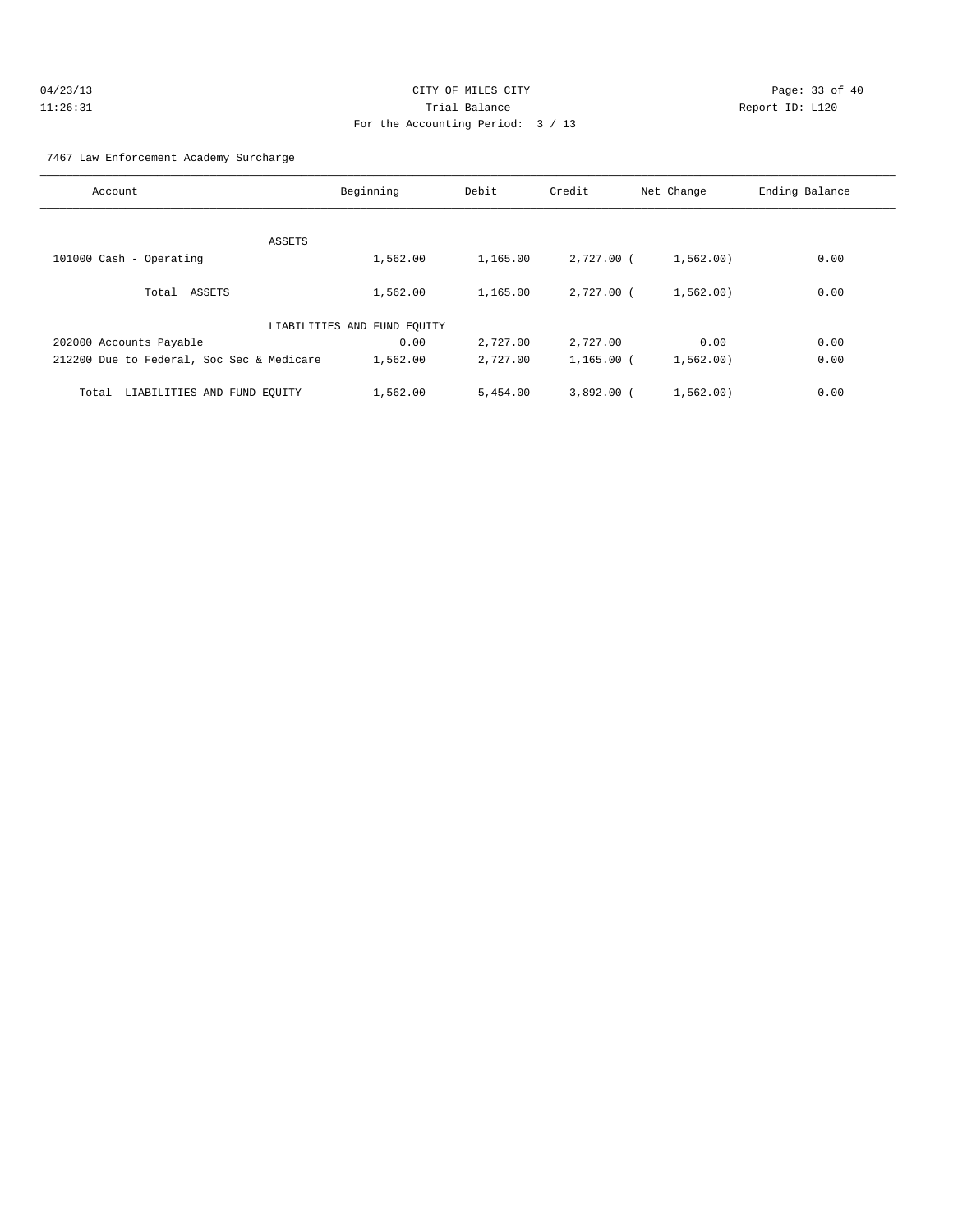| 04/23/13 | CITY OF MILES CITY                | Page: 34 of 40 |  |
|----------|-----------------------------------|----------------|--|
| 11:26:31 | Trial Balance<br>Report ID: L120  |                |  |
|          | For the Accounting Period: 3 / 13 |                |  |

#### 7471 CIVIL LEGAL ASSIST/VICTIM DOM VIOLENCE PROG

| Account                              | Beginning                   | Debit    | Credit       | Net Change | Ending Balance |
|--------------------------------------|-----------------------------|----------|--------------|------------|----------------|
| ASSETS                               |                             |          |              |            |                |
| 101000 Cash - Operating              | 2,220.50                    | 2,040.50 | $4,261.00$ ( | 2,220.50)  | 0.00           |
| Total ASSETS                         | 2,220.50                    | 2,040.50 | $4.261.00$ ( | 2,220.50   | 0.00           |
|                                      | LIABILITIES AND FUND EOUITY |          |              |            |                |
| 202000 Accounts Payable              | 0.00                        | 4,261.00 | 4,261.00     | 0.00       | 0.00           |
| 212500 Due to Others                 | 2,220.50                    | 4,261.00 | $2,040.50$ ( | 2,220.50)  | 0.00           |
| LIABILITIES AND FUND EQUITY<br>Total | 2,220.50                    | 8,522.00 | $6,301.50$ ( | 2,220,50)  | 0.00           |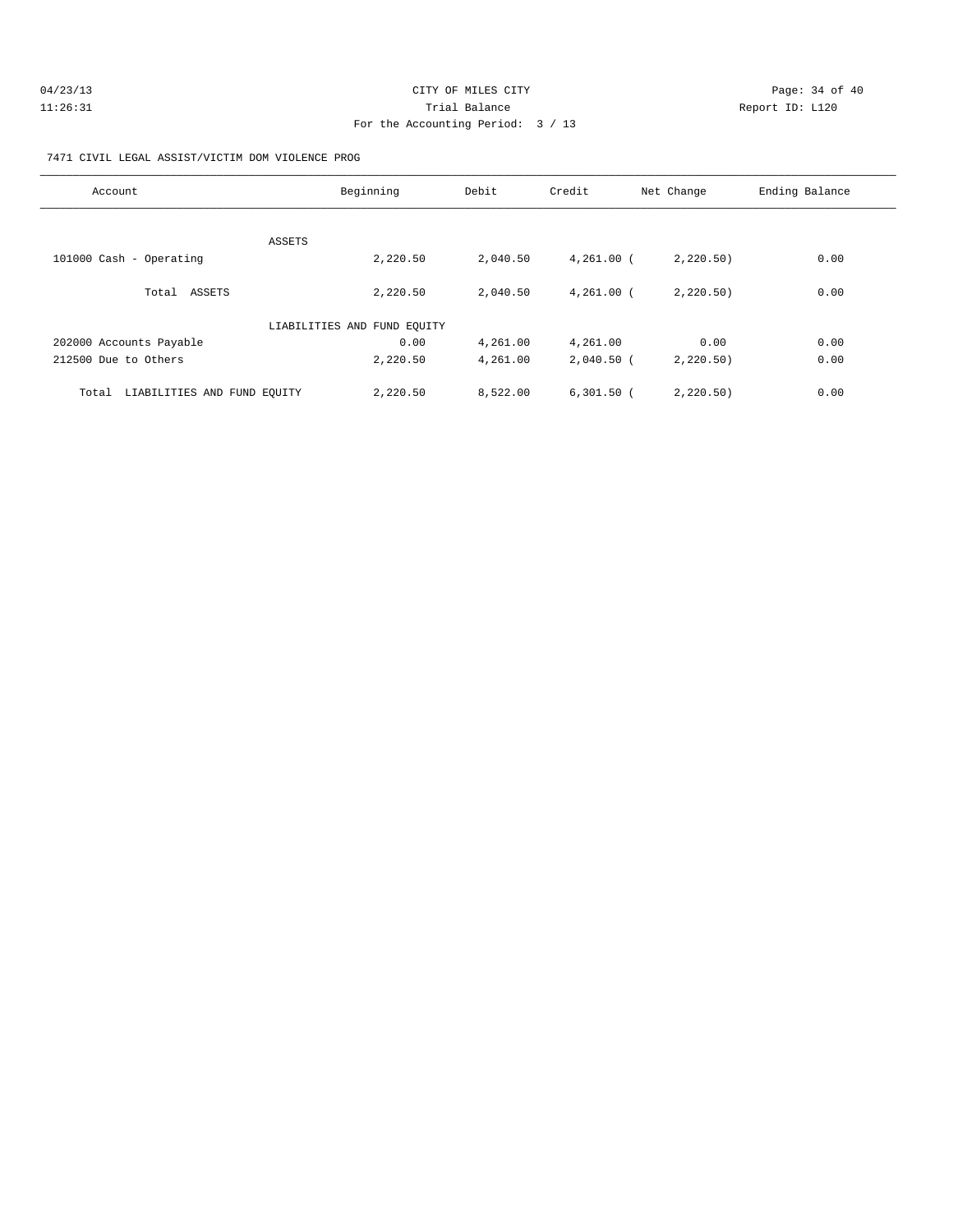# 04/23/13 Page: 35 of 40 11:26:31 Trial Balance Report ID: L120 For the Accounting Period: 3 / 13

7910 PAYROLL FUND

| Account                                   | Beginning                   | Debit      | Credit       | Net Change  | Ending Balance |  |
|-------------------------------------------|-----------------------------|------------|--------------|-------------|----------------|--|
|                                           |                             |            |              |             |                |  |
| ASSETS                                    |                             |            |              |             |                |  |
| 101000 Cash - Operating                   | 104,678.47                  | 414,500.39 | 407,581.37   | 6,919.02    | 111,597.49     |  |
| Total ASSETS                              | 104,678.47                  | 414,500.39 | 407,581.37   | 6,919.02    | 111,597.49     |  |
|                                           | LIABILITIES AND FUND EQUITY |            |              |             |                |  |
| 201000 Warrants Payable                   | 79,034.57                   | 99,703.44  | 132,266.36   | 32,562.92   | 111,597.49     |  |
| 212200 Due to Federal, Soc Sec & Medicare | 0.00                        | 58,830.35  | 58,830.35    | 0.00        | 0.00           |  |
| 212202 Due to State Unemployment          | 2,211.06                    | 3,272.24   | $1,061.18$ ( | 2, 211.06)  | 0.00           |  |
| 212203 Due to Worker's Compensation       | 23,432.84                   | 35, 278.14 | 11,845.30 (  | 23, 432.84) | 0.00           |  |
| 212204 Due to State Income Tax            | 0.00                        | 13,036.00  | 13,036.00    | 0.00        | 0.00           |  |
| 212205 due to MPORS-GABA                  | 0.00                        | 13,605.07  | 13,605.07    | 0.00        | 0.00           |  |
| 212207 Due to AFLAC, AFLAC PRETAX         | 0.00                        | 291.12     | 291.12       | 0.00        | 0.00           |  |
| 212208 Due to Health Ins, Dental, Vision  | 0.00                        | 55,192.50  | 55,192.50    | 0.00        | 0.00           |  |
| 212209 Due to PERS Retirement             | 0.00                        | 25,889.90  | 25,889.90    | 0.00        | 0.00           |  |
| 212210 Due to FURS-GABA Retirement        | 0.00                        | 11,888.91  | 11,888.91    | 0.00        | 0.00           |  |
| Total LIABILITIES AND FUND EQUITY         | 104,678.47                  | 316,987.67 | 323,906.69   | 6,919.02    | 111,597.49     |  |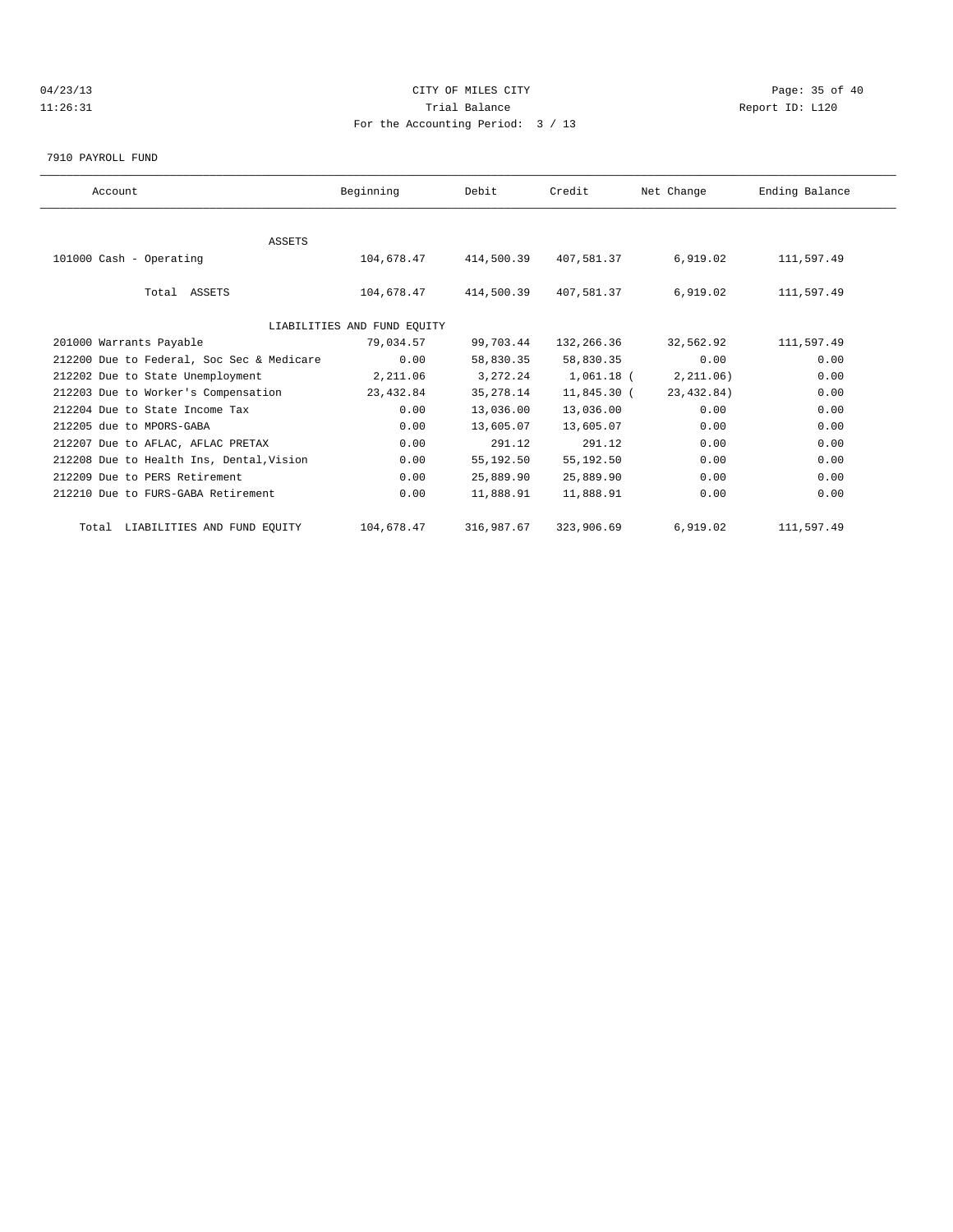| 04/23/13 | CITY OF MILES CITY                | Page: 36 of 40  |
|----------|-----------------------------------|-----------------|
| 11:26:31 | Trial Balance                     | Report ID: L120 |
|          | For the Accounting Period: 3 / 13 |                 |
|          |                                   |                 |

#### 7930 CLAIMS FUND

| Account                              | Beginning                   | Debit      | Credit     | Net Change  | Ending Balance |
|--------------------------------------|-----------------------------|------------|------------|-------------|----------------|
|                                      |                             |            |            |             |                |
|                                      | ASSETS                      |            |            |             |                |
| 101000 Cash - Operating              | 305,983.17                  | 533,120.76 | 348,777.18 | 184, 343.58 | 490, 326.75    |
|                                      |                             |            |            |             |                |
| ASSETS<br>Total                      | 305,983.17                  | 533,120.76 | 348,777.18 | 184, 343.58 | 490, 326.75    |
|                                      | LIABILITIES AND FUND EQUITY |            |            |             |                |
| 201000 Warrants Payable              | 305,983.17                  | 348,777.18 | 533,120.76 | 184, 343.58 | 490, 326.75    |
|                                      |                             |            |            |             |                |
| LIABILITIES AND FUND EQUITY<br>Total | 305,983.17                  | 348,777.18 | 533,120.76 | 184, 343.58 | 490, 326.75    |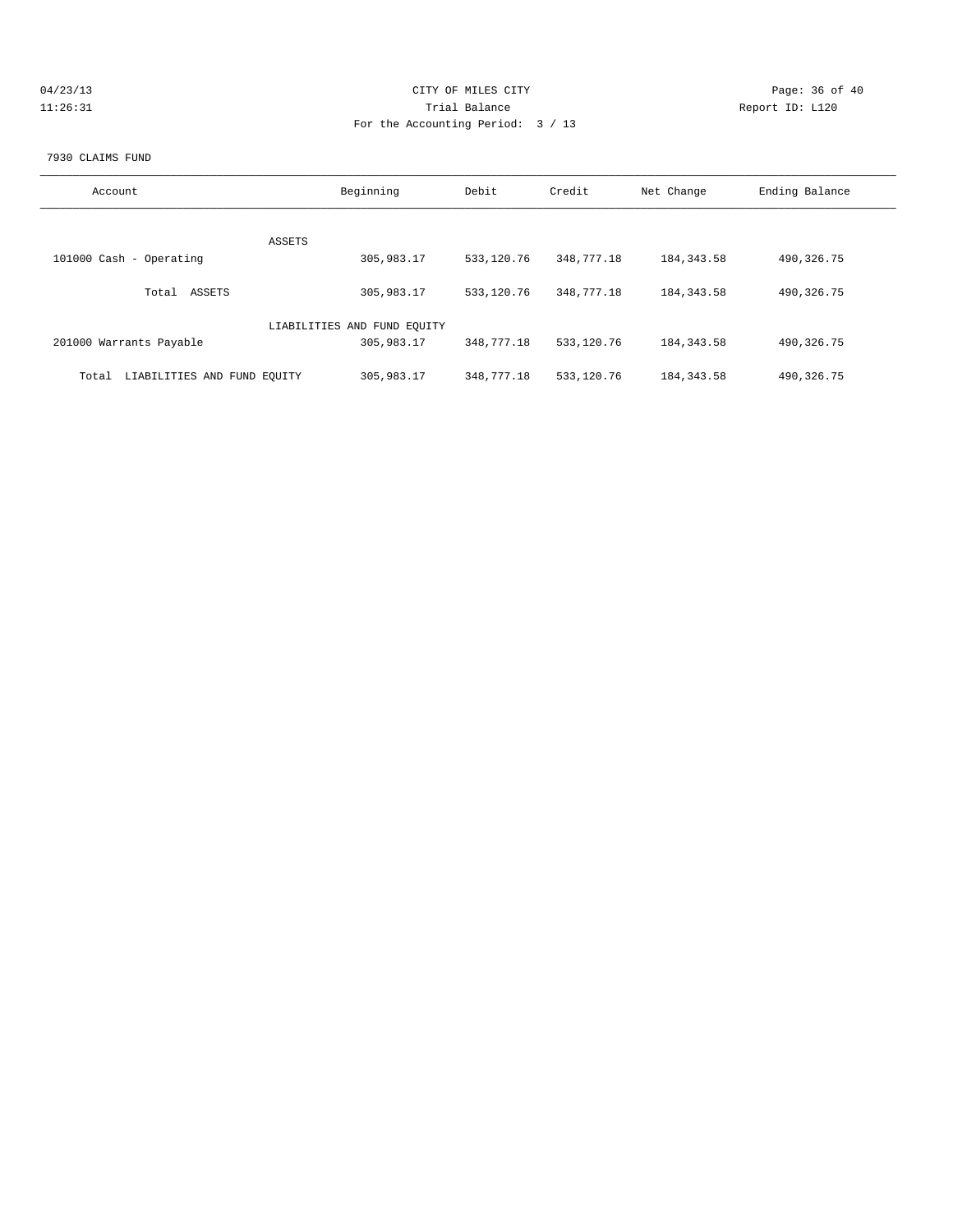#### 7980 CUSTER CO WATER & SEWER DISTRICT

| Account                                 | Beginning                   | Debit     | Credit        | Net Change | Ending Balance |
|-----------------------------------------|-----------------------------|-----------|---------------|------------|----------------|
|                                         |                             |           |               |            |                |
|                                         | ASSETS                      |           |               |            |                |
| 101000 Cash - Operating                 | 0.00                        | 10,947.55 | 10,947.55     | 0.00       | 0.00           |
| 122000 Accounts Receivable              | 12,665.50                   | 10,806.66 | 10,947.55 (   | 140.89)    | 12,524.61      |
| Total ASSETS                            | 12,665.50                   | 21,754.21 | $21,895.10$ ( | 140.89)    | 12,524.61      |
|                                         | LIABILITIES AND FUND EQUITY |           |               |            |                |
| 202000 Accounts Payable                 | 0.00                        | 10,947.55 | 10,947.55     | 0.00       | 0.00           |
| 211020 Due to Custer Water & Sewer Dist | 12,665.50                   | 10,947.55 | 10,806.66 (   | $140.89$ ) | 12,524.61      |
| LIABILITIES AND FUND EQUITY<br>Total    | 12,665.50                   | 21,895.10 | 21,754.21 (   | 140.89)    | 12,524.61      |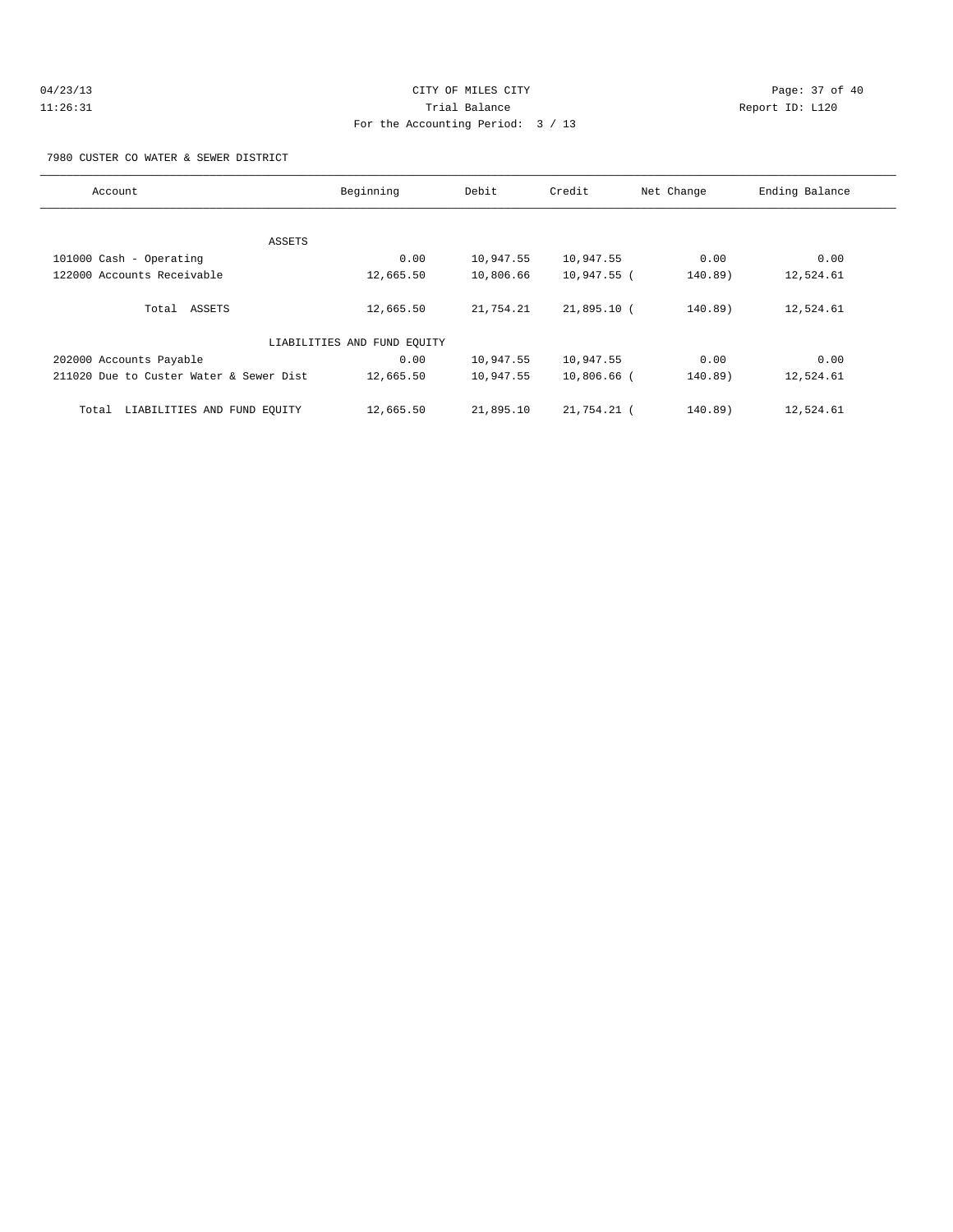| 04/23/13 | CITY OF MILES CITY                | Page: 38 of 40  |
|----------|-----------------------------------|-----------------|
| 11:26:31 | Trial Balance                     | Report ID: L120 |
|          | For the Accounting Period: 3 / 13 |                 |

7981 Interest Clearing

| Account                              | Beginning | Debit    | Credit   | Net Change | Ending Balance |
|--------------------------------------|-----------|----------|----------|------------|----------------|
| ASSETS                               |           |          |          |            |                |
| 101000 Cash - Operating              | 0.00      | 3,536.60 | 3,536.60 | 0.00       | 0.00           |
| Total<br>ASSETS                      | 0.00      | 3,536.60 | 3,536.60 | 0.00       | 0.00           |
| LIABILITIES AND FUND EQUITY          |           |          |          |            |                |
| 212500 Due to Others                 | 0.00      | 3,536.60 | 3,536.60 | 0.00       | 0.00           |
| LIABILITIES AND FUND EQUITY<br>Total | 0.00      | 3,536.60 | 3,536.60 | 0.00       | 0.00           |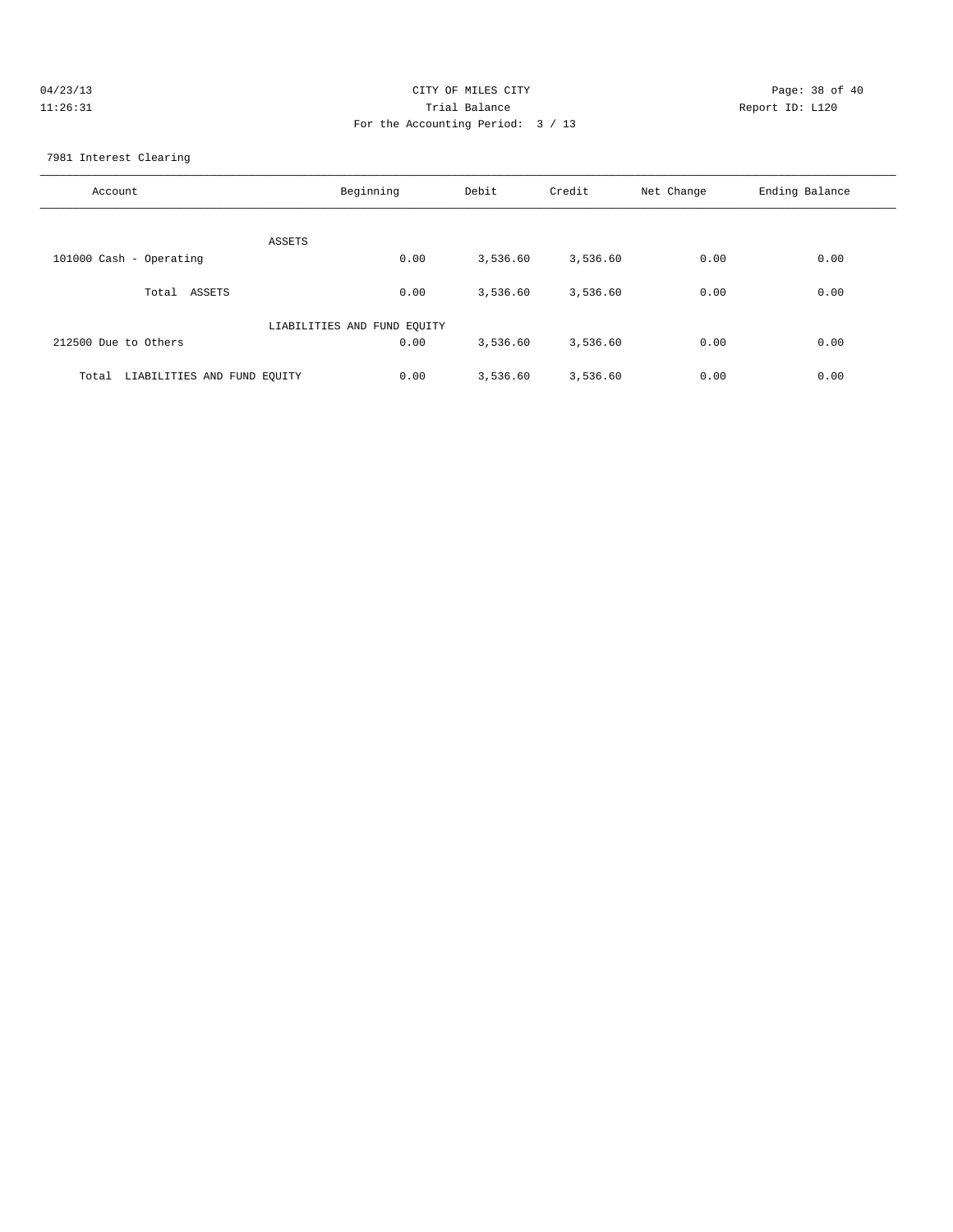| 04/23/13 |
|----------|
| 11:26:31 |

# CITY OF MILES CITY CONTROL CONTROL CONTROL CONTROL CONTROL PAGE: 39 of 40 11:31 Balance 2012 12:31 Report ID: L120 For the Accounting Period: 3 / 13

9000 GENERAL FIXED ASSETS GROUP OF ACCOUNTS FUND

| Account                                                    | Beginning     | Debit | Credit | Net Change | Ending Balance  |
|------------------------------------------------------------|---------------|-------|--------|------------|-----------------|
|                                                            |               |       |        |            |                 |
| <b>ASSETS</b>                                              |               |       |        |            |                 |
| 181000 Land                                                | 526,599.00    | 0.00  | 0.00   | 0.00       | 526,599.00      |
| 182000 Buildings                                           | 1,986,836.00  | 0.00  | 0.00   | 0.00       | 1,986,836.00    |
| 182100 Allowance for Depr - Buildings (Cre(                | 684,991.00)   | 0.00  | 0.00   | 0.00       | 684,991.00)     |
| 186000 Machinery and Equipment                             | 3,038,732.00  | 0.00  | 0.00   | 0.00       | 3,038,732.00    |
| 186100 Allowance for Depr - Machinery & Eq(                | 1,463,750.00) | 0.00  | 0.00   | 0.00       | 1,463,750.00    |
| 187000 Infrastructure                                      | 33,670,108.00 | 0.00  | 0.00   | 0.00       | 33,670,108.00   |
| 187100 Allowance For Depreciation - Infras( 16,321,771.00) |               | 0.00  | 0.00   | 0.00       | 16,321,771.00   |
| Total ASSETS                                               | 20,751,763.00 | 0.00  | 0.00   | 0.00       | 20, 751, 763.00 |
| LIABILITIES AND FUND EOUITY                                |               |       |        |            |                 |
| 280000 INVESTMENT IN GENERAL FIXED ASSETS                  | 20,751,763.00 | 0.00  | 0.00   | 0.00       | 20, 751, 763.00 |
| LIABILITIES AND FUND EQUITY<br>Total                       | 20,751,763.00 | 0.00  | 0.00   | 0.00       | 20, 751, 763.00 |